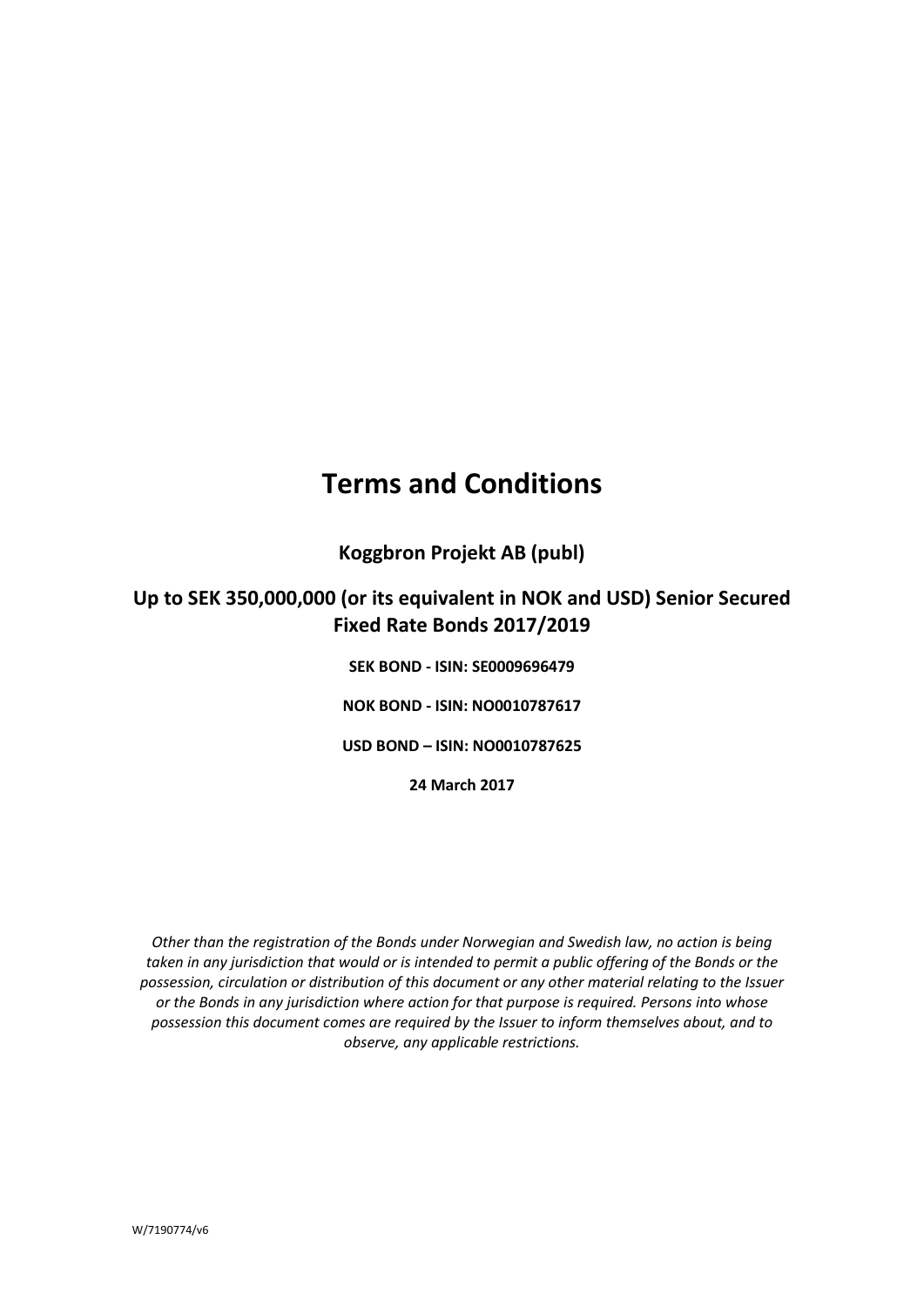# **Table of Contents**

| 1.  |  |
|-----|--|
| 2.  |  |
| З.  |  |
| 4.  |  |
| 5.  |  |
| 6.  |  |
| 7.  |  |
| 8.  |  |
| 9.  |  |
| 10. |  |
| 11. |  |
| 12. |  |
| 13. |  |
| 14. |  |
| 15. |  |
| 16. |  |
| 17. |  |
| 18. |  |
| 19. |  |
| 20. |  |
| 21. |  |
| 22. |  |
| 23. |  |
| 24. |  |
| 25. |  |
| 26. |  |
| 27. |  |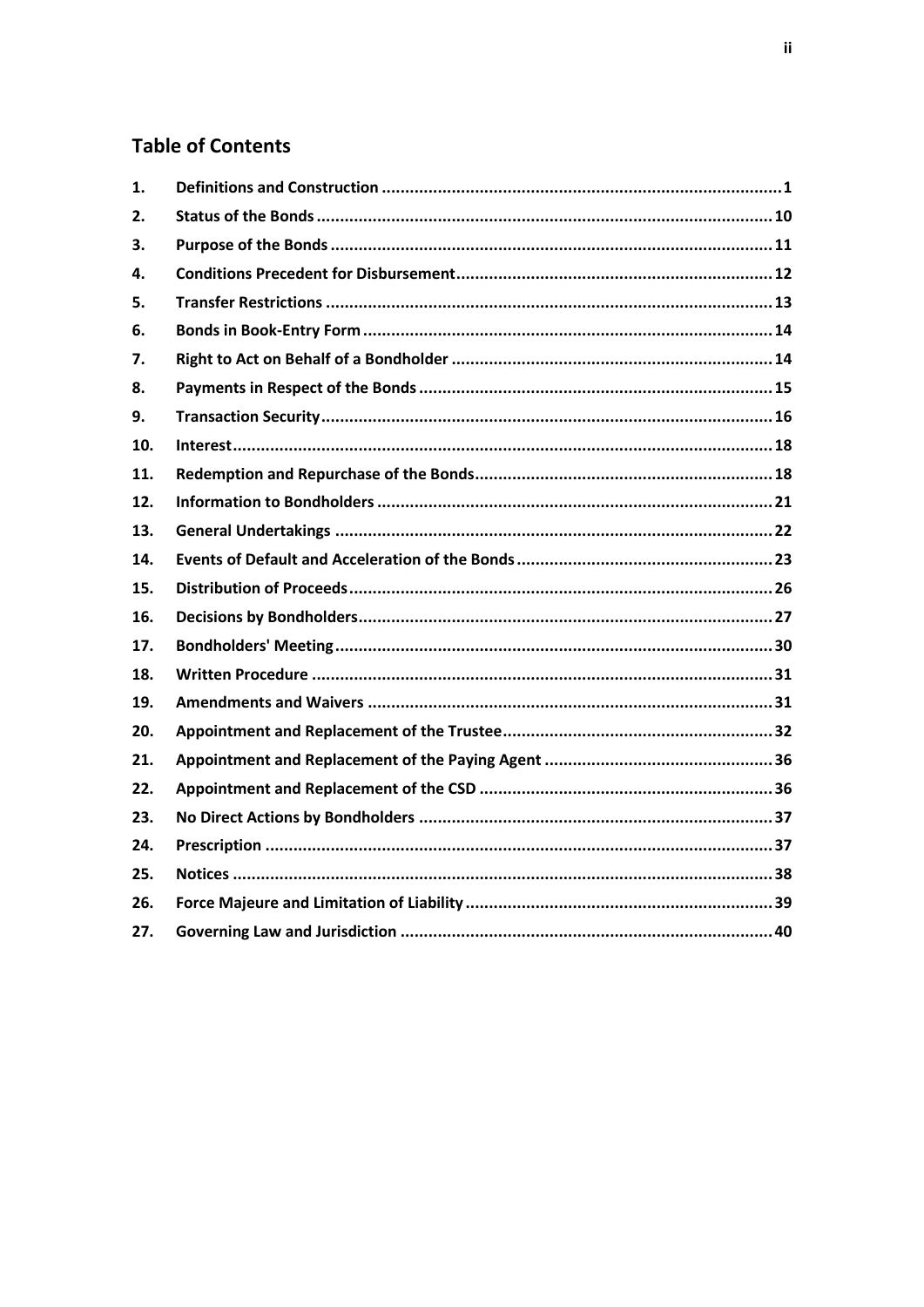### <span id="page-2-0"></span>**1. Definitions and Construction**

#### <span id="page-2-1"></span>**1.1 Definitions**

In these terms and conditions (the "**Terms and Conditions**"):

"**Account Operator**" means (i) in relation to the SEK Bonds a bank or other party duly authorised to operate as an account operator pursuant to the Swedish Financial Instruments Accounts Act and (ii) in relation to the NOK Bonds and USD Bonds a bank or other party registered as account operator (No. *Kontofører*) with VPS, through which a Bondholder has opened a Securities Account in respect of its Bonds.

"**Adjusted Nominal Amount**" means the Total Nominal Amount less the Nominal Amount of all Bonds owned by a Group Company or an Affiliate, irrespective of whether such person is directly registered as owner of such Bonds.

"**Advance Purchase Agreements**" means (a) an advance or deferred purchase agreement if the agreement is in respect of the supply of assets or services and payment is due not more than 90 days after the date of supply, or (b) any other trade credit incurred in the ordinary course of business.

"**Affiliate**" means any Person, directly or indirectly, controlling or controlled by or under direct or indirect common control with such specified Person. For the purpose of this definition, "**control**" when used with respect to any Person means the power to direct the management and policies of such Person, directly or indirectly, whether through the ownership of voting securities, by contract or otherwise; and the terms "**controlling**" and "**controlled**" have meanings correlative to the foregoing.

"**Arranger**" means JOOL Markets AS, Bryggegata 14, 0250 Oslo, Norway.

"**Blocked Account**" means a bank account in the name of the Issuer held with a reputable Swedish bank, which shall be pledged on a first priority basis in favour of the Trustee, representing the Bondholders, on which (i) SEK 54,000,000 shall be deposited for the purpose of interest payments, (ii) any Permitted Disposal Proceeds is deposited which may either be used for interest payments or deposited awaiting a mandatory prepayment of the Bonds and (iii) the Development Funds are deposited.

"**Bondholder**" means a person who is registered on a Securities Account as direct registered owner or nominee with respect to a Bond.

"**Bondholders' Meeting**" means a meeting among the Bondholders held in accordance with Clause [17](#page-31-0) (*[Bondholders'](#page-31-0) Meeting*).

"**Bond**" means a SEK Bond and/or a NOK Bond and/or a USD Bond.

"**Business Day**" means a Business Day Sweden and a Business Day Norway.

"**Business Day Norway**" means a day other than a Saturday, Sunday or a public holiday in Norway on which the Norwegian Central Bank's and the CSD's settlement systems are open and commercial banks in Norway are open for business.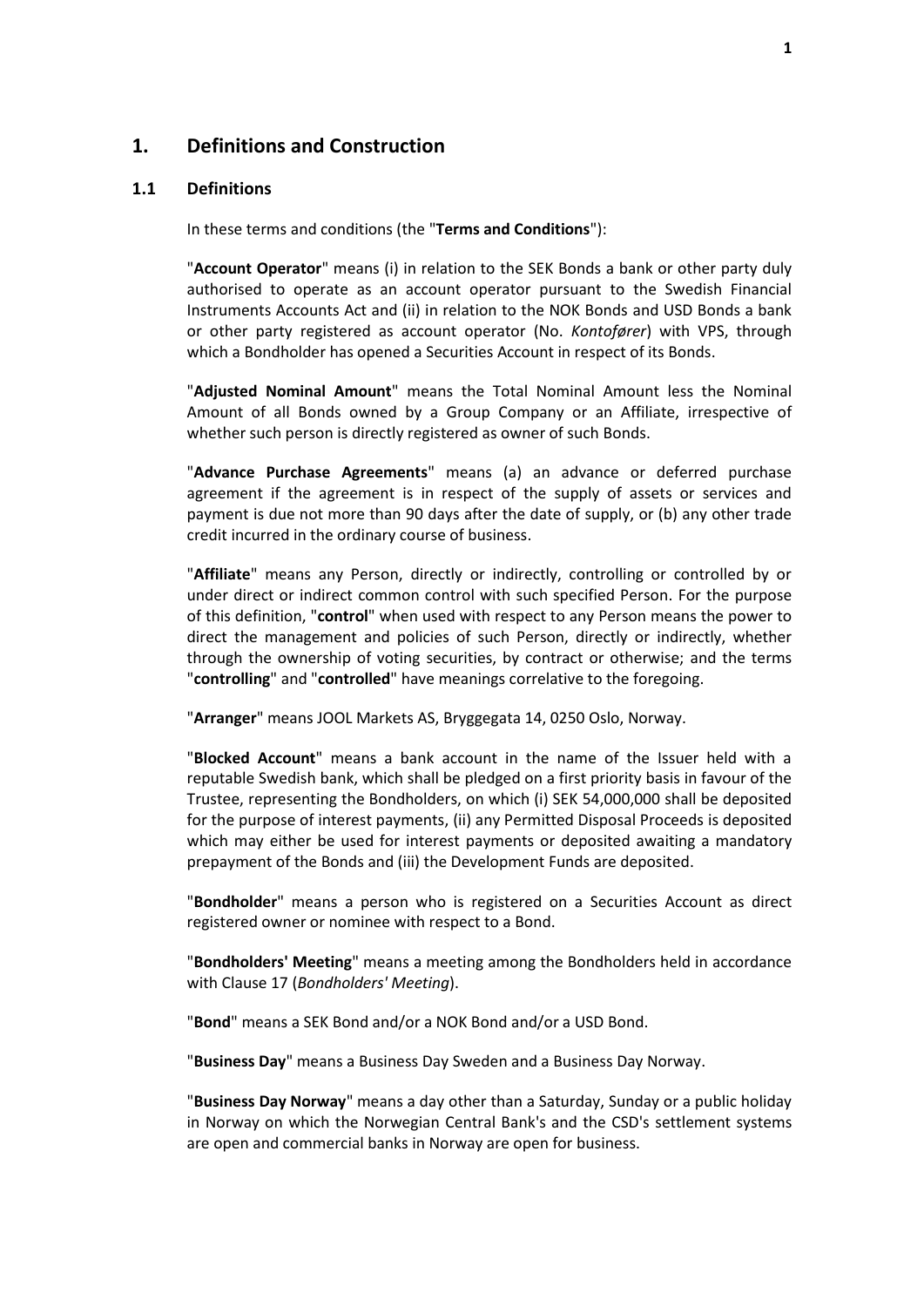"**Business Day Sweden**" means a day in Sweden other than a Sunday or other public holiday and on which day the CSD settlement system is open. Saturdays, Midsummer Eve (Sw. *midsommarafton*), Christmas Eve (Sw. *julafton*) and New Year's Eve (Sw. *nyårsafton*) shall for the purpose of this definition be deemed to be public holidays.

"**Change of Control Event**" means the occurrence of an event or series of events whereby the Guarantor, directly or indirectly, ceases to control (a) 90% of the shares or votes of the Issuer, or (b) the right to, directly or indirectly, appoint or remove the whole or a majority of the directors of the board of directors of the Issuer.

"**CSD**" means the Issuer's central securities depository and registrar in respect of the Bonds, initially (i) in respect of SEK Bonds Euroclear Sweden AB, Swedish Reg. No. 556112-8074, P.O. Box 191, 101 23 Stockholm, Sweden and (ii) in respect of the NOK Bonds and USD Bonds, Verdipapirsentralen ASA (org. nr. 985 140 421, Fred Olsens gate 1, 0152 Oslo) ("**VPS**"), or another party replacing it, as CSD, in accordance with these Terms and Conditions.

"**CSD Regulations**" means the relevant CSD's rules and regulations applicable to the Issuer, the Trustee and the Bonds from time to time.

"**Downstream Loans**" means any future loans from the Issuer to its subsidiaries from time to time, including, but not limited to, the Karlholm Loan and the MI Andersson Loan.

"**Early Redemption Amount**" means an amount equal to the sum of:

- (a) the Nominal Amount of the redeemed Bonds; and
- (b) an amount equal to the interest on the redeemed Bonds that would have accrued from and including the Issue Date to, but excluding, the First Call Date.

"**Environmental Law**" means any applicable law or regulation which relates to:

- (a) the pollution or protection of the environment; or
- (b) the generation, handling, storage, use, release or spillage of any substance which, alone or in combination with any other, is capable of causing harm to the environment, including, without limitation, any waste.

"**Environmental Permit**" means any permit and other authorisation and the filing of any notification, report or assessment required under any Environmental Law for the operation of the business of any member of the Group conducted on or from the real properties owned or used by any member of the Group.

"**Escrow Accounts**" means a SEK bank account, a NOK bank account and a USD bank account opened by the Arranger with a reputable bank, on which the proceeds from the issue of the Bonds will be held by the Arranger until the conditions precedent for disbursement of the Net Proceeds have been fulfilled.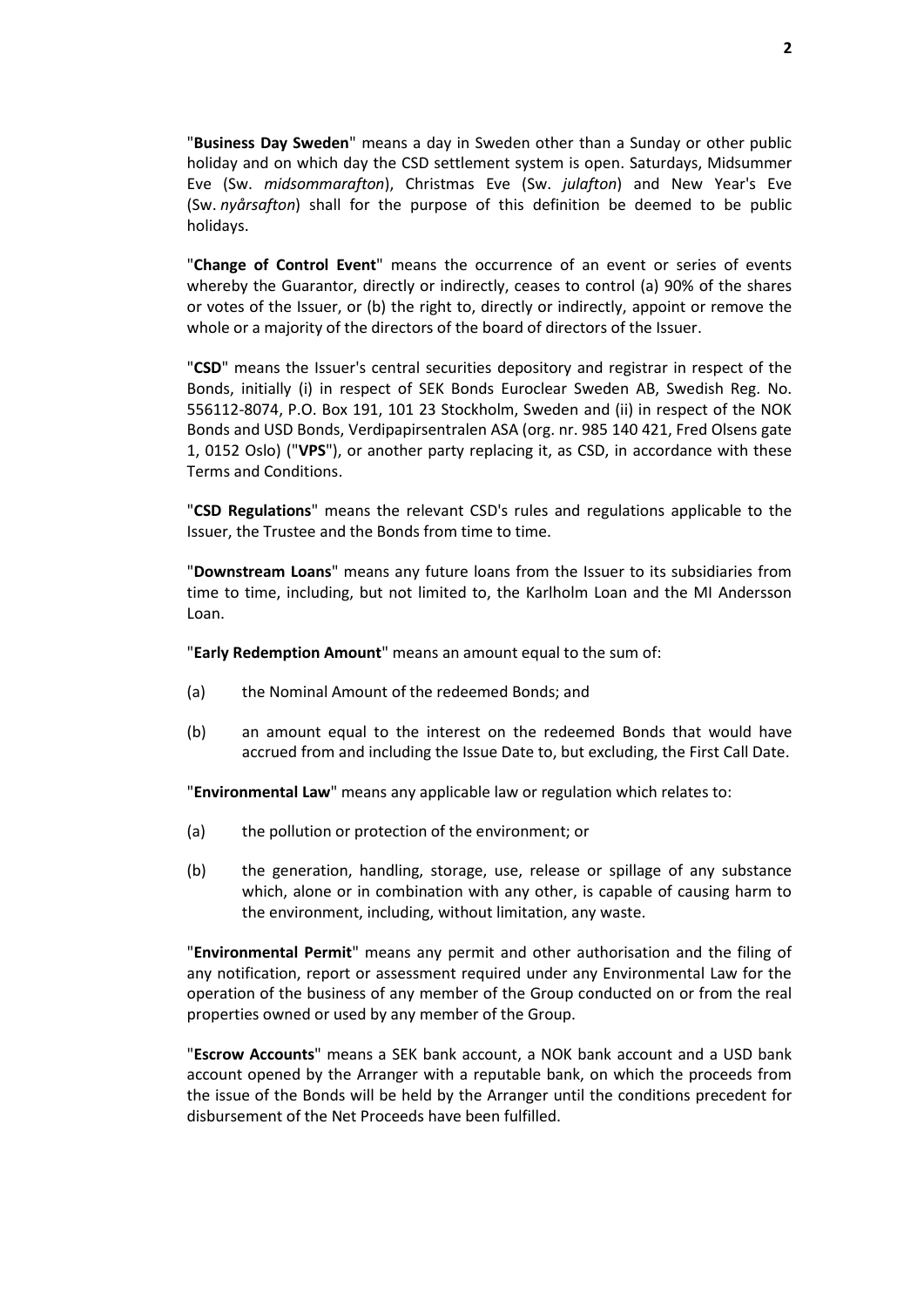"**Event of Default**" means an event or circumstance specified in any of the Clauses [14.1](#page-24-1) (*[Non-Payment](#page-24-1)*) to and including Clause [14.9](#page-26-0) (*[Continuation of the Business](#page-26-0)*).

"**Final Maturity Date**" means, subject to the Issuer's extension option pursuant to Clause [11.1\(b\),](#page-19-2) the date falling twenty four (24) months after the Issue Date.

"**Finance Documents**" means the Terms and Conditions, the Security Documents, the Guarantee Agreement, the Intercreditor Agreement, the trustee agreement between the Trustee and the Issuer and any other document designated to be a Finance Document by the Issuer and the Trustee.

"**Financial Indebtedness**" means any indebtedness in respect of:

- (a) monies borrowed or raised, including Market Loans;
- (b) the amount of any liability in respect of any finance leases, to the extent the arrangement is treated as a finance lease in accordance with the accounting principles applicable on the Issue Date (a lease which in the accounts of the Group is treated as an asset and a corresponding liability);
- (a) receivables sold or discounted (other than any receivables to the extent they are sold on a non-recourse basis);
- (b) any amount raised under any other transaction (including any forward sale or purchase agreement) having the commercial effect of a borrowing;
- (c) any derivative transaction entered into in connection with protection against or benefit from fluctuation in any rate or price (and, when calculating the value of any derivative transaction, only the mark to market value shall be taken into account, provided that if any actual amount is due as a result of a termination or a close-out, such amount shall be used instead);
- (d) any counter indemnity obligation in respect of a guarantee, indemnity, bond, standby or documentary letter of credit or any other instrument issued by a bank or financial institution; and
- (e) (without double counting) any guarantee or other assurance against financial loss in respect of a type referred to in the above items (a)-(f).

"**First Call Date**" means the date falling twelve (12) months after the Issue Date.

"**Force Majeure Event**" has the meaning set forth in Clause [26\(a\).](#page-40-1)

"**Group**" means the Issuer and all its Subsidiaries from time to time (each a "**Group Company**").

"**Guarantee Agreement**" means the guarantee agreement entered into on or before the Issue Date, between the Issuer, the Trustee and the Guarantor.

**"Guarantee"** means the guarantee provided by the Guarantor under the Guarantee Agreement.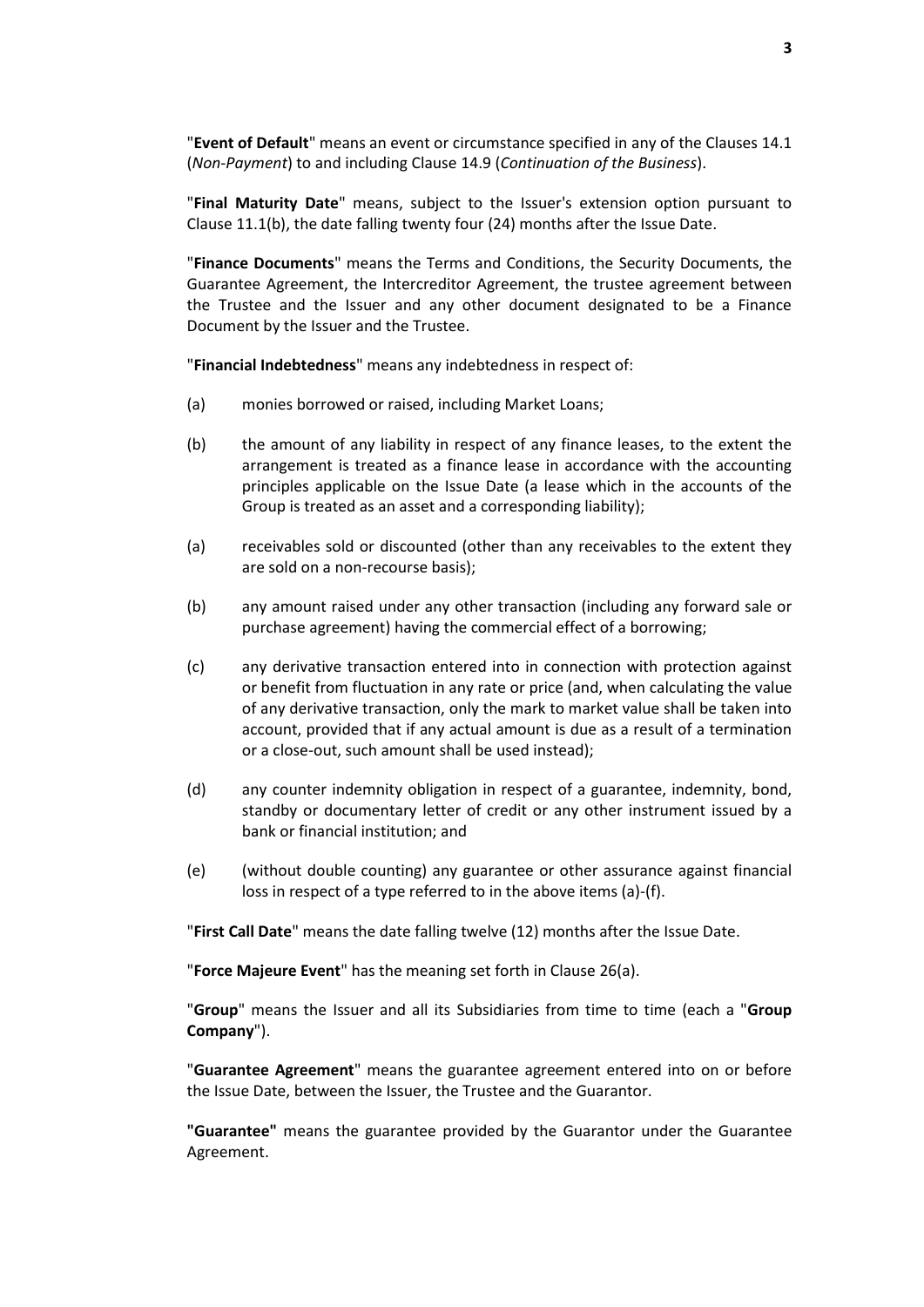"**Guarantor**" means Koggbron Fastigheter AB (publ), org. nr. 556605-4259, a public limited liability company incorporated in Sweden.

"**Initial Exchange Ratio**" means the SEK/NOK or the SEK/USD exchange rate quoted on the Swedish Central Bank's website (www.riksbank.se) at 12:00 Swedish time on the Issue Date.

"**Insolvent**" means, in respect of a relevant person, that it is deemed to be insolvent, or admits inability to pay its debts as they fall due, in each case within the meaning of Chapter 2, Sections 7-9 of the Swedish Bankruptcy Act (Sw. *konkurslagen (1987:672)*) (or its equivalent in any other jurisdiction), suspends making payments on any of its debts or by reason of actual financial difficulties commences negotiations with all or substantially all of its creditors (other than the Bondholders and creditors of secured debt) with a view to rescheduling any of its indebtedness (including company reorganisation under the Swedish Company Reorganisation Act (Sw. *lag (1996:764) om företagsrekonstruktion*) (or its equivalent in any other jurisdiction)) or is subject to involuntary winding-up, dissolution or liquidation.

"**Intercreditor Agreement**" means the intercreditor agreement entered into on or before the Issue Date, between, amongst others the Issuer, the Guarantor and the Trustee as Security Agent, junior bonds agent and senior bond agent.

"**Interest**" means the interest on the Bonds calculated in accordance with Clauses [10\(a\)](#page-19-3) t[o 10\(c\).](#page-19-4)

"**Interest Payment Date**" means 24 March and 24 September of each year or, to the extent such day is not a Business Day, the following day that is a Business Day Sweden or a Business Day Norway. The first Interest Payment Date for the Bonds shall be 24 September 2017 and the last Interest Payment Date shall be the relevant Redemption Date.

#### "**Interest Period**" means:

- (a) for the SEK Bonds, (i) in respect of the first Interest Period, the period from (but excluding) the Issue Date to (and including) the first Interest Payment Date, and (ii) in respect of subsequent Interest Periods, the period from (but excluding) an Interest Payment Date to (and including) the next succeeding Interest Payment Date (or a shorter period if relevant); and
- (b) for the NOK Bonds and the USD Bonds, (i) in respect of the first Interest Period, the period from (and including) the Issue Date to (but excluding) the first Interest Payment Date, and (ii) in respect of subsequent Interest Periods, the period from (and including) an Interest Payment Date to (but excluding) the next succeeding Interest Payment Date (or a shorter period if relevant).

"**Interest Rate**" means 11.50 per cent. *per annum*.

"**Issue Date**" means 24 March 2017.

"**Issuer**" Koggbron Projekt AB (publ), org. nr. 556853-3995, a public limited liability company incorporated in Sweden.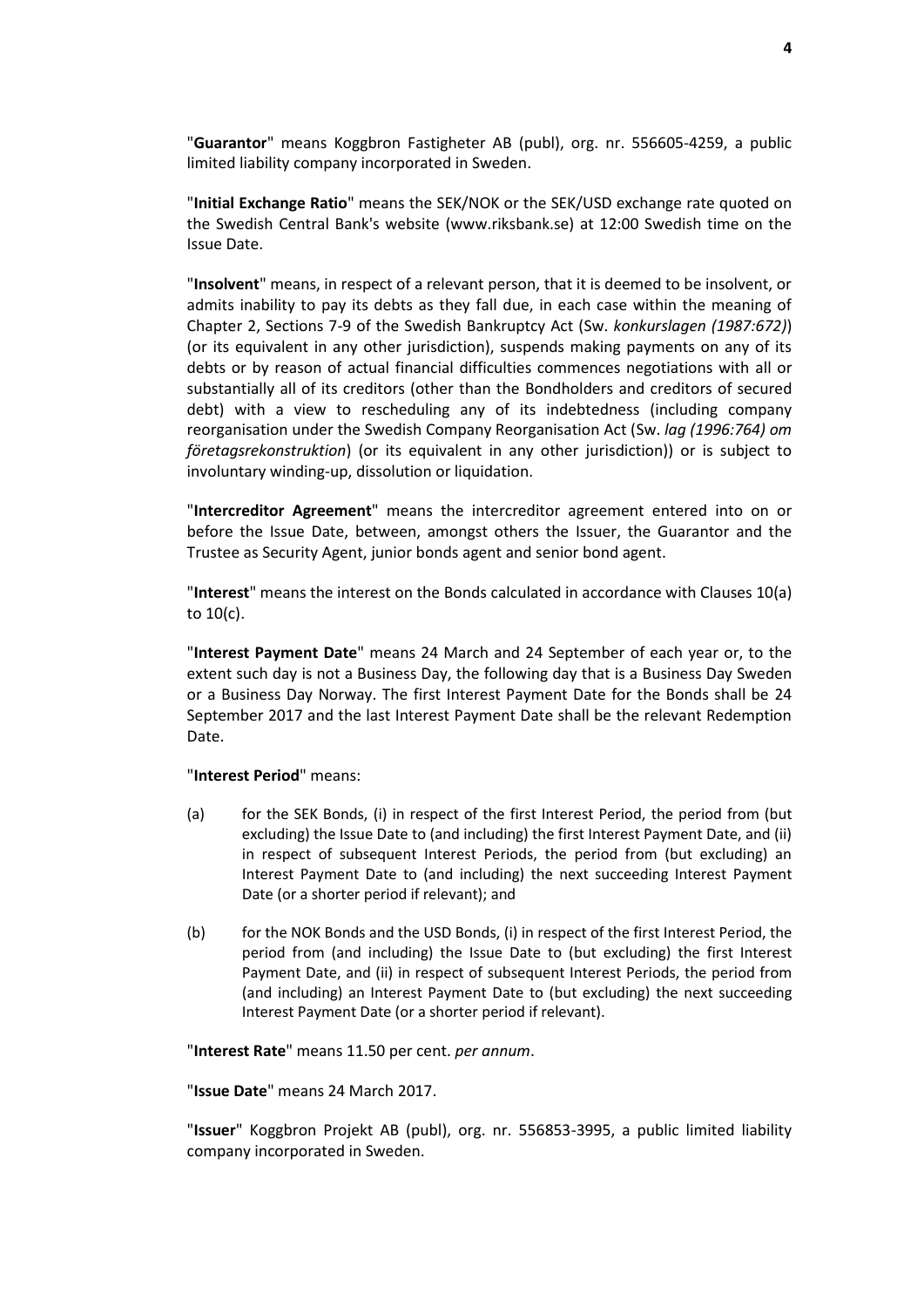"**Junior Bonds**" means the second lien bonds issued by the Issuer of up to SEK 125,000,000 (or its equivalent in NOK or USD), with holder of such bonds being defined as "**Junior Bondholders**".

"**Järfälla Skälby Property**" means Järfälla Skälby 3:533.

"**Karlholm Bridge Loan**" means the bridge loan taken up by the Issuer to finance the down-payment for the acquisition of the shares of Karlholm Strand AB in an approximate amount of SEK 10,500,000.

"**Karlholm Property Security**" means security to be provided by Karlholm Utveckling KB for its obligations under the Karlholm Loan over the property Tierp Karlholm 1:53 of SEK 150,000,000 within SEK 150,000,000.

"**Karlholm Properties**" means the properties Tierp Karlholm 1:53, 1:68 and 1:70

"**Market Loan**" means any loan or other indebtedness where an entity issues commercial paper, certificates, subordinated debentures, bonds or any other debt securities (including, for the avoidance of doubt, medium term note programmes and other market funding programmes), provided in each case that such instruments and securities are or can be subject to trade on a regulated or unregulated recognised market place.

"**Material Adverse Effect**" means a material adverse effect on (a) the business, financial condition or operations of any Group Company, (b) the Group Companies' or the Guarantor's ability to perform and comply with the Finance Documents, including their payment obligations thereunder or (c) the validity or enforceability of the Finance Documents.

"**MI Andersson Property Security**" means security to be provided on or about the date hereof by MI Andersson Fastighetsbolag AB for its obligations under the MI Andersson Loan over the Sanden Properties of SEK 88,981,000 within 88,981,000 (subject to the lost mortgage certificate with number 10 in an amount of SEK 7,000,000 within SEK 50,000,000) and Järfälla Skälby Property of SEK 22,100,000 within SEK 22,100,000.

"**Net Proceeds**" means the proceeds from the issuance of the Bonds which after deduction has been made for the Transaction Costs.

"**Nominal Amount**" has the meaning set forth in Clause [2\(c\).](#page-11-1)

"**NOK Bonds**" means a debt instrument for the Nominal Amount, denominated in NOK and which are governed by and issued under these Terms and Conditions, with ISIN NO0010787617.

"**Norwegian Kroner**" and "**NOK**" means the lawful currency of Norway.

"**Norwegian Securities Register Act**" means the Norwegian Act relating to registration of financial instruments of 5 July 2002 No. 64.

"**Paying Agent**" means the legal entity appointed by the Issuer to act as its paying agent with respect to the Bonds in the CSD.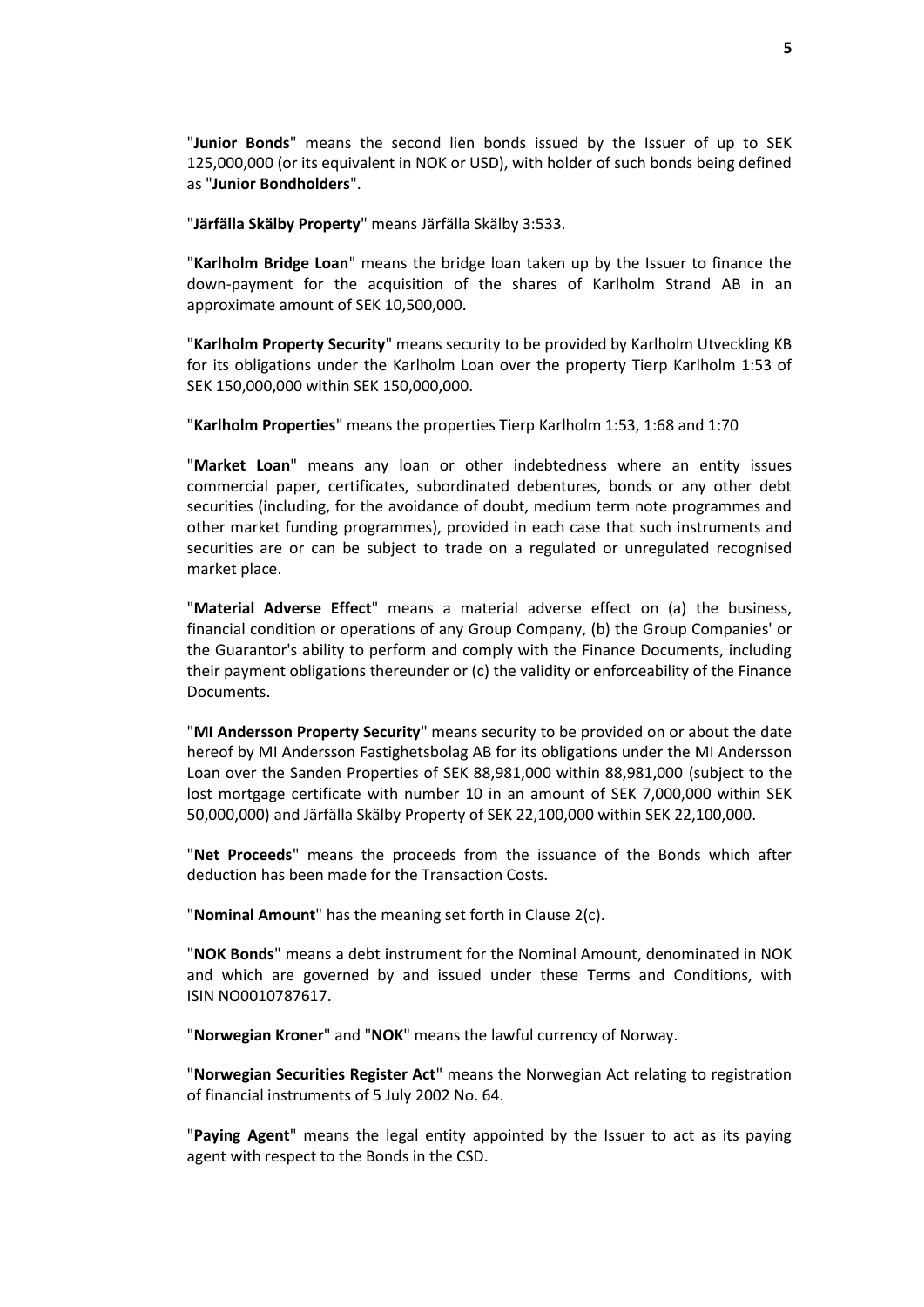"**Permitted Debt**" means any Financial Indebtedness:

- (a) taken up by the Issuer under the Bonds;
- (b) taken up by the Issuer under the Junior Bonds;
- (c) taken up under any Downstream Loans;
- (d) until the first disbursement of the Net Proceeds, the Karlholm Bridge Loan;
- (e) constituting Subordinated Loans;
- (f) incurred in the ordinary course of business under Advance Purchase Agreements;
- (g) arising as a result of the refinancing of the Bonds in full;
- (h) exiting on the Issue Date in MI Andersson Fastighetsbolag AB;
- (i) taken up to refinance the MI Andersson Loan, provided that such refinancing is made on better commercial terms; and
- (j) incurred under any Project Facility.

"**Permitted Disposals**" means the Issuer's or its Subsidiaries' right to dispose of any assets, including properties or shares, that are subject to Transaction Security (other than the shares in Karlholm Strand AB), by requesting a release of the security from the Trustee, provided that:

- (a) the assets are sold on arm length's terms at the prevailing market value, but not less than 90 % of the price that relevant asset was originally acquired for; and
- (b) the Issuer ensures that at least 90 % of the disposal proceeds net of reasonable transactions costs (the "**Permitted Disposal Proceeds**") are immediately deposited on the Blocked Account; or
- (c) if the assets are sold to a legally established condominium association (Sw. *bostadsrättsförening*) against a receivable, such receivable shall be pledged to the Bondholders, represented by the Trustee.

"**Permitted Security**" means any guarantee or Security:

- (a) created in accordance with the Terms and Conditions;
- (b) provided on a second-priority basis for the Junior Bonds;
- (c) arising by operation of law or in the ordinary course of business (including collateral or retention of title arrangements in connection with Advance Purchase Agreements but, for the avoidance of doubt, not including guarantees or security in respect of any monies borrowed or raised);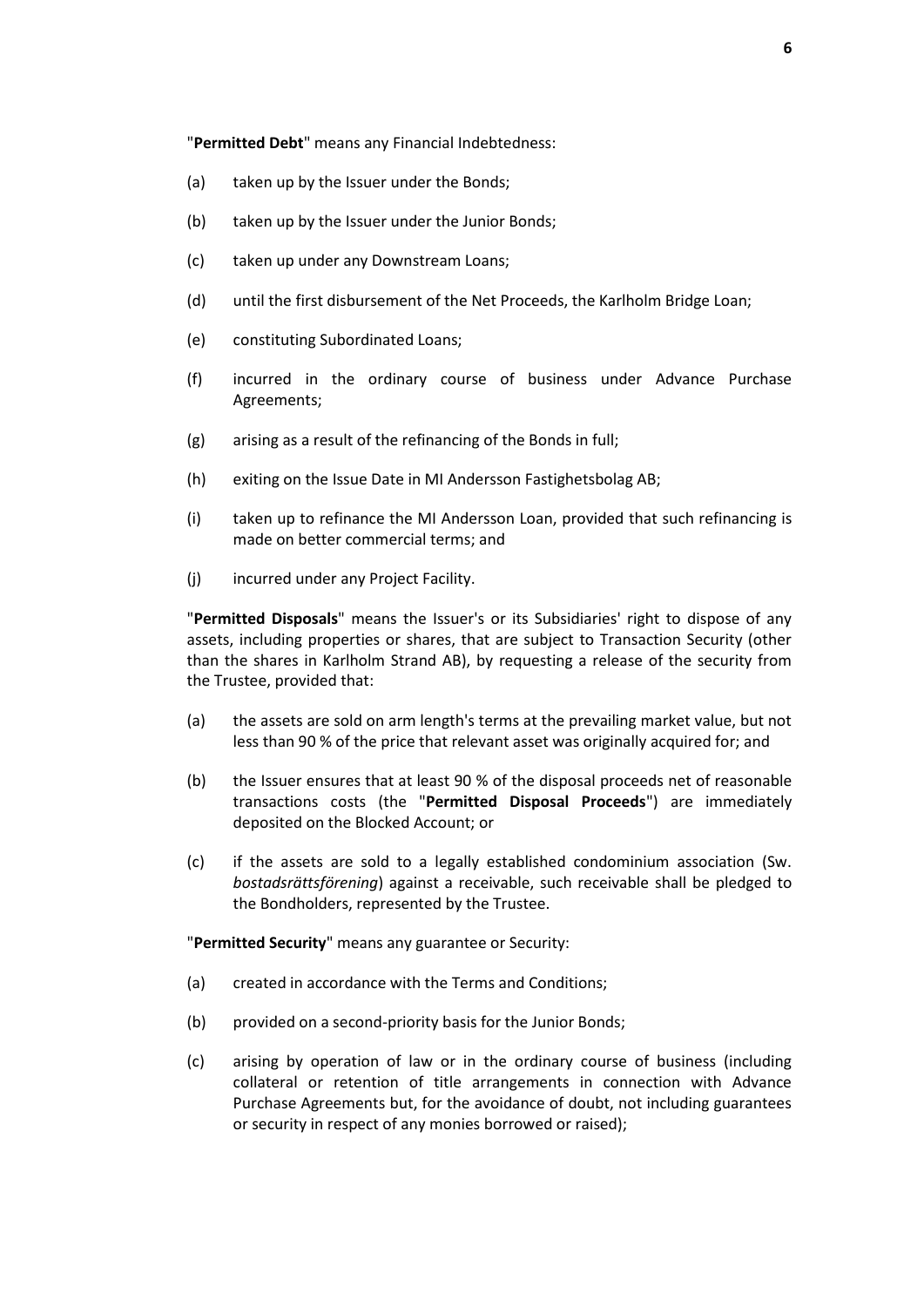- (d) any Security provided in the form of a pledge over an escrow account to which the proceeds from a refinancing of the Bonds in full are intended to be received;
- (e) which is existing on the Issue Date in MI Andersson Fastighetsbolag AB;
- (f) granted for any refinancing of the MI Andersson Loan; and
- (g) provided for a Project Facility.

"**Person**" means any individual, corporation, partnership, limited liability company, joint venture, association, joint-stock company, trust, unincorporated organisation, government, or any agency or political subdivision thereof or any other entity, whether or not having a separate legal personality.

"**Project Facility**" means any credit facility taken up by the Issuer or any subsidiary of the Issuer owning the Järfälla Skälby Property, the Sanden Properties or the Karlholm Properties, solely to finance a construction on such Property.

"**Record Date**" means in relation to any payments pursuant to these Terms and Conditions, the date designated as the Record Date in accordance with the CSD Regulations from time to time.

"**Redemption Date**" means the date on which the Bonds are to be redeemed or repurchased in accordance with Clause [10\(d\).](#page-19-5)

"**Sanden Properties**" means Helsingborg Sanden 4, 5, 12, 13 and 14.

"**Secured Obligations**" means all present and future obligations and liabilities of the Issuer to the Secured Parties under the Finance Documents.

"**Secured Parties**" means the Bondholders, the Junior Bondholders and the Trustee.

"**Securities Account**" means the account for dematerialised securities maintained by the CSD pursuant to the Norwegian Securities Register Act or the Swedish Financial Instruments Accounts Act in which (i) an owner of such security is directly registered or (ii) an owner's holding of securities is registered in the name of a nominee.

"**Security**" means a mortgage, charge, pledge, lien or other security interest securing any obligation of any person or any other agreement or arrangement having a similar effect.

"**Security Agent**" means, initially, Intertrust (Sweden) AB, appointed by the Secured Parties pursuant to the Intercreditor Agreement, holding the Transaction Security on behalf of the Secured Parties.

"**Security Documents**" means the security documents creating the following security:

- (a) a pledge over 90 % of the shares issued by the Issuer;
- (b) a pledge over all the shares issued by Karlholm Strand AB;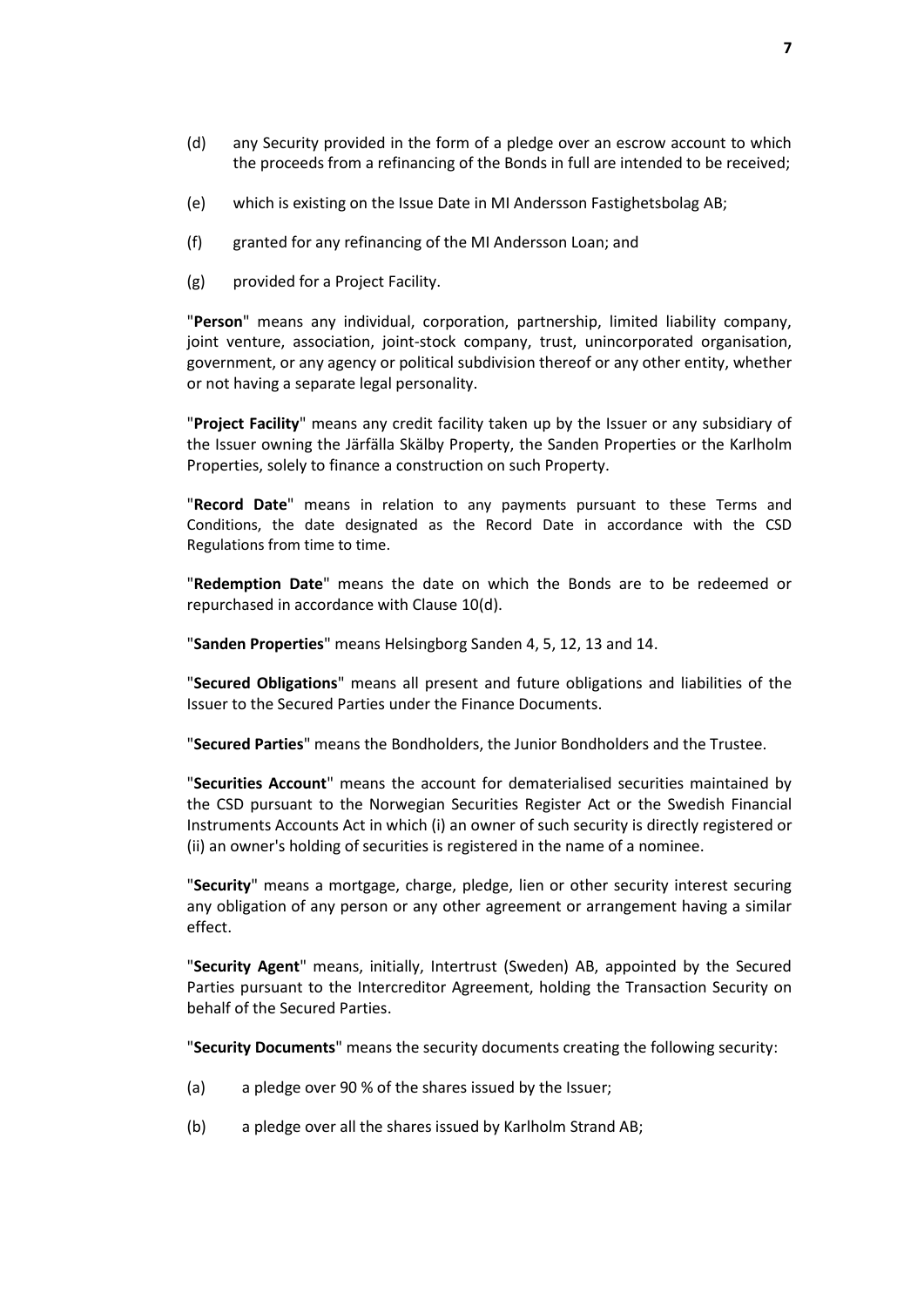- (c) a pledge over the Karlholm Property Security, securing the Karlholm Loan;
- (d) a pledge over the partnership interests in Karlholm Utveckling KB, Karlholm Strand Bostäder 1 KB and Karlholm Strand Bostäder 2 KB, securing the Karlholm Loan;
- (e) a pledge over all shares issued by MI Andersson Fastighetsbolag AB;
- (f) a pledge over the MI Andersson Property Security, securing the MI Andersson Loan, subject to the Delayed MI Andersson Security;
- (g) a pledge over the Blocked Account; and
- (h) a pledge over the Downstream Loans.

"**SEK Bonds**" means a debt instrument for the Nominal Amount, denominated in SEK and which are governed by and issued under these Terms and Conditions, with ISIN SE0009696479.

"**Subordinated Loans**" means new capital raised by the Issuer by way of subordinated loans pursuant to the Intercreditor Agreement, with (i) shall have a maturity after the Final Redemption Date, including the optional extension period (ii) be contractually subordinated to the Bonds and (iii) include terms that entail that the Subordinated Loans are structured as bullet loans and that interest is only payable after the Final Redemption Date (as extended).

"**Subsidiary**" means in relation to any person, any legal entity (whether incorporated or not), which at any time is a subsidiary (Sw. *dotterföretag*) to such person, directly or indirectly, as defined in the Companies Act (Sw. *Aktiebolagslagen*).

"**Swedish Financial Instruments Accounts Act**" means the Swedish Financial Instruments Accounts Act (*lag (1998:1479) om värdepapperscentraler och kontoföring av finansiella instrument*).

"**Swedish Kronor**" and "**SEK**" means the lawful currency of Sweden.

"**Total Nominal Amount**" means the total aggregate Nominal Amount of the Bonds outstanding at the relevant time.

"**Transaction Costs**" means all arrangement and legal fees, costs and expenses, stamp duties, registration and other taxes incurred by the Issuer in connection with the Bond Issue and the Transaction Security.

"**Transaction Security**" means the Security provided for the Secured Obligations pursuant to the Security Documents.

"**Trustee Agreement**" means the trustee agreement entered into on or before the Issue Date, between the Issuer and the Trustee, or any replacement trustee agreement entered into after the Issue Date between the Issuer and a trustee, regarding, *inter alia*, the remuneration payable to the Trustee or a replacement trustee.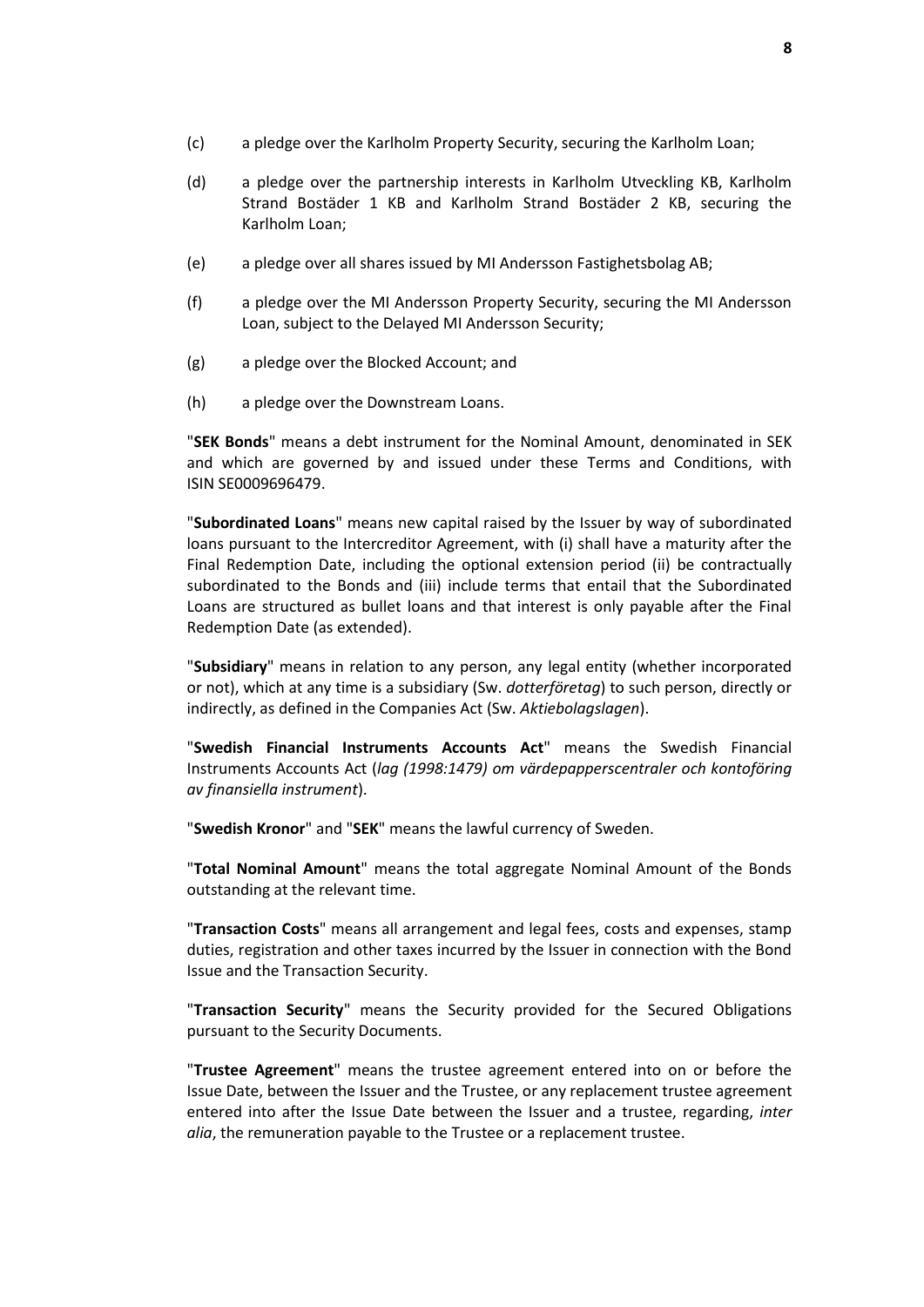"**Trustee**" means Intertrust (Sweden) AB, Swedish Reg. No. 556625-5476, or another party replacing it, as trustee, in accordance with these Terms and Conditions.

"**USD**" means the lawful currency of the United States of America.

"**USD Bond**" means a debt instrument for the Nominal Amount, denominated in USD and which are governed by and issued under these Terms and Conditions, with ISIN NO0010787625.

"**Written Procedure**" means the written or electronic procedure for decision making among the Bondholders in accordance with Clause [18](#page-32-0) (*[Written Procedure](#page-32-0)*).

#### **1.2 Construction**

- (a) Unless a contrary indication appears, any reference in these Terms and Conditions to:
	- (i) "**assets**" includes present and future real properties, revenues and rights of every description;
	- (ii) any agreement or instrument is a reference to that agreement or instrument as supplemented, amended, novated, extended, restated or replaced from time to time;
	- (iii) a "**regulation**" includes any regulation, rule or official directive, request or guideline (whether or not having the force of law) of any governmental, intergovernmental or supranational body, agency, department or regulatory, self-regulatory or other authority or organisation;
	- (iv) a provision of law is a reference to that provision as amended or reenacted; and
	- (v) a time of day is a reference to Stockholm time.
- (b) An Event of Default is continuing if it has not been remedied or waived.
- (c) A notice shall be deemed to be sent by way of press release if it is made available to the public within Sweden promptly and in a non-discriminatory manner.
- (d) Subject to paragraph (e) below, when ascertaining whether a limit or threshold specified in Swedish Kronor has been attained or broken, an amount in another currency shall be counted on the basis of the rate of exchange for such currency against Swedish Kronor for the previous Business Day, as published by the Swedish Central Bank (Sw. *Riksbanken*) on its website (www.riksbank.se). If no such rate is available, the most recently published rate shall be used instead.
- (e) Notwithstanding paragraph (d) above, at a Bondholders' Meeting or by way of a Written Procedure, the calculations of whether an quorum exist and if the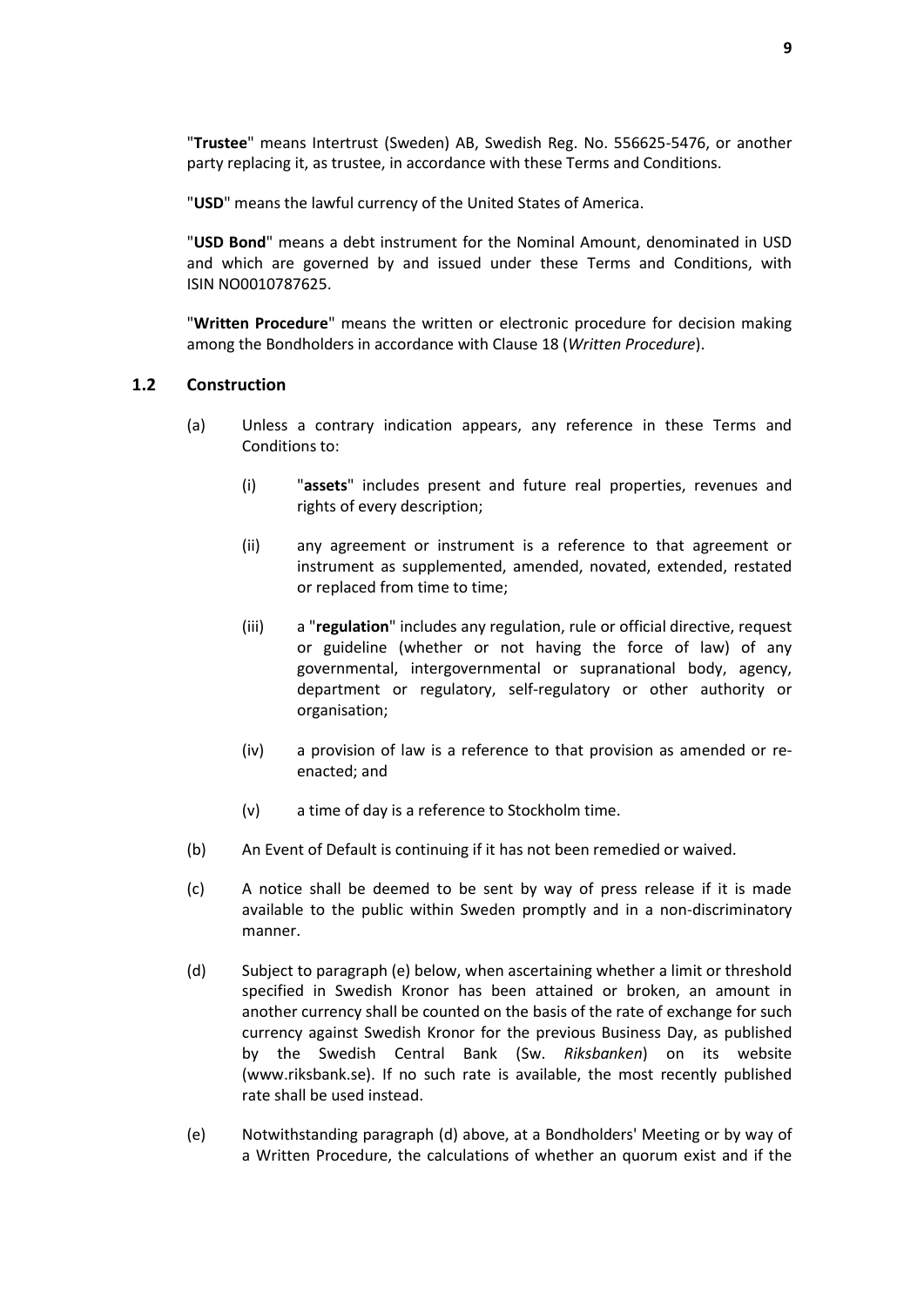relevant consent has been obtained pursuant to Clause [16](#page-28-0) (*Decisions by Bondholders*), shall be made in SEK. Each Bond shall always entitle to one vote at a Bondholders' Meeting or by way of a Written Procedure. The value of the vote of each SEK Bond shall be the Nominal Amount and the value of the vote of each NOK Bond and USD Bond, respectively, shall be the Nominal Amount of the NOK Bond or USD Bond converted into SEK at the Initial Exchange Ratio. For the avoidance of doubt, the Adjusted Nominal Amount shall at all times be calculated based on the Initial Exchange Ratio.

(f) No delay or omission of the Trustee or of any Bondholder to exercise any right or remedy under the Finance Documents shall impair or operate as a waiver of any such right or remedy.

# <span id="page-11-2"></span><span id="page-11-0"></span>**2. Status of the Bonds**

- (a) The SEK Bonds are denominated in Swedish Kronor, the NOK Bonds are denominated in Norwegian Kroner and the USD Bonds are denominated in USD and each Bond is constituted by these Terms and Conditions. The Issuer undertakes to make payments in relation to the Bonds and to comply with these Terms and Conditions.
- (b) By subscribing for Bonds, each initial Bondholder agrees that the Bonds shall benefit from and be subject to the Finance Documents and by acquiring Bonds, each subsequent Bondholder confirms such agreement.
- <span id="page-11-1"></span>(c) The Nominal Amount of each SEK Bond is SEK 10,000, for each NOK Bond NOK 10,000 and for each USD Bond USD 1,000 (the "**Nominal Amount**"). The maximum Total Nominal Amount of the Bonds is SEK 350,000,000 (or its equivalent in NOK or USD). All initial Bonds are issued on a fully paid basis at an issue price of 100 per cent. of the Nominal Amount.
- (d) The minimum permissible investment amount upon issuance of the Bonds is SEK 1,000,000, NOK 1,000,000 and USD 150,000 respectively.
- <span id="page-11-3"></span>(e) The Bonds constitute direct, general, unconditional, unsubordinated and secured obligations of the Issuer and shall at all times rank *pari passu* with (i) the Junior Bonds pursuant to the terms of the Intercreditor Agreement, provided however that the Junior Bonds will receive proceeds from the enforcement of the Transaction Security and certain disposals only after any obligations under the Bonds have been repaid in full, and (ii) all direct, unconditional, unsubordinated and unsecured obligations of the Issuer, except those obligations which are mandatorily preferred by law, and without any preference among them.
- (f) Except as set out in Clause [5](#page-14-0) (*Transfer [Restrictions](#page-14-0)*) below, and subject to any restrictions to which a Bondholder may be subject due to local law or otherwise, the Bonds are freely transferrable. Each Bondholder must ensure compliance with local laws and regulations applicable at their own cost and expense.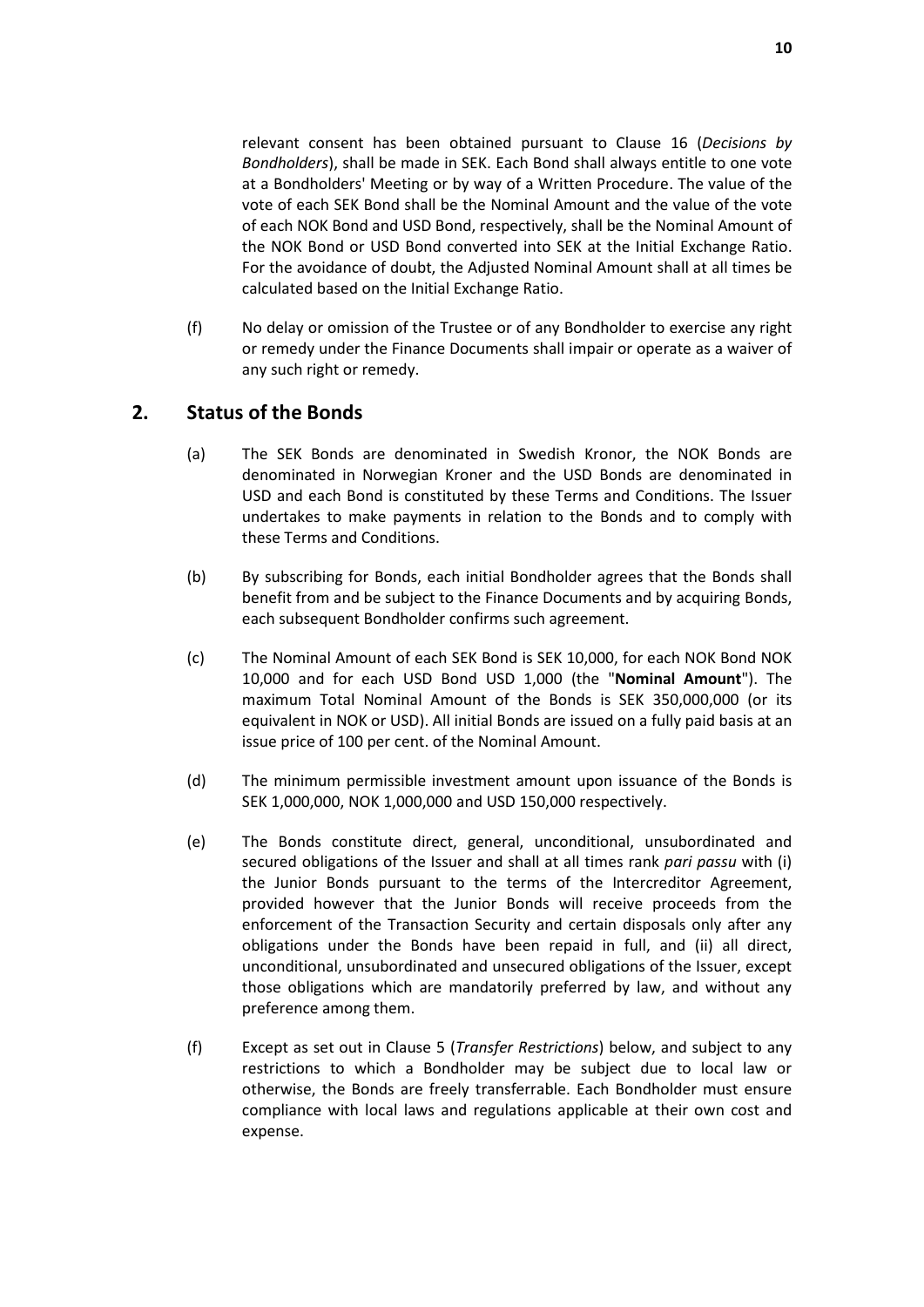- (g) There shall be no obligation to list the Bonds on any exchange or market place.
- (h) The Swedish CSD, in respect of SEK Bonds initially being Euroclear Sweden AB, shall perform its obligations as CSD solely in respect of the SEK Bonds and in accordance with the rules and regulations for issuers and issuing agents as regularly applied to it in relation to Swedish bond offerings, and shall, for the avoidance of doubt, have no obligations in respect of the NOK Bonds or the USD Bonds.
- (i) The Norwegian CSD, in respect of NOK Bonds and USD Bonds, initially being VPS, shall perform its obligations as CSD solely in respect of the NOK Bonds and USD Bonds and in accordance with the rules and regulations as regularly applied to it in relation to Norwegian bond offerings, and shall, for the avoidance of doubt, have no obligations in respect of the SEK Bonds.

# <span id="page-12-0"></span>**3. Purpose of the Bonds**

The proceeds from the Bonds and the Junior Bonds shall be applied as follows:

- (a) payment of Transaction Costs;
- (b) financing the acquisition of all the shares issued in Karlholm Strand AB for approximately SEK 110,000,000;
- (c) re-financing the Karlholm Bridge Loan (either in cash or by set-off against new Bonds);
- (d) financing the acquisition of MI Andersson Fastighetsbolag AB for an amount of SEK approximately 64,500,000 (which may be paid in cash or by way of set-off against bonds issued by Melitho AB (publ), being the seller of the MI Andersson Fastighetsbolag AB);
- (e) granting a downstream loan to MI Andersson Fastighetsbolag AB to re-finance existing loans and release security over the Sanden Properties and the Järfälla Skälby Property in an amount of approximately SEK 100,000,000 (the "**MI Andersson Loan**");
- (f) depositing SEK 54,000,000 on the Blocked Account, which shall be utilized for interest payments under the Bonds after six (6) and twelve (12) months following the Issue Date;
- (g) depositing SEK 30,000,000 on the Blocked Account (the "**Development Funds**"), which shall be used as a downstream loan to Karlholm Utveckling KB for third party development cost of the Karlholm Properties (the "**Karlholm Loan**"); and
- (h) the remainder, for general corporate purposes of the Issuer and its subsidiaries.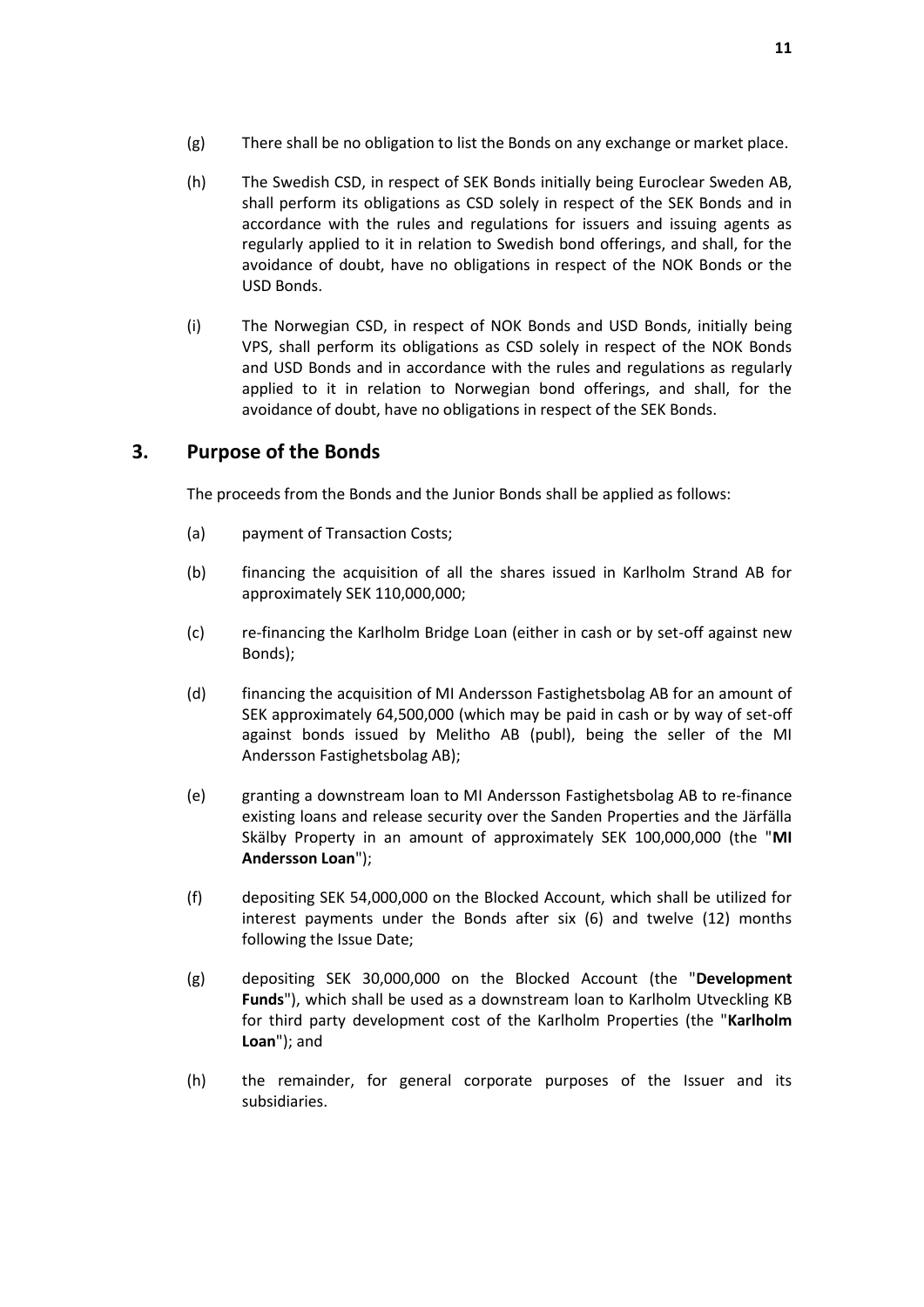# <span id="page-13-0"></span>**4. Conditions Precedent for Disbursement**

#### **4.1 The Escrow Accounts**

The proceeds from the issuance of the Bonds shall be held by the Arranger on the Escrow Accounts and may only be released when the conditions precedent for disbursement of the Net Proceeds have been fulfilled pursuant to Claus[e 4.2](#page-13-1) below.

#### <span id="page-13-2"></span><span id="page-13-1"></span>**4.2 Disbursement of the Net Proceeds**

- (a) The Trustee's approval of the disbursement from the Escrow Accounts of the Net Proceeds is subject to the following documents being received by the Trustee, in form and substance satisfactory to it (acting reasonably), and that the following actions have been taken or will occur on the disbursement date:
	- (i) confirmation from the Arranger that a sufficient amount of Bonds have been subscribed for and paid in to the Escrow Accounts in order to fulfil the purpose of the Bonds in accordance with Clause 3 (*Purpose of the Bonds*);
	- (ii) confirmation from the Arranger that the Transactions Costs have or will be paid on the date of disbursement;
	- (iii) duly executed corporate authorization documents, issued by any party that shall execute a Finance Document;
	- (iv) duly executed copies of the Finance Documents and evidence satisfactory to the Trustee that the Transaction Security will be perfected on or about the disbursement date (subject to the Delayed MI Andersson Security);
	- (v) a duly executed copy of the purchase agreement in respect of the shares issued in Karlholm Strand AB and the shares issued in MI Andersson Fastighetsbolag AB, together with a confirmation from the Issuer that all conditions of such agreements have been fulfilled except for the payment of the purchase price;
	- (vi) evidence satisfactory to the Trustee that any security provided over any assets that will be subject to Transaction Security will be released on or about the disbursement date, subject to the Delayed MI Andersson Security; and
	- (vii) a copy of a funds flow statement detailing the payments that shall be made on the first disbursement date.
- (b) When the conditions precedent for disbursement set out in Clause [4.2\(a\)](#page-13-2) have been fulfilled to the satisfaction of the Trustee (acting reasonably) or waived by the Trustee, the Trustee shall notify the Arranger that the Net Proceeds may be released from the Escrow Accounts, to be applied as set out in Clause [3](#page-12-0) (*[Purpose of the Bonds](#page-12-0)*) and in accordance with the instructions of the Arranger.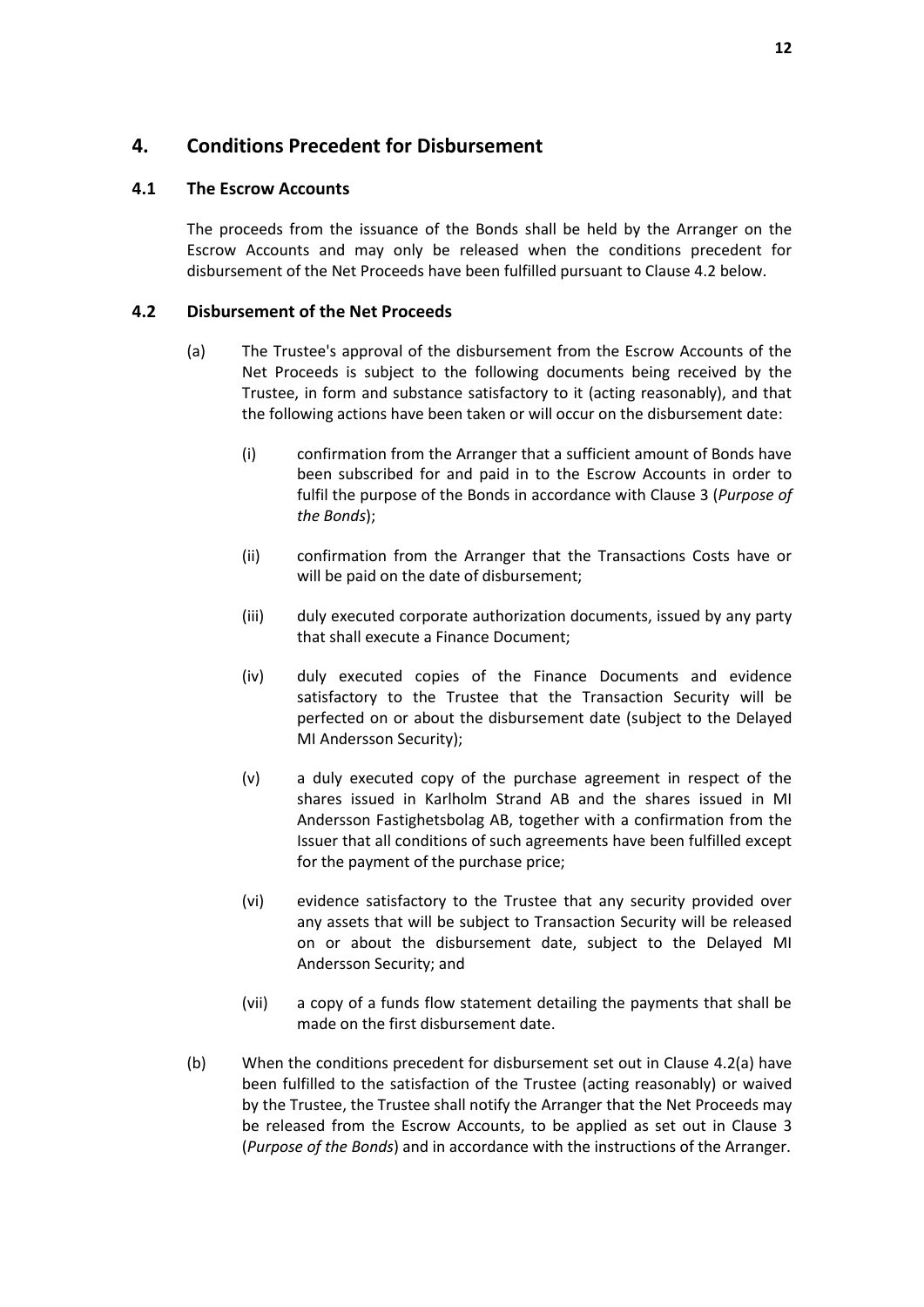- (c) If the conditions precedent for disbursement set out in Clause [4.2\(a\)](#page-13-2) have not been fulfilled to the satisfaction of the Trustee (acting reasonably) or waived by the Trustee within thirty (30) Business Days from the Issue Date, the Issuer shall redeem all Bonds at a price equal to 100 per cent. of the Nominal Amount together with any accrued Interest.
- (d) The Trustee may assume that the documentation delivered to it pursuant to Clause [4.2\(a\)](#page-13-2) is accurate, correct and complete unless it has actual knowledge that this is not the case, and the Trustee does not have to verify the contents of any such documentation.

### **4.3 Disbursement of Development Funds**

The Issuer may request that all or part of the Development Funds are released from the Blocked Account, by requesting a release from the Trustee, which request shall be accompanied by reasonable evidence that the Development Funds shall be used to pay third party suppliers and contractors. Any such funds released shall be lent to Karlholm Utveckling KB as a Downstream Loan and be subject to Transaction Security.

### <span id="page-14-1"></span>**4.4 Delayed MI Andersson Security**

- (a) The Issuer shall ensure that MI Andersson Fastighetsbolag AB shall use the funds borrowed under the MI Andersson Loan to, inter alia, provide a loan to (the "**Nomus Loan**") and repay a loan borrowed from Nomus Fastighets AB for which the Sanden Properties have been pledged to certain creditors in order to release the security over the Sanden Properties. The Issuer shall ensure that as soon as reasonably practicable after the Issue Date, each such creditor is repaid and any security over held by such creditor over the Sanden Properties is released and thereafter pledged to the Bondholders represented by the Security Agent. Pending such repayment, the relevant funds shall be held in escrow by the Arranger.
- (b) Should any such security not be possible to release within a reasonable period of time, the relevant security may be maintained and the relevant funds marked to repay a relevant creditor/pledgee shall be deposited on the Blocked Account and be used towards interest payments and/or partial redemption of the Bonds in connection with a prepayment of Permitted Disposal Proceeds.

# <span id="page-14-0"></span>**5. Transfer Restrictions**

- (a) Bondholders may be subject to purchase or transfer restrictions with regard to the Bonds, as applicable from time to time under local laws to which a Bondholder may be subject (due to e.g. its nationality, its qualification, its residency, its registered address or its place(s) for business). No party other than the Bondholder shall be responsible to ensure compliance with such laws and regulations and each Bondholder must ensure compliance with local laws and regulations applicable at their own cost and expense.
- <span id="page-14-2"></span>(b) No action is being taken in any jurisdiction that would or is intended to permit a public offering of the Bonds or the possession, circulation or distribution of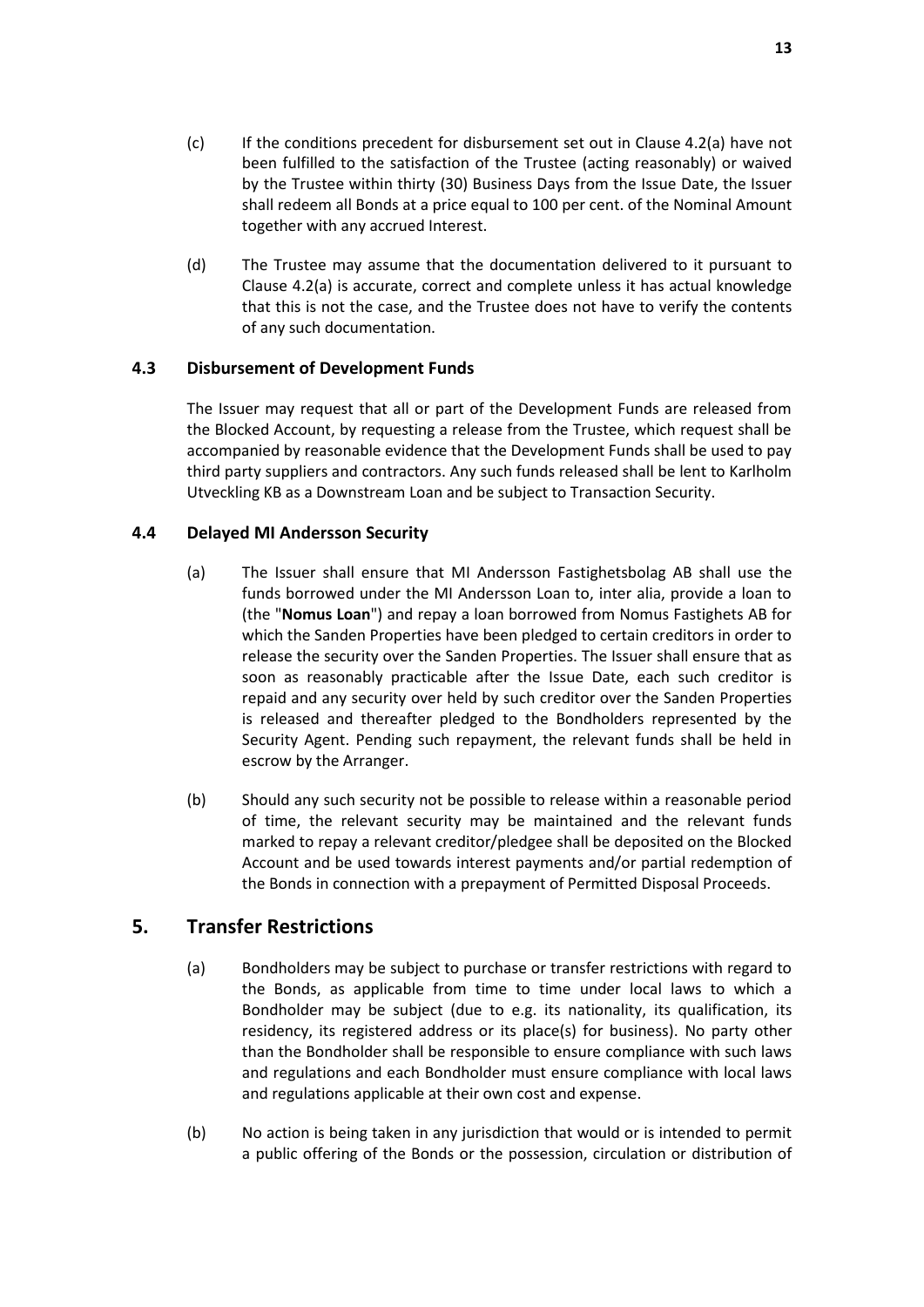any document or other material relating to the Issuer or the Bonds in any jurisdiction, where action for that purpose is required. Each Bondholder must inform itself about, and observe, any applicable restrictions to the transfer of material relating to the Issuer or the Bonds.

# <span id="page-15-0"></span>**6. Bonds in Book-Entry Form**

- (a) The Bonds will be registered for the Bondholders on their respective Securities Accounts and no physical notes will be issued. The SEK Bonds will be registered in accordance with the Swedish Financial Instruments Accounts Act and the NOK Bonds and USD Bonds will be registered In accordance with the Norwegian Securities Register Act and the terms and conditions of the VPS. Registration requests relating to the Bonds shall be directed to an Account Operator.
- (b) The Issuer shall at all times ensure that the registration of the Bonds in the CSD is correct.
- (c) Those who according to assignment, Security, the provisions of the Swedish Children and Parents Code (Sw. *föräldrabalken (1949:381)*), conditions of will or deed of gift or otherwise have acquired a right to receive payments in respect of a Bond shall register their entitlements to receive payment in accordance with the Swedish Financial Instruments Accounts Act or the Norwegian Securities Register Act (as applicable).
- <span id="page-15-2"></span>(d) The Issuer (and the Trustee when permitted under the CSD's applicable regulations) shall be entitled to obtain information from the debt register (*skuldbok*) kept by the CSD in respect of the Bonds. At the request of the Trustee, the Issuer shall promptly obtain such information and provide it to the Trustee.
- (e) The Trustee shall, in order to carry out its functions and obligations under these Terms and Conditions, have access to the securities depository registered with the CSD for the purposes of reviewing ownership of the Bonds registered in the securities depository.
- (f) The Trustee may use the information referred to in Clause [6\(d\)](#page-15-2) only for the purposes of carrying out its duties and exercising its rights in accordance with the Finance Documents and shall not disclose such information to any Bondholder or third party unless necessary for such purposes.

# <span id="page-15-1"></span>**7. Right to Act on Behalf of a Bondholder**

(a) If any person, other than a Bondholder, wishes to exercise any rights under the Finance Documents, it must obtain a power of attorney or other proof of authorisation from the Bondholder or a successive, coherent chain of powers of attorney or proofs of authorisation starting with the Bondholder and authorising such person.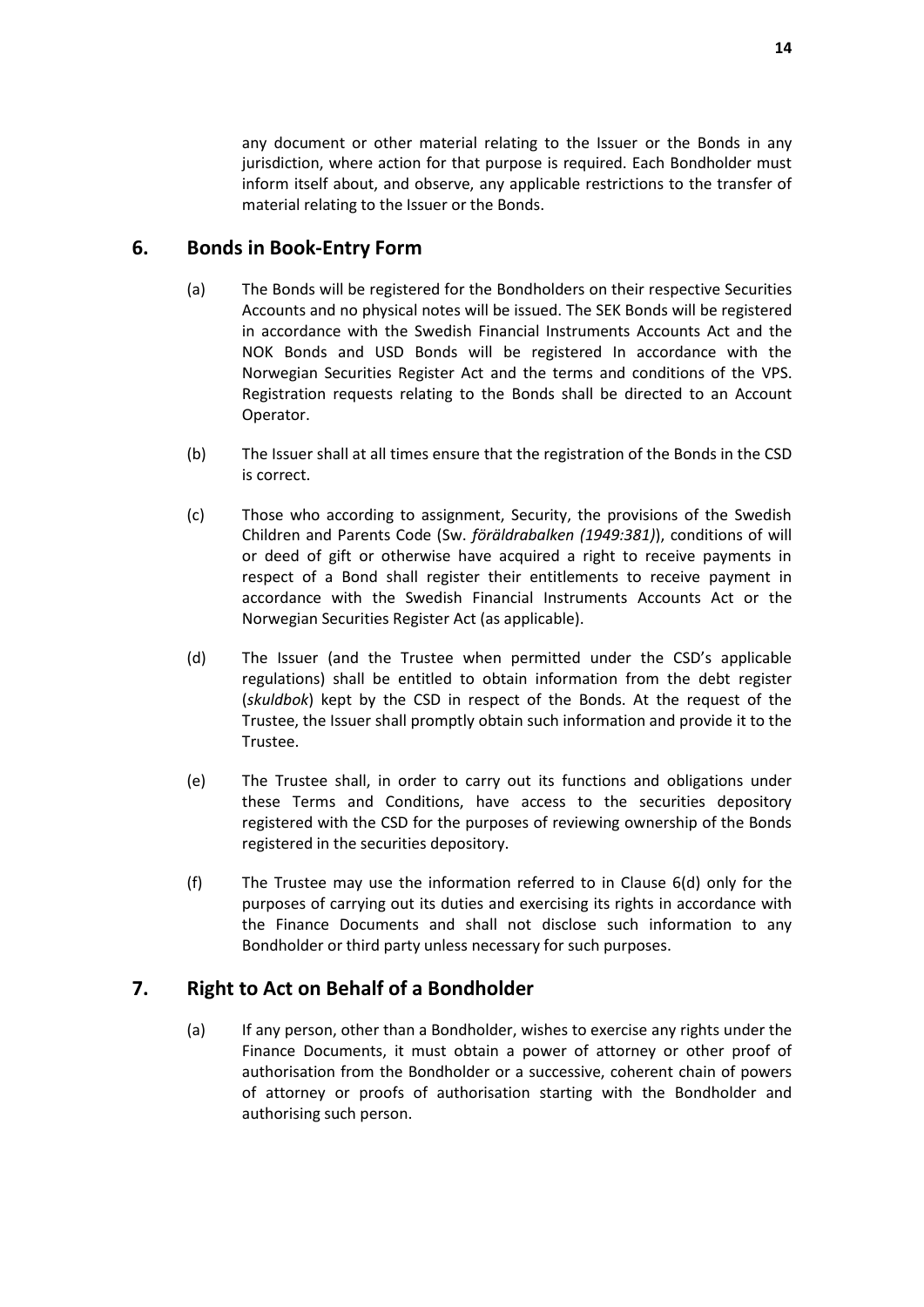- <span id="page-16-1"></span>(b) A Bondholder may issue one or several powers of attorney to third parties to represent it in relation to some or all of the Bonds held by it. Any such representative may act independently under the Finance Documents in relation to the Bonds for which such representative is entitled to represent the Bondholder and may further delegate its right to represent the Bondholder by way of a further power of attorney.
- (c) The Trustee shall only have to examine the face of a power of attorney or other proof of authorisation that has been provided to it pursuant to Clause [7\(b\)](#page-16-1) and may assume that it has been duly authorised, is valid, has not been revoked or superseded and that it is in full force and effect, unless otherwise is apparent from its face or the Trustee has actual knowledge to the contrary.

# <span id="page-16-0"></span>**8. Payments in Respect of the Bonds**

- (a) Any payment or repayment under the Finance Documents, or any amount due in respect of a repurchase of any Bonds requested by a Bondholder pursuant to these Terms and Conditions, shall be made to such person who is registered as a Bondholder on a Securities Account on the Record Date immediately preceding the relevant payment date, by way of (if no specific order is made by the Trustee) crediting the relevant amount to the bank account nominated by such Bondholder in connection with its Securities Account in the CSD.
- (b) Payment constituting good discharge of the Issuer's payment obligations to the Bondholders under these Terms and Conditions will be deemed to have been made to each Bondholder once the amount has been credited to the bank holding the bank account nominated by the Bondholder in connection with its Securities Account in the CSD. If the paying bank and the receiving bank are the same, payment shall be deemed to have been made once the amount has been credited to the bank account nominated by the Bondholder in question.
- (c) All amounts payable under the Finance Documents shall be payable in the relevant denomination of the Bonds set out in Clause [2\(a\)](#page-11-2) above. If, however, the denomination differs from the currency of the bank account connected to the Bondholder's Securities Account in the CSD, any cash settlement may be exchanged and credited to this bank account in accordance with the procedures of the CSD.
- (d) Any specific payment instructions, including foreign exchange bank account details, to be connected to the Bondholder's account in the CSD must be provided by the relevant Bondholder to the Paying Agent (either directly or through its Account Operator in the CSD) within five Business Days prior to a payment date. Depending on any currency exchange settlement agreements between each Bondholder's bank and the Paying Agent, and opening hours of the receiving bank, cash settlement may be delayed, and payment shall be deemed to have been made once the cash settlement has taken place, provided, however, that no default interest or other penalty shall accrue for the account of the Issuer for such delay.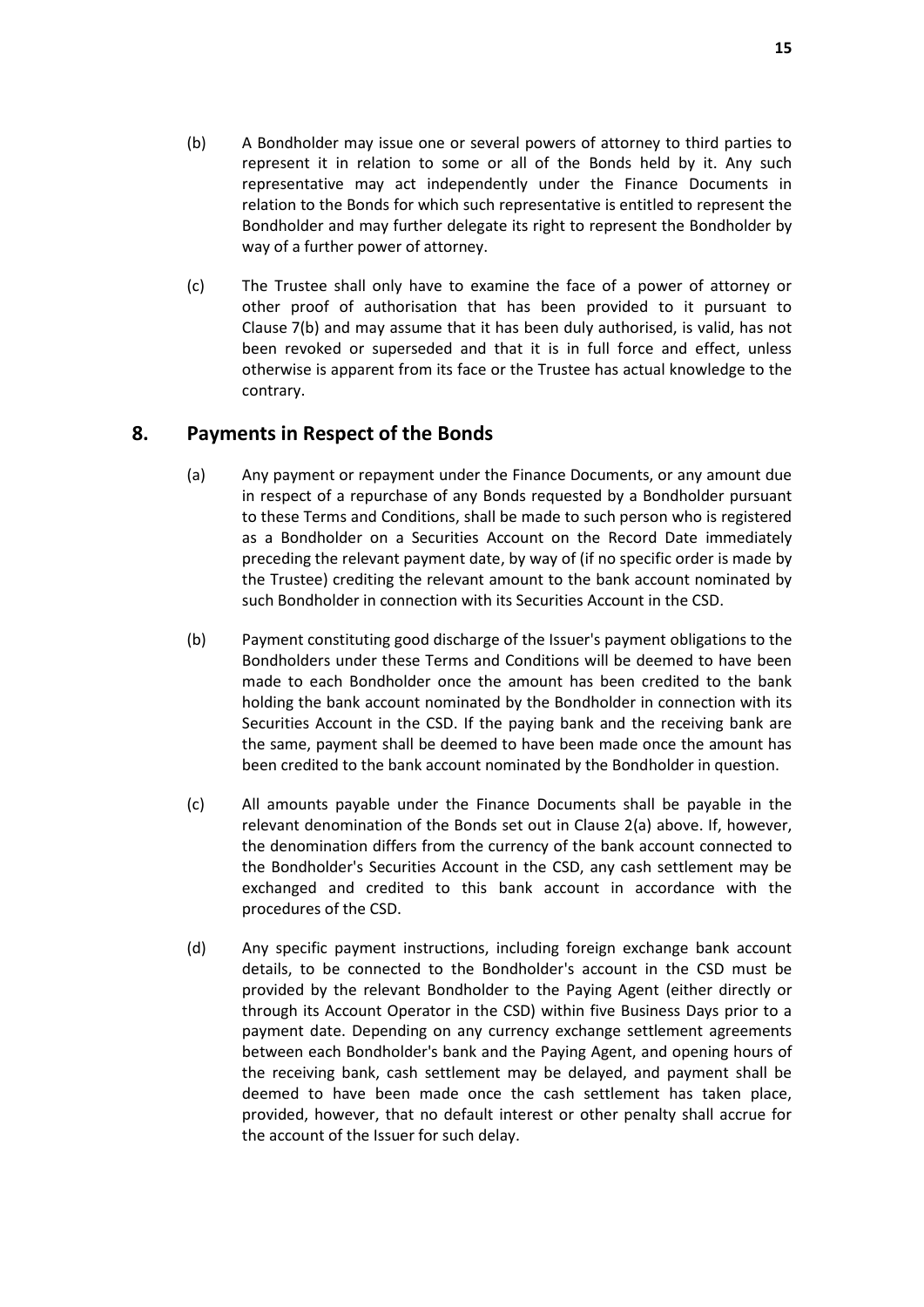- (e) If, due to any obstacle for the CSD, the Issuer cannot make a payment or repayment, such payment or repayment may be postponed until the obstacle has been removed. Interest shall accrue in accordance with Clause [10\(d\)](#page-19-5) during such postponement.
- (f) If payment or repayment is made in accordance with this Clause [8,](#page-16-0) the Issuer shall be deemed to have fulfilled its obligation to pay, irrespective of whether such payment was made to a person not entitled to receive such amount.
- (g) Any payment which shall be made under these Terms and Conditions on a date which is not a Business Day, shall be instead be made on the first following day that is a Business Day (no business day adjustment).
- (h) The Issuer is not liable to gross-up any payments under the Finance Documents by virtue of any withholding tax, public levy or the similar.
- (i) Notwithstanding anything to the contrary in these Terms and Conditions, the Bonds shall be subject to, and any payments made in relation thereto shall be made in accordance with, the rules and procedures of the CSD.

# <span id="page-17-0"></span>**9. Transaction Security**

### **9.1 Granting of the Transaction Security**

- (a) As continuing Security for the due and punctual fulfilment of the Secured Obligations, the Issuer and the Guarantor grant on the Issue Date the Transaction Security and the Guarantee to the Secured Parties as represented by the Trustee on the terms set out in the Security Documents and the Guarantee Agreement and subject to the ranking set out in the Intercreditor Agreement.
- (b) The Trustee shall hold the Transaction Security and the Guarantee on behalf of the Secured Parties in accordance with the Security Documents and the Intercreditor Agreement. The Issuer shall enter into the Security Documents and the Guarantee Agreement and subject to Clause [4.4](#page-14-1) (*[Delayed MI](#page-14-1)  [Andersson Security](#page-14-1)*) perfect the Transaction Security in accordance with the Security Documents on or about the Issue Date.
- (c) Unless and until the Trustee has received instructions from the Bondholders in accordance with Clause [16](#page-28-0) (*[Decisions by Bondholders](#page-28-0)*), the Trustee shall (without first having to obtain the Bondholders' consent) be entitled to enter into agreements with the Issuer or a third party or take any other actions, if it is, in the Trustee's opinion, necessary for the purpose of maintaining, altering, releasing or enforcing the Transaction Security, creating further Security for the benefit of the Secured Parties or for the purpose of settling the Bondholders' or the Issuer's rights to the Transaction Security, in each case in accordance with the terms of the Finance Documents, and provided that such agreements or actions are not detrimental to the interests of the Bondholders.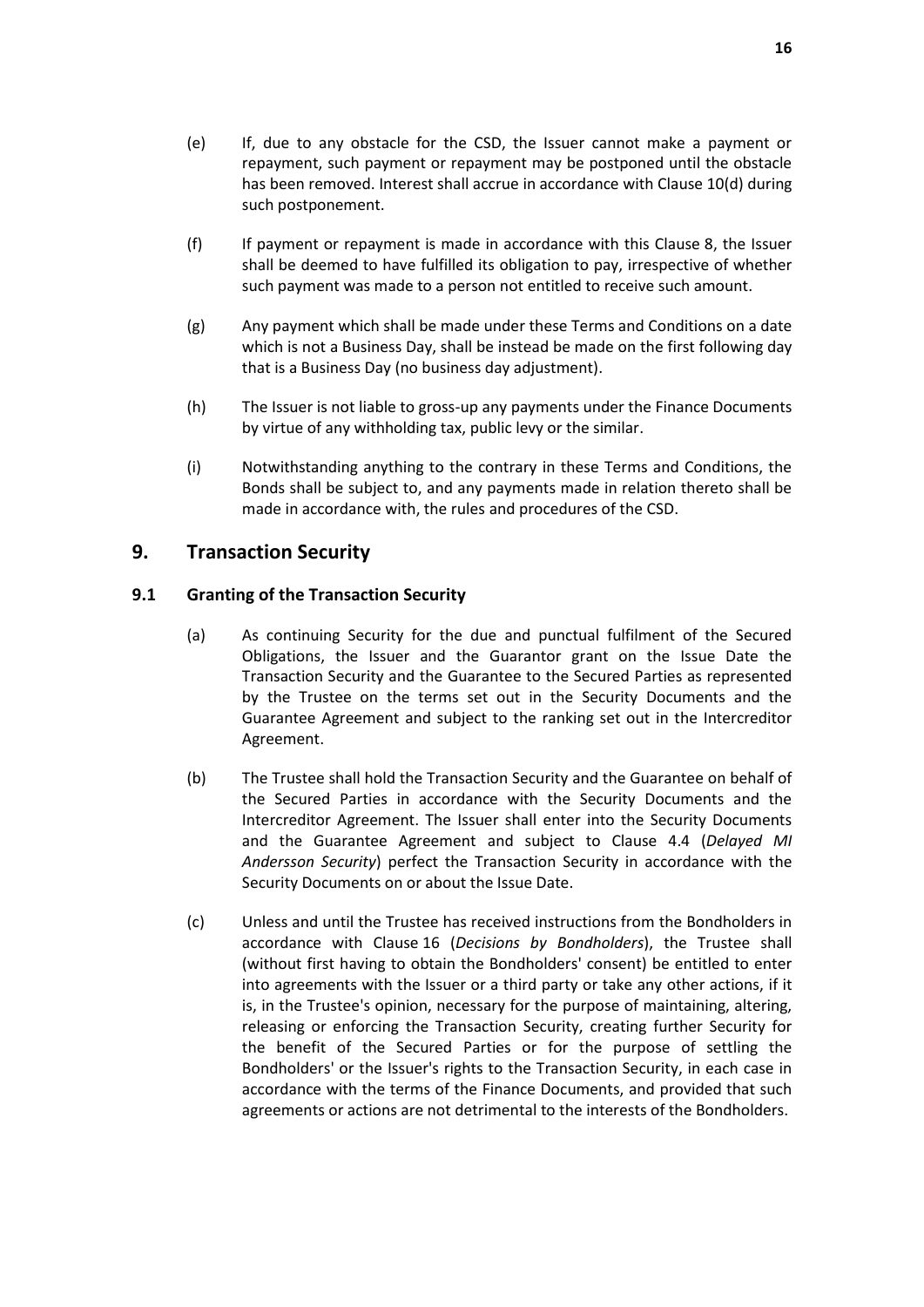(d) The Security Agent shall be entitled to give instructions relating to the Transaction Security and the Guarantee to the Security Agent in accordance with the Intercreditor Agreement.

#### **9.2 Release of Security and Guarantee**

The Security Agent may at any time, acting on instructions of the Trustee (acting on behalf of the Bondholders), release Transaction Security and the Guarantee in accordance with the terms of the Security Documents, the Guarantee Agreement and the Intercreditor Agreement. For the avoidance of doubt any Transaction Security or Guarantee will always be released *pro rata* between the Bondholders and Junior Bondholders and the remaining Transaction Security will continue to rank *pari passu* between the Bondholders and the Junior Bondholders as set forth in the Security Documents, the Guarantee Agreement and the Intercreditor Agreement.

#### **9.3 Enforcement of Security and Guarantee**

- (a) The Trustee may only take any action to accelerate or enforce any Transaction Security or Guarantee in accordance with the terms of the Intercreditor Agreement, which contains various provisions relating to amongst other things enforcement of the Transaction Security and the Guarantee.
- (b) Upon an enforcement of the Transaction Security and/or the Guarantee, the proceeds shall be distributed in accordance with the Intercreditor Agreement, where inter alia the Junior Bondholders will receive any proceeds from an enforcement of the Transaction Security only after the Senior Bonds have been discharged in full.
- (c) All security and/or guarantees or arrangement having similar effects may be released by the Security Agent, without the need for any further referral to or authority from anyone, upon any enforcement provided that the proceeds are distributed in accordance with the provisions set out in the Intercreditor Agreement.

#### **9.4 Release and cancellation of the Karlholm Property Security**

The Issuer shall as soon as the sale process of the Karlholm Properties is commenced, request a release of the Karlholm Property Security and immediately thereafter apply for a cancellation of the relevant property mortgage certificates. The Issuer may not grant any other security over the Karlholm Property Security, other than over newly issued mortgage certificates in the Karlholm Properties as Permitted Security.

### **9.5 Release of Security for Project Facilities or refinancing of the MI Andersson Loan**

(a) The Issuer may request to the Trustee that security provided over any property is released for the purpose of granting such security to a provider of a Project Facility. The Trustee may in its sole discretion approve such release if the Issuer provides reasonable evidence to the Trustee that it has been provided with a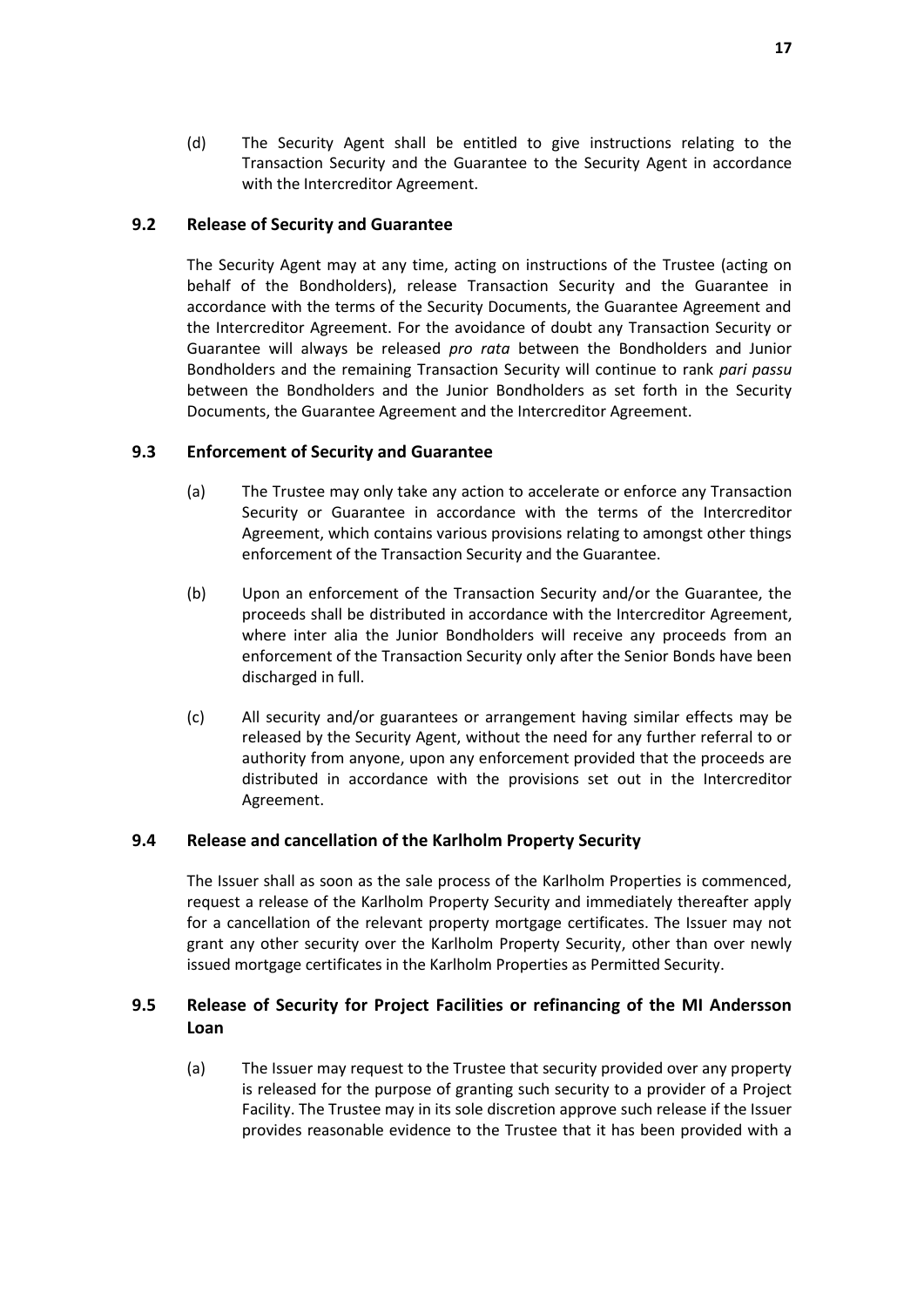committed Project Facility which shall be used for a construction on the relevant property.

(b) The Issuer may request that an amount of property security securing the MI Andersson Loan is released upon any refinancing of MI Andersson Loan and that such security is provided to secure the refinancing loan instead.

### <span id="page-19-3"></span><span id="page-19-0"></span>**10. Interest**

- (a) Each SEK Bond carries Interest at the Interest Rate from (but excluding) the Issue Date up to (and including) the relevant Redemption Date and each NOK and USD Bond carries Interest at the Interest Rate from (and including) the Issue Date up to (but excluding) the relevant Redemption Date.
- (b) Interest accrues during an Interest Period. Payment of Interest in respect of the Bonds shall be made to the Bondholders on each Interest Payment Date for the preceding Interest Period.
- <span id="page-19-4"></span>(c) Interest shall be calculated on the basis of a 360-day year comprised of twelve months of 30 days each and, in case of an incomplete month, the actual number of days elapsed (30/360-days basis).
- <span id="page-19-5"></span>(d) If the Issuer fails to pay any amount payable by it on its due date, default interest shall accrue on the overdue amount (i) in respect of the SEK Bonds from (but excluding) the due date up to (and including) the date of actual payment at a rate which is five (5) per cent higher than the Interest Rate, and (ii) in respect of the NOK Bonds and USD Bonds from (and including) the due date up to (but excluding) the date of actual payment at a rate which is five (5) per cent higher than the Interest Rate. Accrued default interest shall not be capitalised. No default interest shall accrue where the failure to pay was solely attributable to the Agent or the CSD, in which case the Interest Rate shall apply instead.

# <span id="page-19-1"></span>**11. Redemption and Repurchase of the Bonds**

### **11.1 Redemption at maturity and extension**

- (a) Subject to paragraph (b) below, the Issuer shall redeem all, but not some only, of the outstanding Bonds in full on the Final Maturity Date with an amount per Bond equal to the Nominal Amount together with accrued but unpaid Interest.
- <span id="page-19-2"></span>(b) The Issuer has the right to extend the original Final Maturity Date with six (6) months, by giving notice to the Trustee and Bondholders at least twenty (20) Business Days prior to the original Final Maturity Date. If so requested by the Issuer, the Issuer shall redeem the Bonds on the date falling six (6) months after the original Final Maturity Date with an amount per Bond equal to the Nominal Amount together with accrued but unpaid Interest.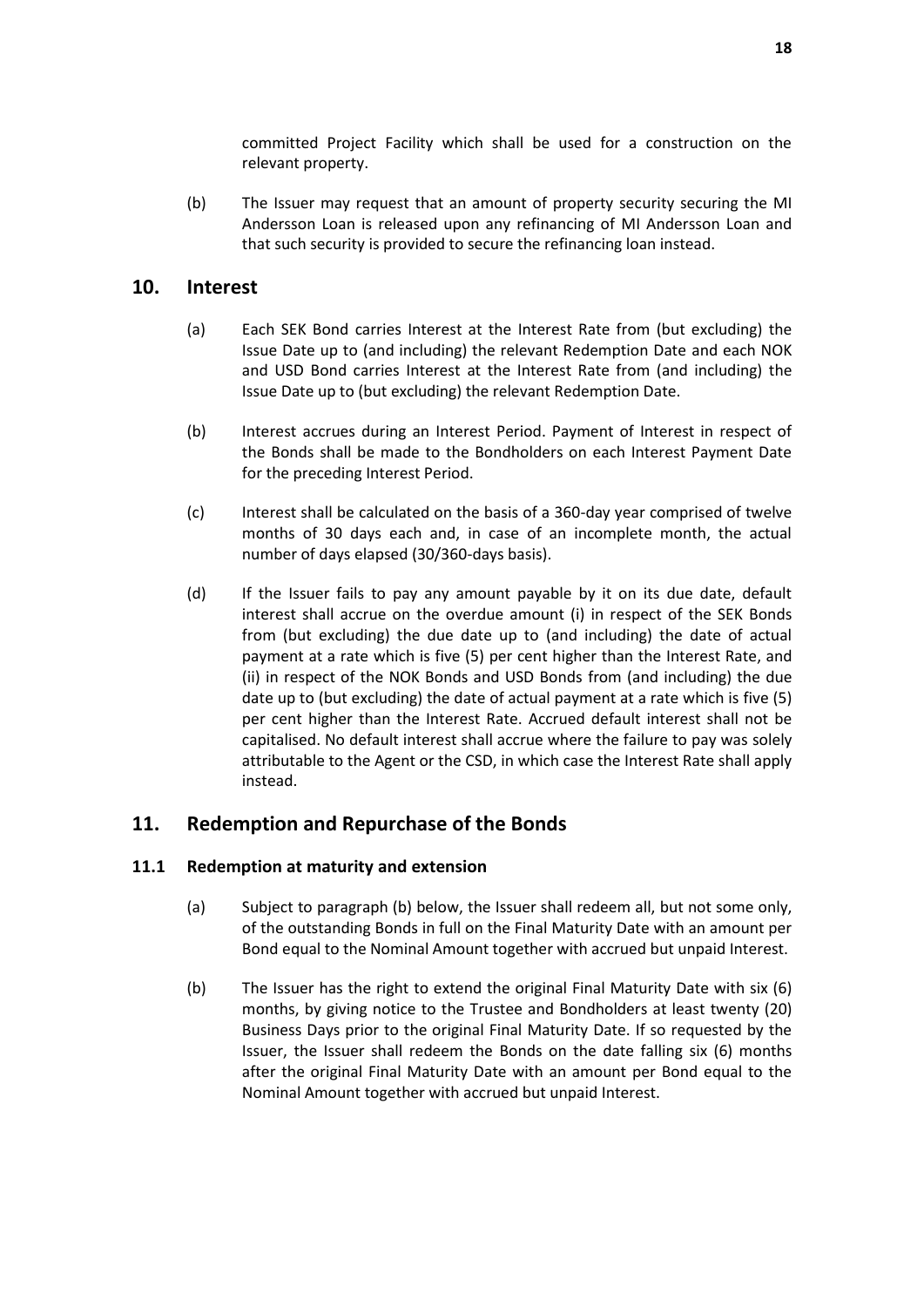### **11.2 Group Companies' purchase of Bonds**

The Group Companies may, subject to applicable law, at any time and at any price purchase Bonds on the market or in any other way. The Bonds held by the Group Companies may at such company's discretion be retained, sold or, if held by the Issuer, cancelled.

### <span id="page-20-2"></span>**11.3 Voluntary Total Redemption (call option)**

- (a) The Issuer may redeem the Bonds (all or nothing) at any time:
	- (i) from and including the Issue Date to, but excluding, the First Call Date at a price equal to the Early Redemption Amount; and
	- (ii) from and including the First Call Date to, but excluding, the Final Maturity Date at a price equal to 100% of the Nominal Amount (plus accrued interest).
- (b) Redemption in accordance with paragraph (a) above, shall be made by the Issuer giving not less than ten (10) Business Days' notice prior to the relevant Redemption Date to the Bondholders and the Trustee, in each case calculated from the effective date of the notice. The notice from the Issuer shall specify the Redemption Date and also the Record Date on which a person shall be registered as a Bondholder to receive the amounts due on such Redemption Date. Any such notice is irrevocable but may, at the Issuer's discretion, contain one or more conditions precedent. Upon fulfilment of the conditions precedent (if any), the Issuer is bound to redeem the Bonds in full at the applicable amount on the specified Redemption Date.

# <span id="page-20-1"></span><span id="page-20-0"></span>**11.4 Mandatory repurchase due to a Change of Control Event (put option)**

- (a) Upon the occurrence of a Change of Control Event, each Bondholder shall during a period of sixty (60) days from the effective date of a notice from the Issuer of the Change of Control Event pursuant to Clause [12.1\(a\)](#page-22-1) (after which time period such right shall lapse), have the right to request that all of its Bonds be repurchased at a price per Bond equal to 101 per cent. of the Nominal Amount together with accrued but unpaid Interest. However, such period may not start earlier than upon the occurrence of the Change of Control Event.
- (b) The notice from the Issuer pursuant to Clause [12.1\(a\)](#page-22-1) shall specify the Record Date on which a person shall be registered as a Bondholder to receive interest and principal, the Redemption Date and include instructions about the actions that a Bondholder needs to take if it wants Bonds held by it to be repurchased. If a Bondholder has so requested, and acted in accordance with the instructions in the notice from the Issuer, the Issuer shall repurchase the relevant Bonds and the repurchase amount shall fall due on the Redemption Date specified in the notice given by the Issuer pursuant to Clause [12.1\(a\).](#page-22-1) The Redemption Date must fall no later than twenty (20) Business Days after the end of the period referred to in Clause [11.4\(a\).](#page-20-0)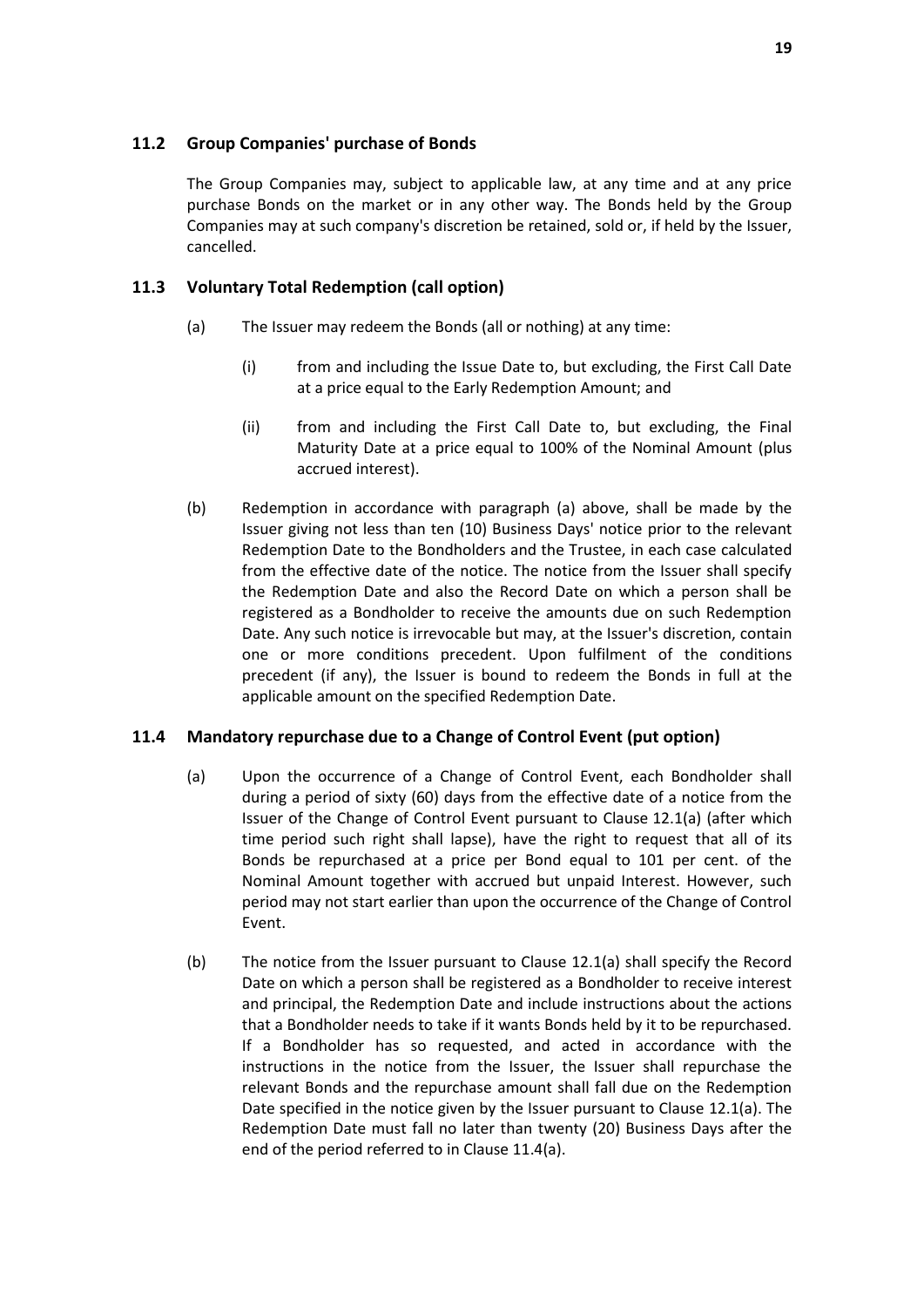- (c) The Issuer shall comply with the requirements of any applicable securities laws or regulations in connection with the repurchase of Bonds. To the extent that the provisions of such laws and regulations conflict with the provisions in this Clause [11.4,](#page-20-1) the Issuer shall comply with the applicable securities laws and regulations and will not be deemed to have breached its obligations under this Clause [11.4](#page-20-1) by virtue of the conflict.
- (d) Any Bonds repurchased by the Issuer pursuant to this Clause [11.4](#page-20-1) may at the Issuer's discretion be retained, sold or cancelled.

### <span id="page-21-0"></span>**11.5 Interest Payments or Mandatory Prepayment upon Permitted Disposals**

- (a) The Issuer may choose to apply any Permitted Disposal Proceeds on the Blocked Account either for interest payments or as mandatory partial prepayments of the Bonds. If prepayment is chosen, the Issuer may as of the First Call Date:
	- (i) partially prepay the Bonds as soon as Permitted Disposal Proceeds amounting to more than SEK 50,000,000 have been deposited on the Blocked Account; and
	- (ii) thereafter at each occasion when more than SEK 50,000,000 have been deposited on the Blocked Account.
- (b) When calculating the threshold amounts above, no other funds deposited on the Blocked Account, other than those stemming from a Permitted Disposal, shall be taken into account.
- (c) Such prepayments according to 11.5(a) above shall be made on the first Interest Payment Date (taking any CSD time lines into consideration) after the funds on the Blocked Account has reached SEK 50,000,000 and shall be prepaid by reducing the outstanding Nominal Amount of the Bonds pro rata at a price equal to 100% of the Nominal Amount (plus accrued and unpaid interest on the redeemed amount).
- (d) The Issuer shall promptly notify the Trustee and the Bondholders upon the occurrence of a prepayment in accordance with this Clause [11.5.](#page-21-0)

### <span id="page-21-1"></span>**11.6 Mandatory prepayment upon refinancing of the MI Andersson Loan**

- (a) Upon a refinancing of the MI Andersson Loan, the Issuer shall ensure that such amounts are applied towards partial prepayment of the Bonds by reducing the outstanding Nominal Amount of the Bonds with such amount pro rata at a price equal to 100% of the Nominal Amount (plus accrued and unpaid interest on the redeemed amount).
- (b) The Issuer shall promptly notify the Trustee and the Bondholders upon the occurrence of a prepayment in accordance with this Clause [11.6.](#page-21-1)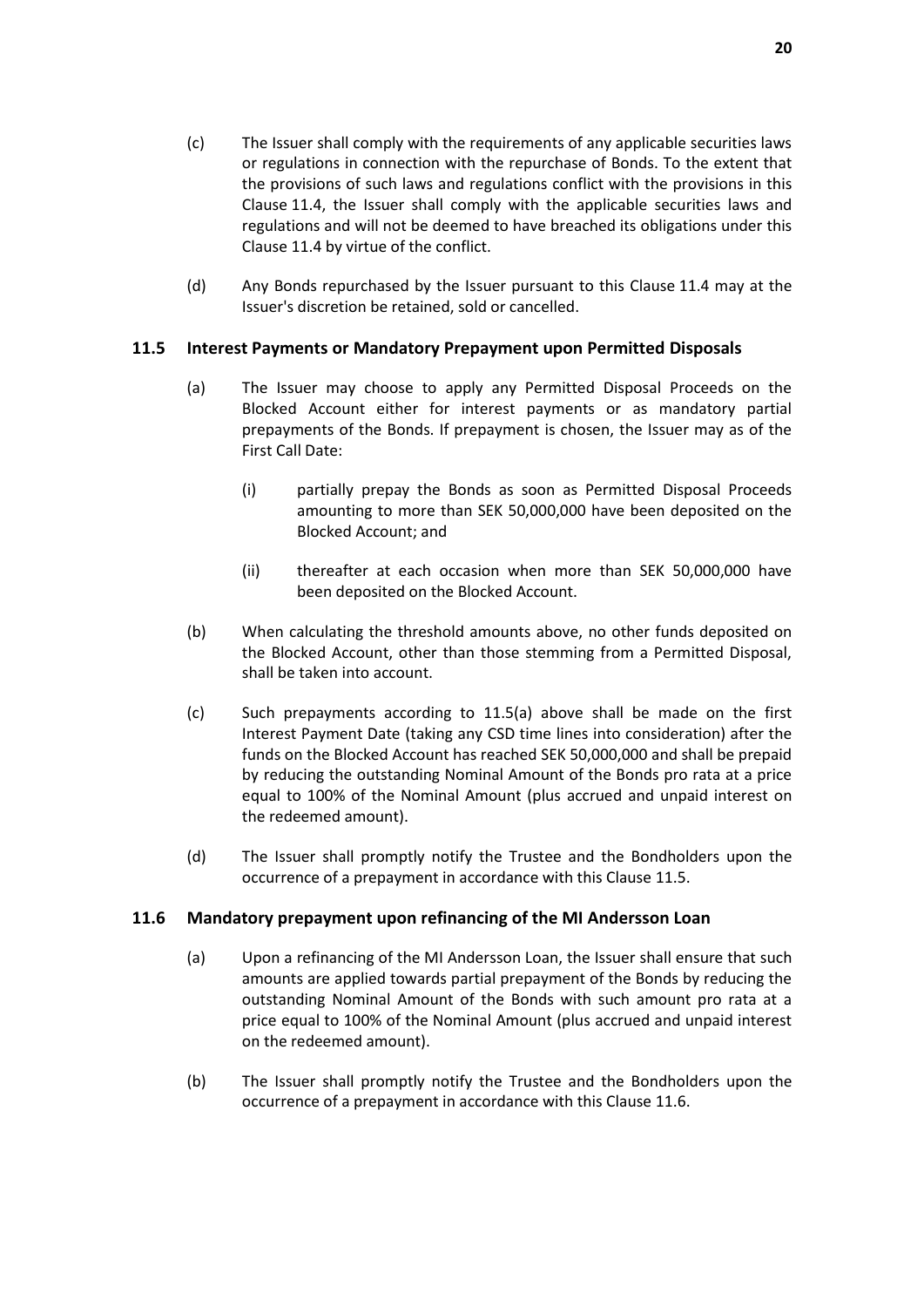# <span id="page-22-0"></span>**12. Information to Bondholders**

#### <span id="page-22-2"></span><span id="page-22-1"></span>**12.1 Information from the Issuer**

- (a) The Issuer shall as soon as possible notify the Trustee and the Bondholders when the Issuer is or becomes aware of the occurrence of a Change of Control Event.
- <span id="page-22-4"></span>(b) The Issuer shall as soon as possible notify the Trustee (with full particulars) when the Issuer is or becomes aware of the occurrence of any event or circumstance which constitutes an Event of Default, or any event or circumstance which would (with the expiry of a grace period, the giving of notice, the making of any determination or any combination of any of the foregoing) constitute an Event of Default, and shall provide the Trustee with such further information as it may reasonably request in writing following receipt of such notice. Should the Trustee not receive such information, the Trustee is entitled to assume that no such event or circumstance exists or can be expected to occur, provided that the Trustee does not have actual knowledge of such event or circumstance.
- (c) The Issuer is only obliged to inform the Trustee according to this Clause [12.1](#page-22-2) if informing the Trustee would not conflict with any applicable laws, authority or court orders.

### **12.2 Information from the Trustee**

The Trustee is entitled to disclose to the Bondholders any event or circumstance directly or indirectly relating to the Issuer or the Bonds. Notwithstanding the foregoing, the Trustee may if it considers it to be beneficial to the interests of the Bondholders delay disclosure or refrain from disclosing certain information other than in respect of an Event of Default that has occurred and is continuing.

#### <span id="page-22-3"></span>**12.3 Information among the Bondholders**

Upon request by a Bondholder, the Trustee shall promptly distribute to the Bondholders any information from such Bondholder which relates to the Bonds. The Trustee may require that the requesting Bondholder reimburses any costs or expenses incurred, or to be incurred, by the Trustee in doing so (including a reasonable fee for the work of the Trustee) before any such information is distributed.

#### **12.4 Publication of Finance Documents**

- (a) The latest version of these Terms and Conditions (including any document amending these Terms and Conditions) shall be available on the website of the Issuer and/or the Guarantor and the Trustee.
- (b) The latest versions of the other Finance Documents shall be available to the Bondholders at the office of the Trustee during normal business hours.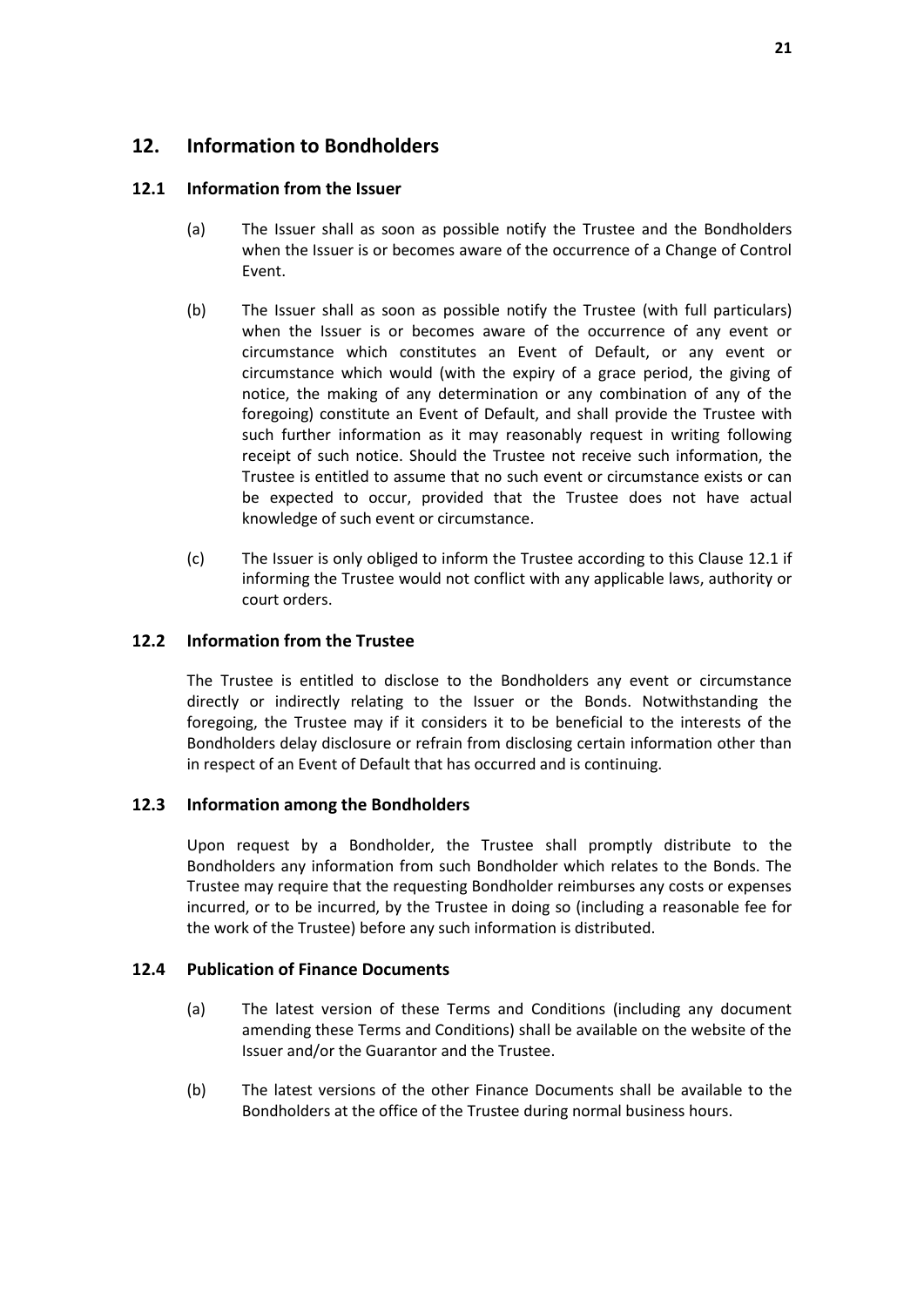# <span id="page-23-0"></span>**13. General Undertakings**

#### **13.1 General**

The Issuer undertakes to (and shall, where applicable, procure that the Property Company will) comply with the undertakings set out in this Clause [13](#page-23-0) for as long as any Bonds remain outstanding.

#### **13.2 Distributions**

The Issuer shall not (i) pay any dividend on its shares, (ii) repurchase any of its own shares, (iii) redeem its share capital or other restricted equity with repayment to shareholders, (iv) make any repayments on loans to the direct or indirect shareholder of the Issuer, or any Affiliates of the Issuer or its shareholders, or (v) make any other similar distribution or transfers of value to the direct or indirect shareholder of the Issuer, or any Affiliates of the Issuer

#### **13.3 Nature of Business**

The Issuer shall procure that no substantial change is made to the general nature of the business carried on by the Issuer as of the Issue Date if such change is reasonably likely to have a Material Adverse Effect.

#### **13.4 Financial Indebtedness**

The Issuer shall not (and shall ensure that neither of its subsidiaries) incur any additional Financial Indebtedness, provided however that the Issuer may incur Financial Indebtedness that constitute Permitted Debt.

#### **13.5 Disposal of Assets**

The Issuer shall not (and shall ensure that neither of its subsidiaries) sell or otherwise dispose of all or substantially all of its assets or operations to any person, other than Permitted Disposals.

#### **13.6 Negative Pledge**

The Issuer shall not (and shall ensure that neither of its subsidiaries) provide, prolong or renew any guarantee or security over any of its assets (present or future), provided however that the Issuer has a right to provide, prolong and renew any Permitted Security.

#### **13.7 Financial Support**

The Issuer shall not (and shall ensure that neither of its subsidiaries) provide any loan or security or guarantee to or for the benefit of any party, other than the Nomus Loan and the Permitted Debt.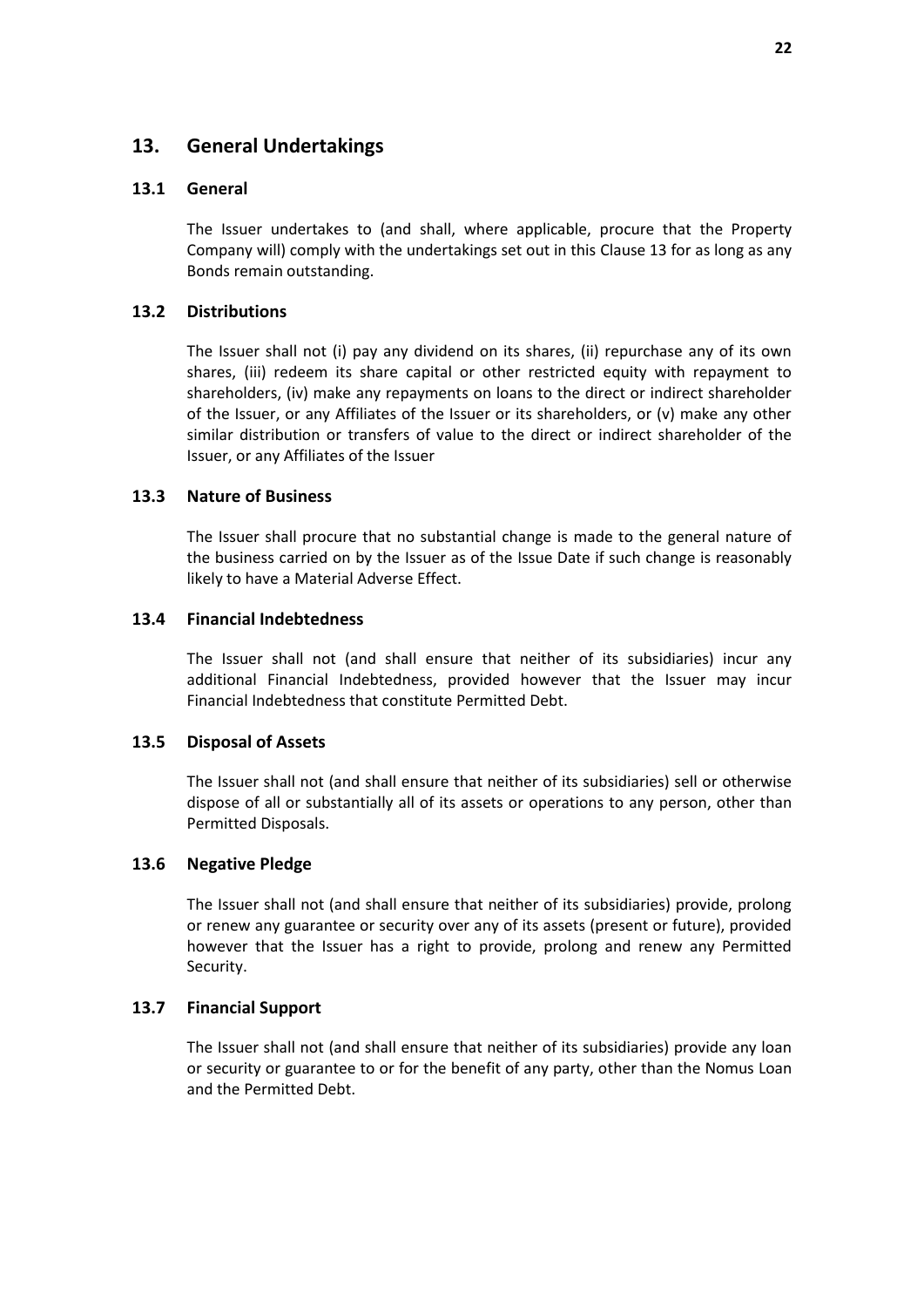### **13.8 Dealings with Related Parties**

The Issuer shall (and shall ensure that its subsidiaries) conduct all dealings with the direct and indirect shareholders of the Issuer and/or any Affiliates of such direct and indirect shareholders at arm's length terms.

#### **13.9 Environmental compliance and claims**

- (a) The Issuer shall and shall procure that its Subsidaries will:
	- (i) comply with all Environmental Laws, including in relation to human health and conditions on workplace;
	- (ii) obtain, maintain and ensure compliance with all requisite Environmental Permits; and
	- (iii) implement procedures to monitor compliance with and to prevent liability under any Environmental Law, in each case where failure to do so has or is reasonably likely to have a Material Adverse Effect.
- (b) The Issuer shall, promptly upon becoming aware of the same, inform the Trustee of any claim, proceeding or investigation in respect of any such Environmental Law against any member of the Group which is current, pending or threatened where which, if determined against that member of the Group, has or is reasonably likely to have a Material Adverse Effect.

# <span id="page-24-0"></span>**14. Events of Default and Acceleration of the Bonds**

Each of the events or circumstances set out in this Clause [14](#page-24-0) (other than Clause [14.10](#page-26-1) (*[Acceleration of the Bonds](#page-26-1)*)) is an Event of Default.

### <span id="page-24-1"></span>**14.1 Non-Payment**

The Issuer fails to pay an amount on the date it is due in accordance with the Finance Documents, unless its failure to pay is caused by administrative or technical error and payment is made within five (5) Business Days of the due date.

### **14.2 Other Obligations**

The Issuer does not comply with its obligations under the Finance Documents, in any other way than as set out under Clause [14.1](#page-24-1) above, unless the non-compliance (i) is capable of remedy and (ii) is remedied within fifteen (15) Business Days of the earlier of the Trustee giving notice and the Issuer becoming aware of the non-compliance.

### <span id="page-24-2"></span>**14.3 Cross-default**

(a) Any financial indebtedness of the Group or the Guarantor is not paid when due nor within any originally applicable grace period.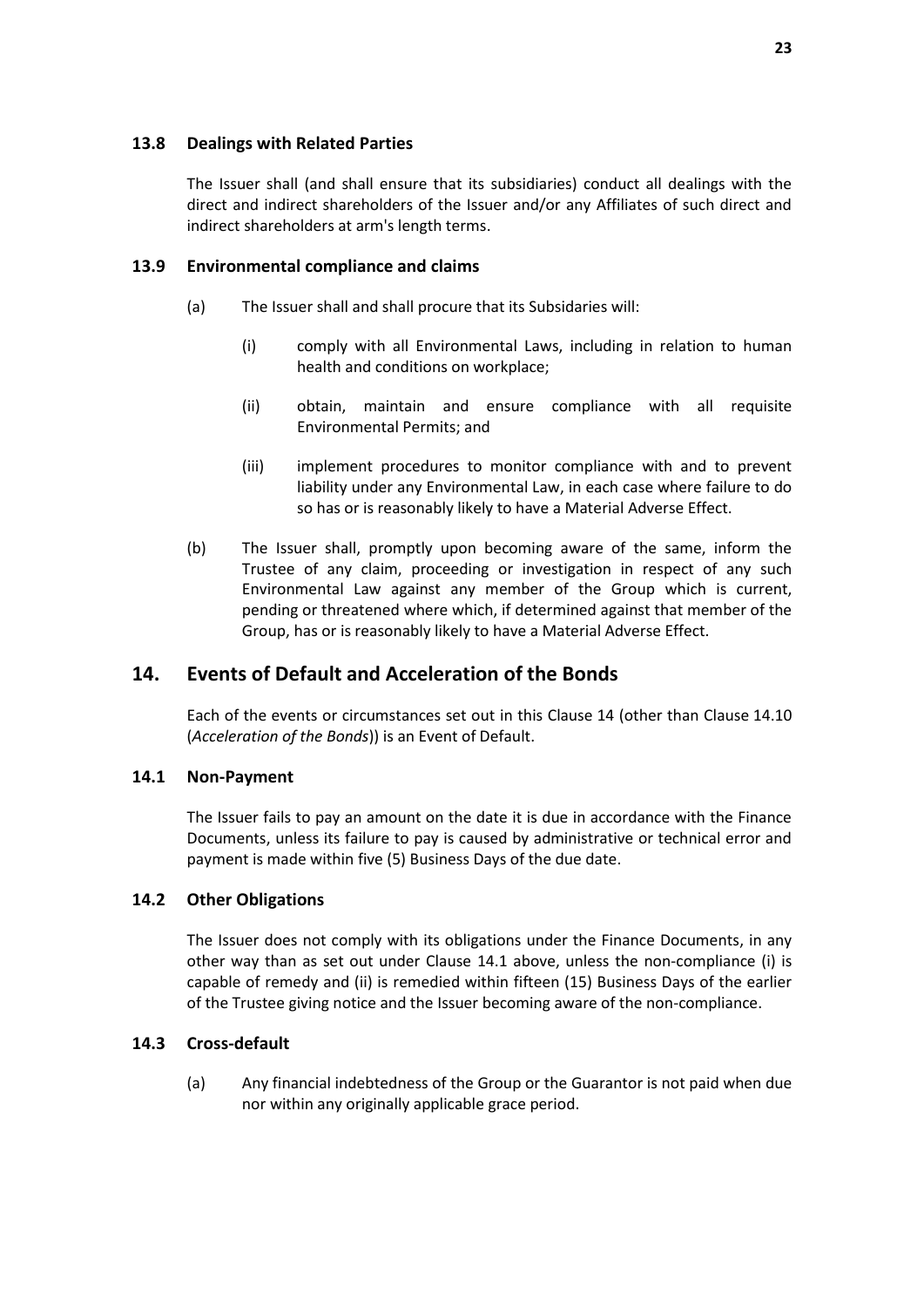- (b) Any financial indebtedness of the Group or the Guarantor is declared to be or otherwise becomes due and payable prior to its specified maturity as a result of an event of default (however described).
- (c) Any commitment for any financial indebtedness of the Group or the Guarantor is cancelled or suspended by a creditor of the Issuer or the Property Company as a result of an event of default (however described).
- (d) Any creditor of the Group or the Guarantor becomes entitled to declare any financial indebtedness of the Group or the Guarantor due and payable prior to its specified maturity as a result of an event of default (however described).
- (e) No Event of Default will occur under this Clause [14.3](#page-24-2) if the aggregate amount of financial indebtedness or commitment for financial indebtedness falling within paragraphs (a) to (d) above is less than SEK 5,000,000 (or its equivalent in any other currency or currencies).

#### **14.4 Insolvency**

- (a) Any member of the Group or the Guarantor is unable or admits inability to pay its debts as they fall due or is declared to be unable to pay its debts under applicable law, suspends making payments on its debts generally or, by reason of actual or anticipated financial difficulties, commences negotiations with its creditors with a view to rescheduling its Financial Indebtedness; or
- (b) a moratorium is declared in respect of the Financial Indebtedness of any Group Company or the Guarantor.

#### **14.5 Insolvency Proceedings**

Any corporate action, legal proceedings or other procedures are taken (other than proceedings or petitions which are being disputed in good faith and are discharged, stayed or dismissed within 30 Business Days of commencement or, if earlier, the date on which it is advertised) in relation to:

- (a) the suspension of payments, winding-up, dissolution, administration or reorganisation (by way of voluntary agreement, scheme of arrangement or otherwise) of any of any Group Company or the Guarantor; and
- (b) the appointment of a liquidator, receiver, administrator, administrative receiver, compulsory manager or other similar officer in respect of any Group Company or the Guarantor or any of its assets or any analogous procedure or step is taken in any jurisdiction.

#### <span id="page-25-0"></span>**14.6 Mergers and Demergers**

A decision is made that any Group Company shall be demerged or merged if such merger or demerger is likely to have a Material Adverse Effect, provided that a merger involving the Issuer, where the Issuer is not the surviving entity, shall always be considered an Event of Default and provided that the Issuer may not be demerged.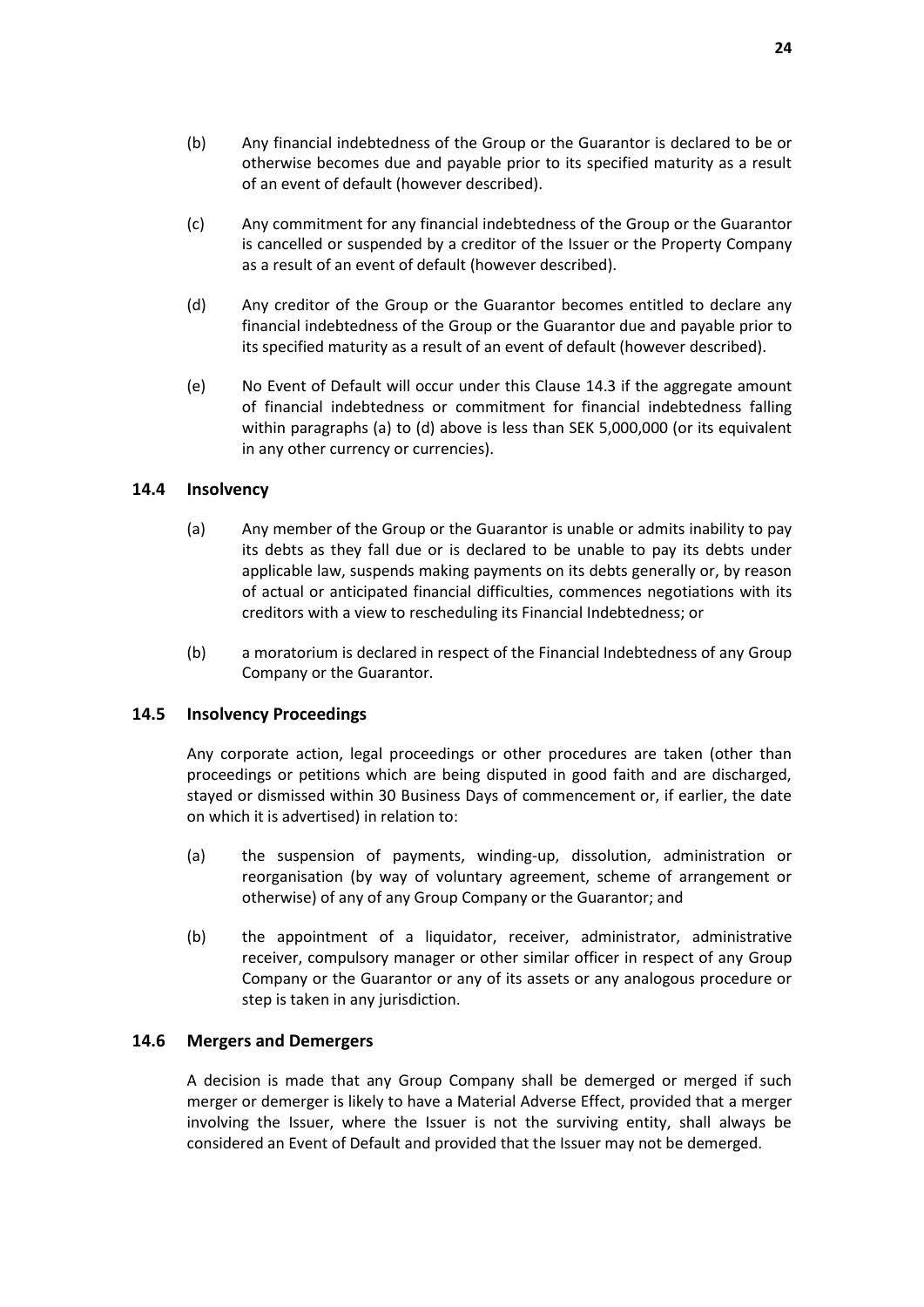### **14.7 Creditors' Process**

Any expropriation, attachment, sequestration, distress or execution or any analogous process in any jurisdiction affects any asset or assets of any Group Company or the Guarantor, having an aggregate value of an amount equal to or exceeding SEK 5,000,000 and is not discharged within 30 days.

#### **14.8 Impossibility or Illegality**

It is or becomes impossible or unlawful for the Issuer to fulfil or perform any of the provisions of the Finance Documents or if the obligations under the Finance Documents are not, or cease to be, legal, valid, binding and enforceable.

#### <span id="page-26-0"></span>**14.9 Continuation of the Business**

Any of the Issuer or the Guarantor ceases to carry on its business or in the case of a merger or a demerger as stipulated in Claus[e 14.6](#page-25-0) above.

#### <span id="page-26-1"></span>**14.10 Acceleration of the Bonds**

- (a) If an Event of Default has occurred and is continuing, the Trustee is entitled to, on behalf of the Bondholders (i) by notice to the Issuer, declare all, but not some only, of the Bonds due for payment together with any other amounts payable under the Finance Documents, immediately or at such later date as the Trustee determines (but such date may not fall after the Final Maturity Date), and (ii) exercise any or all of its rights, remedies, powers and discretions under the Finance Documents.
- (b) The Trustee may not accelerate the Bonds in accordance with Clause [14.10\(a\)](#page-26-1) by reference to a specific Event of Default if it is no longer continuing or if it has been decided, on a Bondholders' Meeting or by way of a Written Procedure, to waive such Event of Default (temporarily or permanently).
- <span id="page-26-2"></span>(c) The Trustee shall notify the Bondholders of an Event of Default within five (5) Business Days of the date on which the Trustee received actual knowledge of that an Event of Default has occurred and is continuing. The Trustee shall, within twenty (20) Business Days of the date on which the Trustee received actual knowledge of that an Event of Default has occurred and is continuing, decide if the Bonds shall be accelerated. If the Trustee decides not to accelerate the Bonds, the Trustee shall promptly seek instructions from the Bondholders in accordance with Clause [16](#page-28-0) (*[Decisions by Bondholders](#page-28-0)*). The Trustee shall always be entitled to take the time necessary to consider whether an occurred event constitutes an Event of Default.
- (d) If the Bondholders (in accordance with these Terms and Conditions) instruct the Trustee to accelerate the Bonds, the Trustee shall, provided that the provisions of the Intercreditor Agreement have been complied with, promptly declare the Bonds due and payable and take such actions as, in the opinion of the Trustee, may be necessary or desirable to enforce the rights of the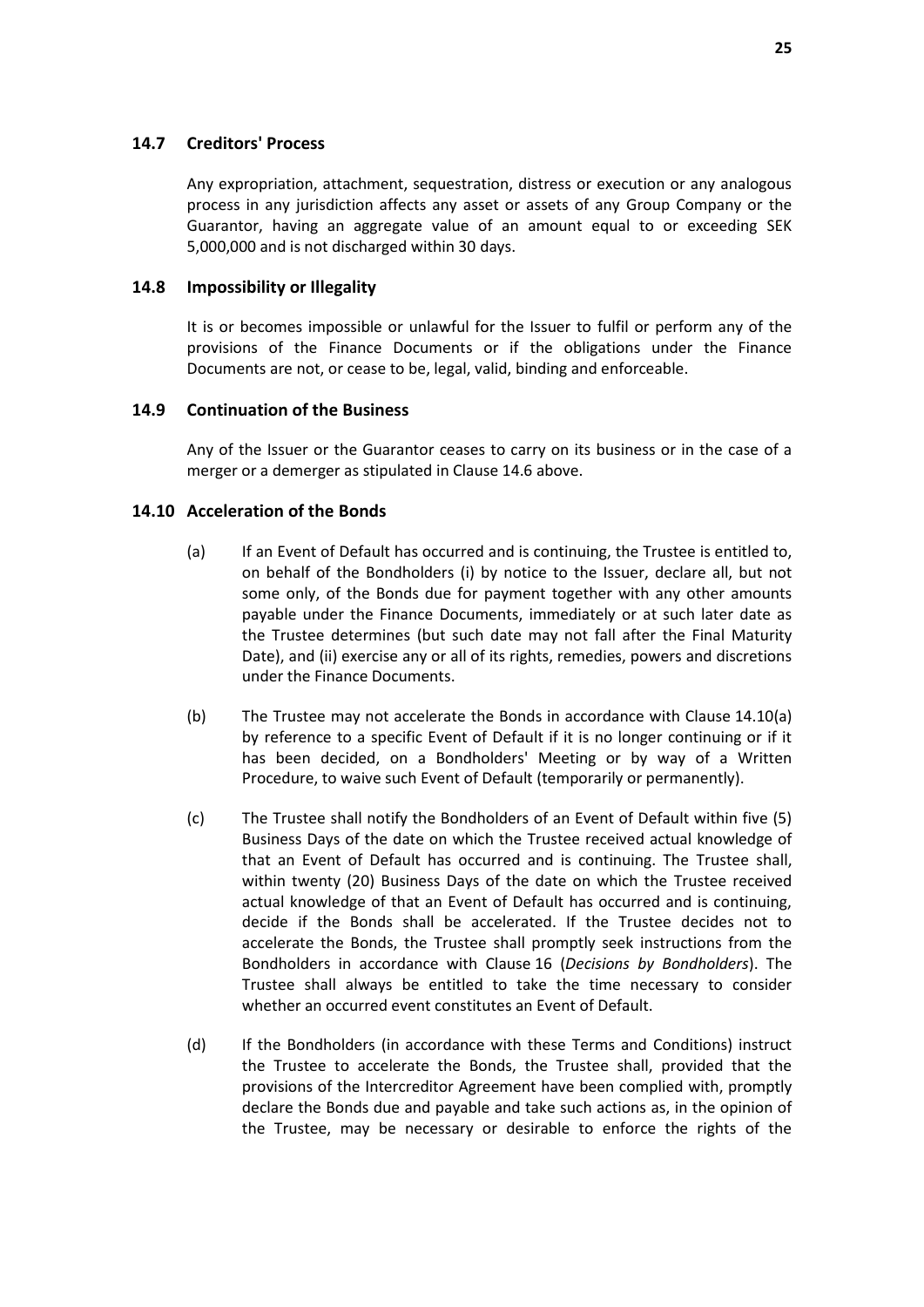Bondholders under the Finance Documents, unless the relevant Event of Default is no longer continuing.

- (e) If the right to accelerate the Bonds is based upon a decision of a court of law, an arbitrational tribunal or a government authority, it is not necessary that the decision has become enforceable under law or that the period of appeal has expired in order for cause of acceleration to be deemed to exist.
- (f) In the event of an acceleration of the Bonds in accordance with this Clause [14.10,](#page-26-1) the Issuer shall redeem all Bonds with an amount equal to the redemption amount specified in Clause [11.3](#page-20-2) (*Voluntary Total Redemption (call option)*), as applicable considering when the acceleration occurs .

# <span id="page-27-0"></span>**15. Distribution of Proceeds**

- (a) Subject to Clause [14 (Application of Recoveries)]<sup>1</sup> under the Intercreditor Agreement, all payments by the Issuer relating to the Bonds and the Finance Documents following an acceleration of the Bonds in accordance with Clause [14](#page-24-0) (*[Events of Default and Acceleration of the Bonds](#page-24-0)*) and any proceeds received from an enforcement of the Transaction Security shall be applied in the following order of priority, in accordance with the instructions of the Trustee:
	- (i) *first*, in or towards payment pro rata of (i) all unpaid fees, costs, expenses and indemnities payable by the Issuer to the Trustee in accordance with the Trustee Agreement (other than any indemnity given for liability against the Bondholders), (ii) other costs, expenses and indemnities relating to the acceleration of the Bonds or the protection of the Bondholders' rights as may have been incurred by the Trustee, (iii) any costs incurred by the Trustee for external experts that have not been reimbursed by the Issuer in accordance with Clause [20.2\(e\),](#page-34-0) and (iv) any costs and expenses incurred by the Trustee in relation to a Bondholders' Meeting or a Written Procedure that have not been reimbursed by the Issuer in accordance with Clause [16\(c\),](#page-28-1) together with default interest in accordance with Clause [10\(d\)](#page-19-5) on any such amount calculated from the date it was due to be paid or reimbursed by the Issuer;
	- (ii) *secondly*, in or towards payment *pro rata* of accrued but unpaid Interest under the Bonds;
	- (iii) *thirdly*, in or towards payment pro rata of any unpaid principal under the Bonds; and
	- (iv) *fourthly*, in or towards payment pro rata of any other costs or outstanding amounts unpaid under the Finance Documents, including default interest in accordance with Clause [10\(d\)](#page-19-5) on delayed payments of Interest and repayments of principal under the Bonds.

 $\overline{a}$ 

<sup>&</sup>lt;sup>1</sup> To be confirmed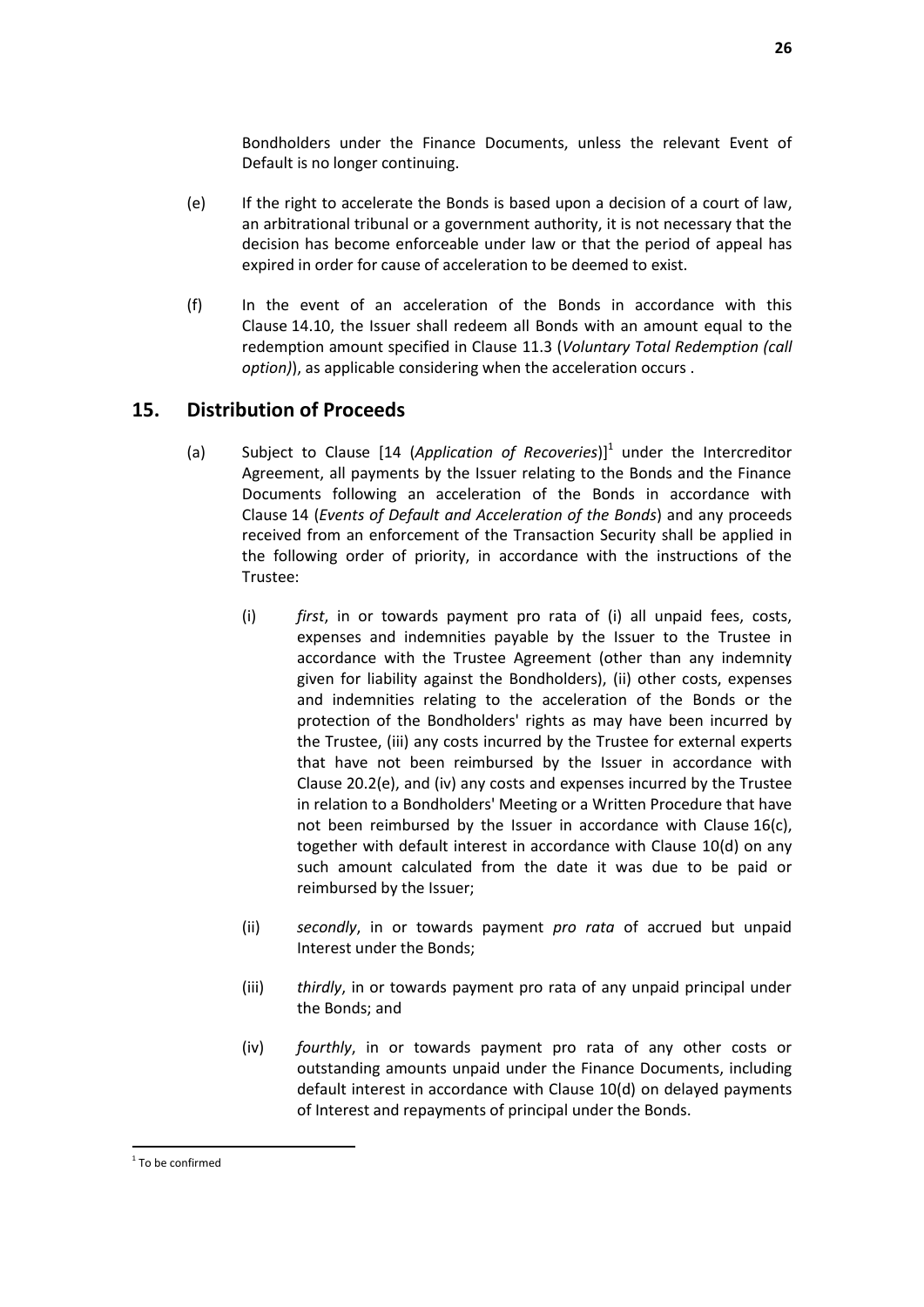Any excess funds after the application of proceeds in accordance with paragraphs (i) to (iv) above shall be paid to the Issuer.

(b) Funds that a Bondholder receives (directly or indirectly) in connection with the acceleration of the Bonds or the enforcement of the Transaction Security shall constitute escrow funds (Sw. *redovisningsmedel*) and must be promptly turned over to the Trustee to be applied in accordance with this Clause [15](#page-27-0) as soon as reasonably practicable**.**

### <span id="page-28-0"></span>**16. Decisions by Bondholders**

- (a) Any decision by the Bondholders on a matter relating to the Finance Documents shall (at the option of the Trustee) be dealt with at a Bondholders' Meeting or by way of a Written Procedure.
- (b) Any request from the Issuer or a Bondholder (or Bondholders) representing at least ten (10) per cent. of the Adjusted Nominal Amount (such request may only be validly made by a person who is a Bondholder on the Business Day immediately following the day on which the request is received by the Trustee and shall, if made by several Bondholders, be made by them jointly) for a decision by the Bondholders on a matter relating to the Finance Documents shall be directed to the Trustee and dealt with at a Bondholders' Meeting or by way of a Written Procedure, as determined by the Trustee. The person requesting the decision may suggest the form for decision making, but if it is in the Trustee's opinion more appropriate that a matter is dealt with at a Bondholders' Meeting than by way of a Written Procedure, it shall be dealt with at a Bondholders' Meeting.
- <span id="page-28-1"></span>(c) The Trustee may refrain from convening a Bondholders' Meeting or instigating a Written Procedure if (i) the suggested decision must be approved by any person in addition to the Bondholders and such person has informed the Trustee that an approval will not be given, or (ii) the suggested decision is not in accordance with applicable laws.
- (d) Should the Trustee not convene a Bondholders' Meeting or instigate a Written Procedure in accordance with these Terms and Conditions, without Clause [16\(c\)](#page-28-0) being applicable, the Issuer or the Bondholder(s) requesting a decision by the Bondholders may convene such Bondholders' Meeting or instigate such Written Procedure, as the case may be, instead.
- (e) Should the Issuer want to replace the Trustee, it may (i) convene a Bondholders' Meeting in accordance with Clause [17\(a\)](#page-31-1) or (ii) instigate a Written Procedure by sending communication in accordance with Clause [18\(a\),](#page-32-2) in both cases with a copy to the Trustee. After a request from the Bondholders pursuant to Clause [20.4\(c\),](#page-36-0) the Issuer shall no later than ten (10) Business Days after receipt of such request (or such later date as may be necessary for technical or administrative reasons) convene a Bondholders Meeting in accordance with Clause [17\(a\).](#page-31-1) The Issuer shall inform the Trustee before a notice for a Bondholders' Meeting or communication relating to a Written Procedure where the Trustee is proposed to be replaced is sent and shall, on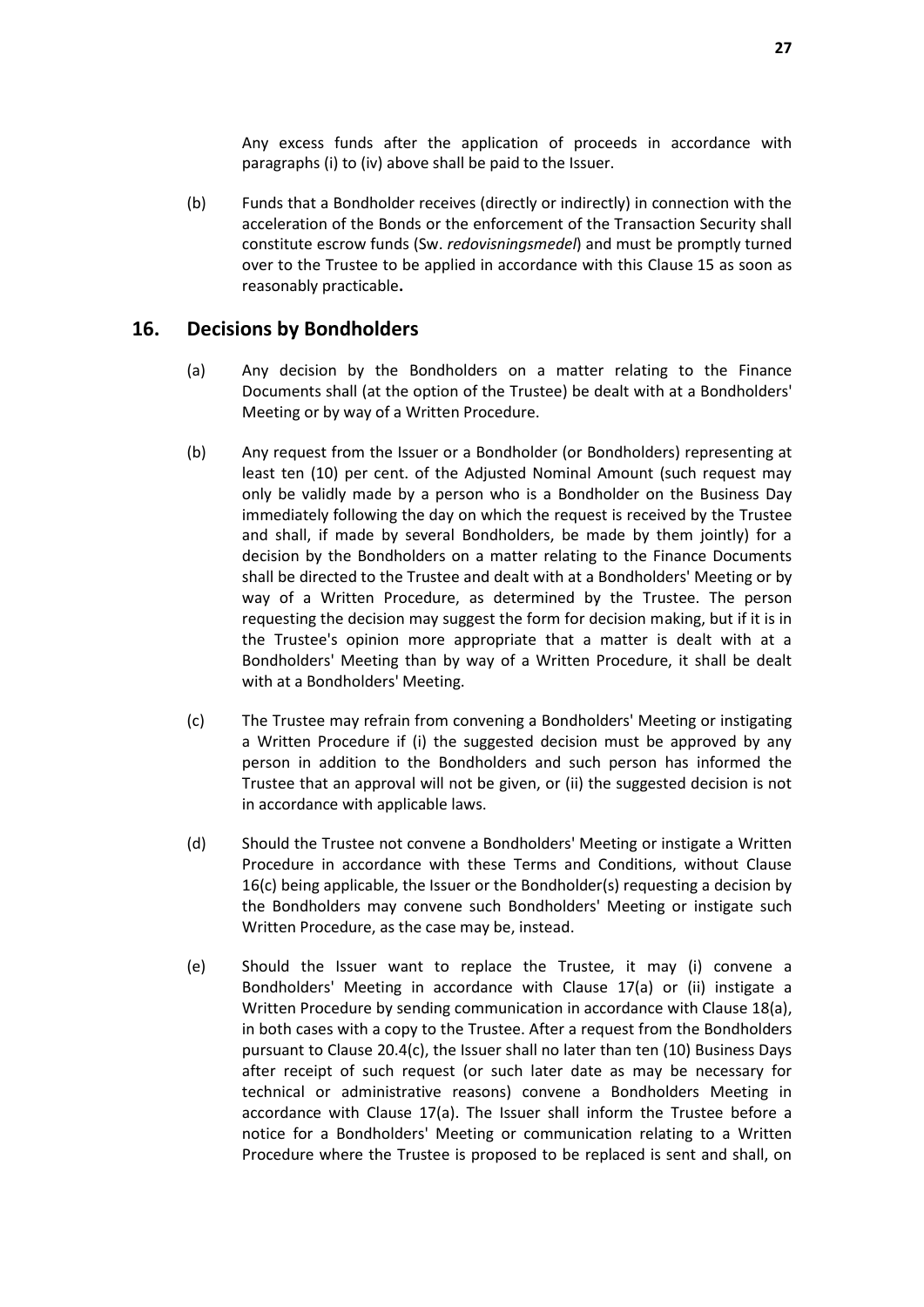the request of the Trustee, append information from the Trustee together with the a notice or the communication.

- (f) Only a person who is, or who has been provided with a power of attorney pursuant to Clause [7](#page-15-1) (*[Right to Act on Behalf of a Bondholder](#page-15-1)*) from a person who is, registered as a Bondholder:
	- (i) on the Business Day specified in the notice pursuant to Claus[e 17\(b\)](#page-31-2) of the Bondholders' Meeting, or
	- (ii) on the Business Day specified in the communication pursuant to Clause [18\(b\),](#page-32-3) in respect of a Written Procedure,

may exercise voting rights as a Bondholder at such Bondholders' Meeting or in such Written Procedure, provided that the relevant Bonds are included in the definition of Adjusted Nominal Amount. Such Business Day specified pursuant to paragraph (i) or (ii) above must fall no earlier than one (1) Business Day after the effective date of the notice or communication, as the case may be.

- <span id="page-29-0"></span>(g) Subject to the terms of the Intercreditor Agreement, the following matters shall require the consent of Bondholders representing at least sixty-six and two thirds (66 2/3) per cent. of the Adjusted Nominal Amount for which Bondholders are voting at a Bondholders' Meeting or for which Bondholders reply in a Written Procedure in accordance with the instructions given pursuant to Clause [18\(b\):](#page-32-3)
	- (i) a change to the terms of any of Clauses  $2(a)$ ,  $2(e)$  and  $5(b)$ ;
	- (ii) a change to the terms for the distribution of proceeds set out in Clause [15](#page-27-0) (*[Distribution of Proceeds](#page-27-0)*);
	- (iii) a change to the terms dealing with the requirements for Bondholders' consent set out in this Clause [16;](#page-28-0)
	- (iv) a change to the definition "Interest Rate" set out in Clause [1.1](#page-2-1) (*Definitions*);
	- (v) a release of the Transaction Security, except in accordance with the terms of the Security Documents;
	- (vi) a change of Issuer, an extension of the tenor of the Bonds or any delay of the due date for payment of any principal or interest on the Bonds;
	- (vii) a mandatory exchange of the Bonds for other securities; and
	- (viii) early redemption of the Bonds, other than upon an acceleration of the Bonds pursuant to Clause [14](#page-24-0) (*[Events of Default and Acceleration of the](#page-24-0)  [Bonds](#page-24-0)*) or as otherwise permitted or required by these Terms and Conditions.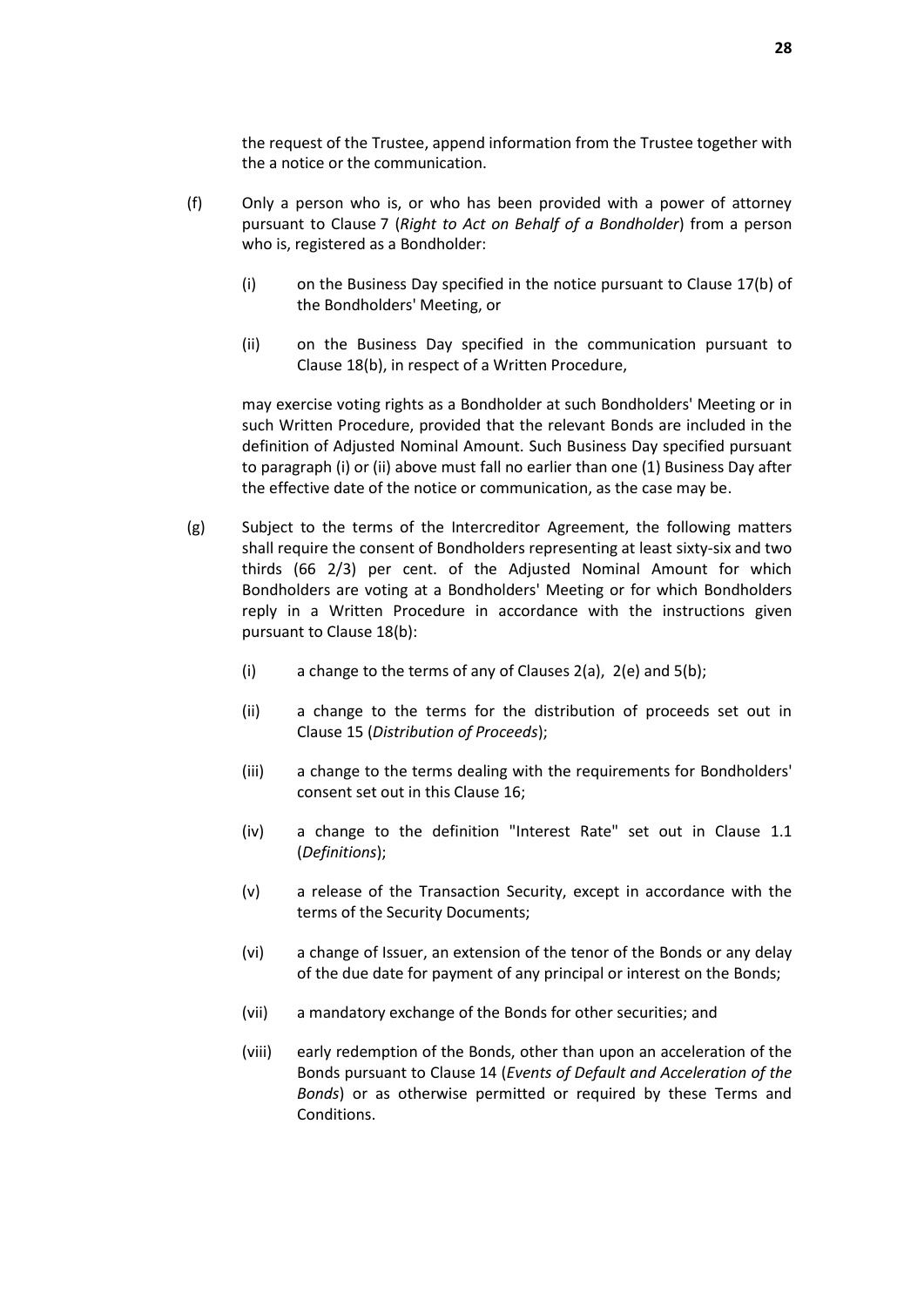- <span id="page-30-1"></span>(h) Any matter not covered by Clause  $16(g)$  shall require the consent of Bondholders representing more than fifty (50) per cent. of the Adjusted Nominal Amount for which Bondholders are voting at a Bondholders' Meeting or for which Bondholders reply in a Written Procedure in accordance with the instructions given pursuant to Clause [18\(b\).](#page-32-3) This includes, but is not limited to, any amendment to, or waiver of, the terms of any Finance Document that does not require a higher majority (other than an amendment permitted pursuant to Clause [19\(a\)\(i\)](#page-33-1) or [19\(a\)\(ii\)\)](#page-33-2) or an acceleration of the Bonds or the enforcement of any Transaction Security.
- <span id="page-30-0"></span>(i) Quorum at a Bondholders' Meeting or in respect of a Written Procedure only exists if a Bondholder (or Bondholders) representing at least fifty (50) per cent. of the Adjusted Nominal Amount in case of a matter pursuant to Clause [16\(g\),](#page-29-0) and otherwise twenty (20) per cent. of the Adjusted Nominal Amount:
	- (i) if at a Bondholders' Meeting, attend the meeting in person or by telephone conference (or appear through duly authorised representatives); or
	- (ii) if in respect of a Written Procedure, reply to the request.

If a quorum exists for some but not all of the matters to be dealt with at a Bondholders' Meeting or by a Written Procedure, decisions may be taken in the matters for which a quorum exists.

- (j) If a quorum does not exist at a Bondholders' Meeting or in respect of a Written Procedure, the Trustee or the Issuer shall convene a second Bondholders' Meeting (in accordance with Clause [17\(a\)\)](#page-31-1) or initiate a second Written Procedure (in accordance with Clause [18\(a\)\)](#page-32-2), as the case may be, provided that the person(s) who initiated the procedure for Bondholders' consent has confirmed that the relevant proposal is not withdrawn. For the purposes of a second Bondholders' Meeting or second Written Procedure pursuant to this Clause [16\(j\),](#page-28-0) the date of request of the second Bondholders' Meeting pursuant to Clause [17\(a\)](#page-31-1) or second Written Procedure pursuant to Clause [18\(a\),](#page-32-2) as the case may be, shall be deemed to be the relevant date when the quorum did not exist. The quorum requirement in Clause [16\(i\)](#page-30-0) shall not apply to such second Bondholders' Meeting or Written Procedure.
- (k) Any decision which extends or increases the obligations of the Issuer or the Trustee, or limits, reduces or extinguishes the rights or benefits of the Issuer or the Trustee, under the Finance Documents shall be subject to the Issuer's or the Trustee's consent, as applicable.
- (l) A Bondholder holding more than one Bond need not use all its votes or cast all the votes to which it is entitled in the same way and may in its discretion use or cast some of its votes only.
- (m) The Issuer may not, directly or indirectly, pay or cause to be paid any consideration to or for the benefit of any Bondholder for or as inducement to any consent under these Terms and Conditions, unless such consideration is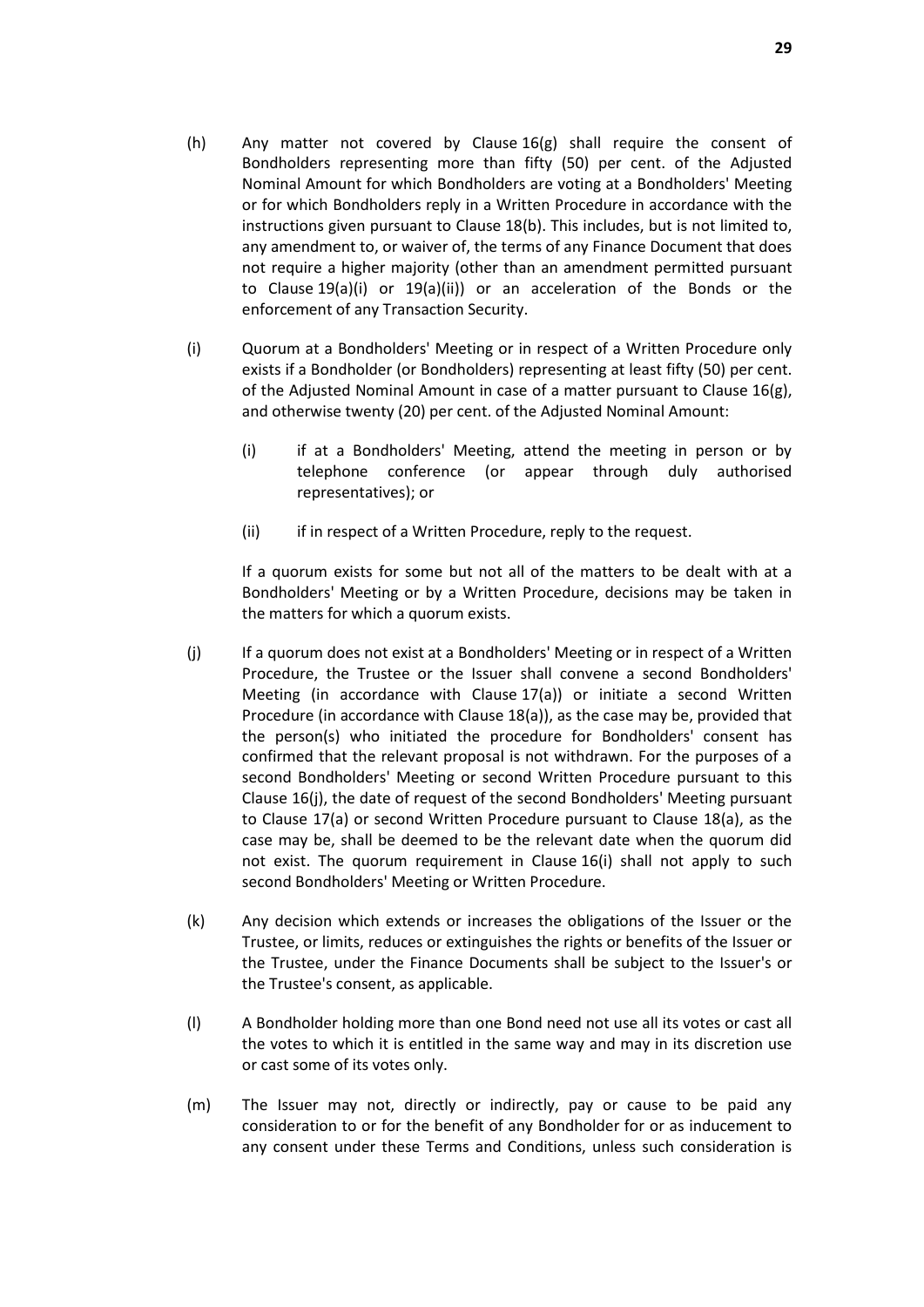offered to all Bondholders that consent at the relevant Bondholders' Meeting or in a Written Procedure within the time period stipulated for the consideration to be payable or the time period for replies in the Written Procedure, as the case may be.

- (n) A matter decided at a duly convened and held Bondholders' Meeting or by way of Written Procedure is binding on all Bondholders, irrespective of them being present or represented at the Bondholders' Meeting or responding in the Written Procedure. The Bondholders that have not adopted or voted for a decision shall not be liable for any damages that this may cause other Bondholders.
- (o) All reasonable costs and expenses incurred by the Issuer or the Trustee for the purpose of convening a Bondholders' Meeting or for the purpose of carrying out a Written Procedure, including reasonable fees to the Trustee, shall be paid by the Issuer.
- (p) If a decision is to be taken by the Bondholders on a matter relating to the Finance Documents, the Issuer shall promptly at the request of the Trustee provide the Trustee with a certificate specifying the number of Bonds (and the relevant denomination of such Bonds) owned by Group Companies, irrespective of whether such person is directly registered as owner of such Bonds. The Trustee shall not be responsible for the accuracy of such certificate or otherwise be responsible for determining whether a Bond is owned by a Group Company.
- <span id="page-31-3"></span>(q) Information about decisions taken at a Bondholders' Meeting or by way of a Written Procedure shall promptly be sent by notice to the Bondholders and be published on the websites of the Issuer and the Trustee, provided that a failure to do so shall not invalidate any decision made or voting result achieved. The minutes from the relevant Bondholders' Meeting or Written Procedure shall at the request of a Bondholder be sent to it by the Issuer or the Trustee, as applicable.

# <span id="page-31-1"></span><span id="page-31-0"></span>**17. Bondholders' Meeting**

- (a) The Trustee shall convene a Bondholders' Meeting as soon as practicable and in any event no later than ten (10) Business Days after receipt of a valid request from the Issuer or the Bondholder(s) (or such later date as may be necessary for technical or administrative reasons) by sending a notice thereof to each person who is registered as a Bondholder on a date selected by the Trustee which falls no more than five (5) Business Days prior to the date on which the notice is sent.
- <span id="page-31-2"></span>(b) The notice pursuant to Clause [17\(a\)](#page-31-1) shall include (i) time for the meeting, (ii) place for the meeting, (iii) agenda for the meeting (including each request for a decision by the Bondholders), (iv) the day on which a person must be a Bondholder in order to exercise Bondholders' rights at the Bondholders' Meeting, and (v) a form of power of attorney. Only matters that have been included in the notice may be resolved upon at the Bondholders' Meeting.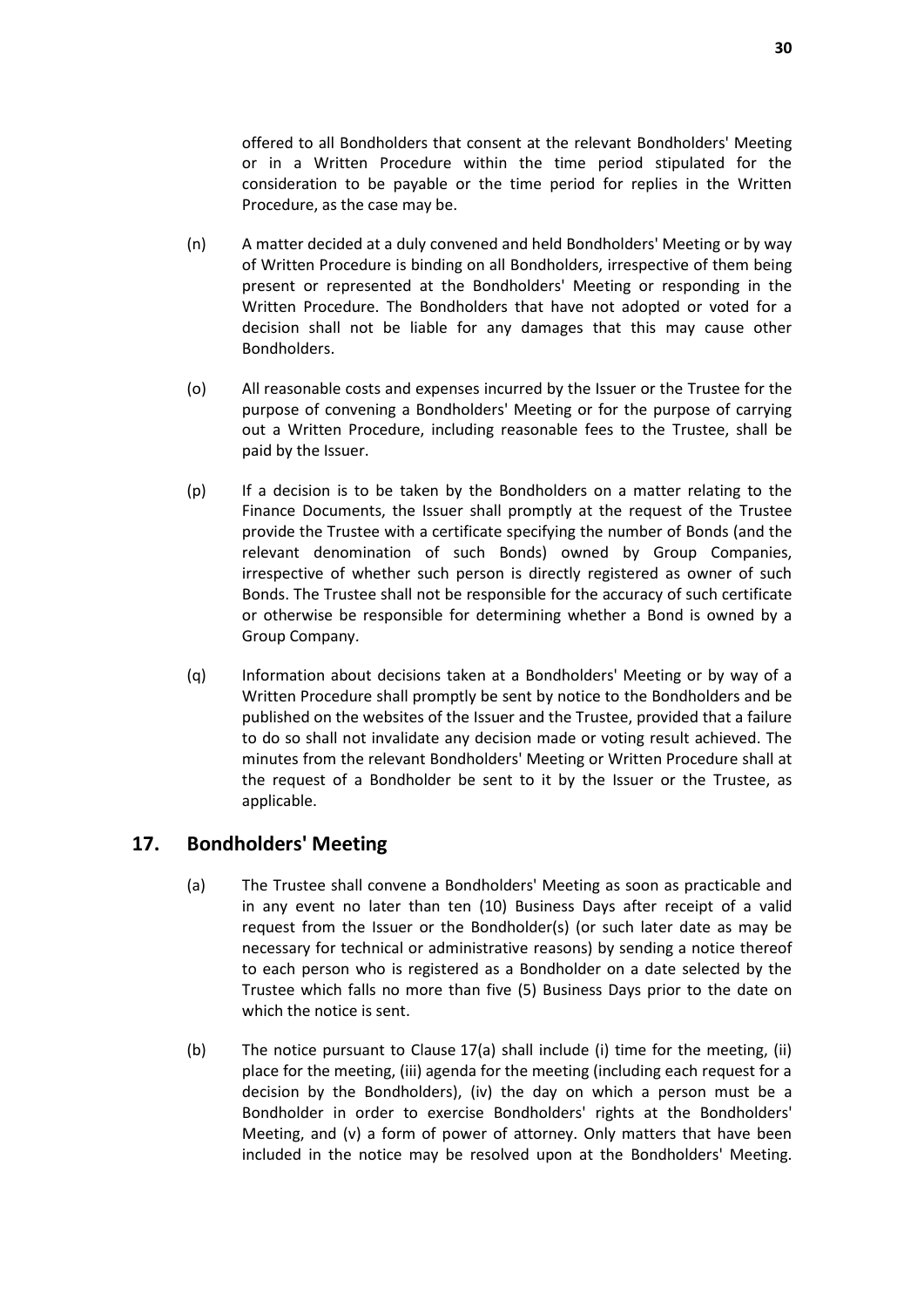Should prior notification by the Bondholders be required in order to attend the Bondholders' Meeting, such requirement shall be included in the notice.

- (c) The Bondholders' Meeting shall be held no earlier than ten (10) Business Days and no later than thirty (30) Business Days after the effective date of the notice.
- (d) Without amending or varying these Terms and Conditions, the Trustee may prescribe such further regulations regarding the convening and holding of a Bondholders' Meeting as the Trustee may deem appropriate. Such regulations may include a possibility for Bondholders to vote without attending the meeting in person.

# <span id="page-32-2"></span><span id="page-32-0"></span>**18. Written Procedure**

- (a) The Trustee shall instigate a Written Procedure as soon as practicable and in any event no later than ten (10) Business Days after receipt of a valid request from the Issuer or the Bondholder(s) (or such later date as may be necessary for technical or administrative reasons) by sending a communication to each person who is registered as a Bondholder on a date selected by the Trustee which falls no more than five (5) Business Days prior to the date on which the communication is sent.
- <span id="page-32-3"></span>(b) A communication pursuant to Clause [18\(a\)](#page-32-2) shall include (i) each request for a decision by the Bondholders, (ii) a description of the reasons for each request, (iii) a specification of the Business Day on which a person must be registered as a Bondholder in order to be entitled to exercise voting rights, (iv) instructions and directions on where to receive a form for replying to the request (such form to include an option to vote yes or no for each request) as well as a form of power of attorney, and (v) the stipulated time period within which the Bondholder must reply to the request (such time period to last at least ten (10) Business Days and not longer than thirty (30) Business Days from the effective date of the communication pursuant to Clause [18\(a\)\)](#page-32-2). If the voting is to be made electronically, instructions for such voting shall be included in the communication.
- (c) When consents from Bondholders representing the requisite majority of the total Adjusted Nominal Amount pursuant to Clauses [16\(g\)](#page-29-0) an[d 16\(h\)](#page-30-1) have been received in a Written Procedure, the relevant decision shall be deemed to be adopted pursuant to Clause [16\(g\)](#page-29-0) o[r 16\(h\),](#page-30-1) as the case may be, even if the time period for replies in the Written Procedure has not yet expired.

# <span id="page-32-4"></span><span id="page-32-1"></span>**19. Amendments and Waivers**

(a) Subject to the terms of the Intercreditor Agreement, the Issuer and the Trustee (acting on behalf of the Bondholders) may agree to amend the Finance Documents or waive any provision in a Finance Document, provided that: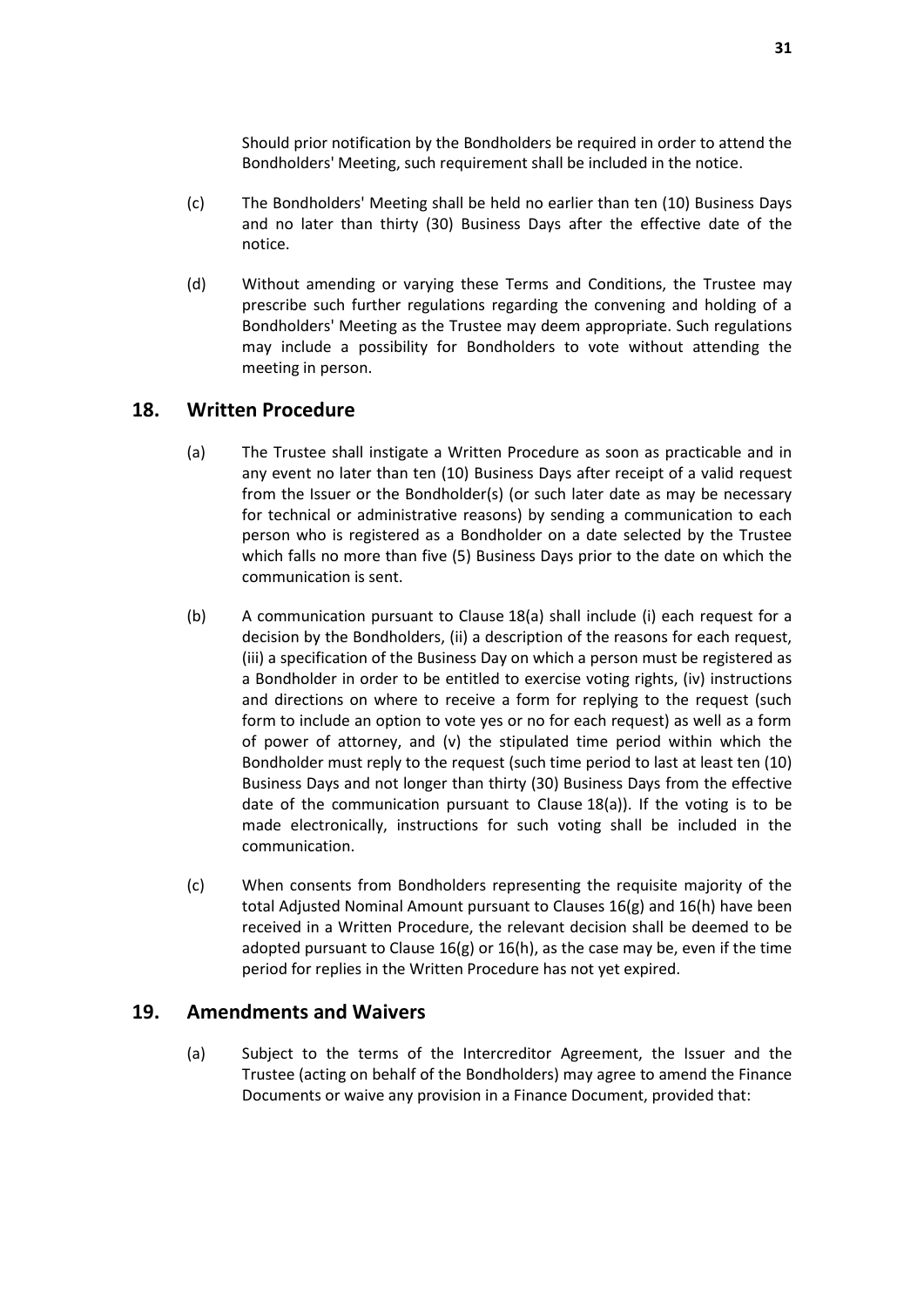- <span id="page-33-1"></span>(i) such amendment or waiver is not detrimental to the interest of the Bondholders, or is made solely for the purpose of rectifying obvious errors and mistakes;
- <span id="page-33-2"></span>(ii) such amendment or waiver is required by applicable law, a court ruling or a decision by a relevant authority; or
- (iii) such amendment or waiver has been duly approved by the Bondholders in accordance with Clause [16](#page-28-0) (*[Decisions by Bondholders](#page-28-0)*).
- <span id="page-33-4"></span>(b) The Trustee shall promptly notify the Bondholders of any amendments or waivers made in accordance with Clause [19\(a\),](#page-32-4) setting out the date from which the amendment or waiver will be effective, and ensure that any amendments to the Finance Documents are published in the manner stipulated in Clause [12.3](#page-22-3) (*Information among the Bondholders*). The Issuer shall ensure that any amendments to the Finance Documents are duly registered with the CSD and each other relevant organisation or authority (to the extent such registration is possible in accordance with the rules of the CSD).
- (c) An amendment to the Finance Documents shall take effect on the date determined by the Bondholders Meeting, in the Written Procedure or by the Trustee, as the case may be.

# <span id="page-33-0"></span>**20. Appointment and Replacement of the Trustee**

### <span id="page-33-3"></span>**20.1 Appointment of the Trustee**

- (a) By subscribing for Bonds, each initial Bondholder appoints:
	- (i) the Trustee to act as its Trustee in all matters relating to the Bonds and the Finance Documents, and authorises the Trustee to act on its behalf (without first having to obtain its consent, unless such consent is specifically required by these Terms and Conditions) in any legal or arbitration proceedings relating to the Bonds held by such Bondholder, including the winding-up, dissolution, liquidation, company reorganisation (Sw. *företagsrekonstruktion*) or bankruptcy (Sw. *konkurs*) (or its equivalent in any other jurisdiction) of the Issuer including any legal or arbitration proceeding relating to the perfection, preservation, protection or enforcement of the Transaction Security; and
	- (ii) confirms the appointment under the Intercreditor Agreement of the Security Agent to act as its agent in all matters relating to the Transaction Security, the Security Documents, the Guarantee and the Guarantee Agreement, including any legal or arbitration proceeding relating to the perfection, preservation, protection or enforcement of the Transaction Security and the Guarantee and acknowledges and agrees that the rights, obligations, role of and limitations of liability for the Security Agent is further regulated in the Intercreditor Agreement.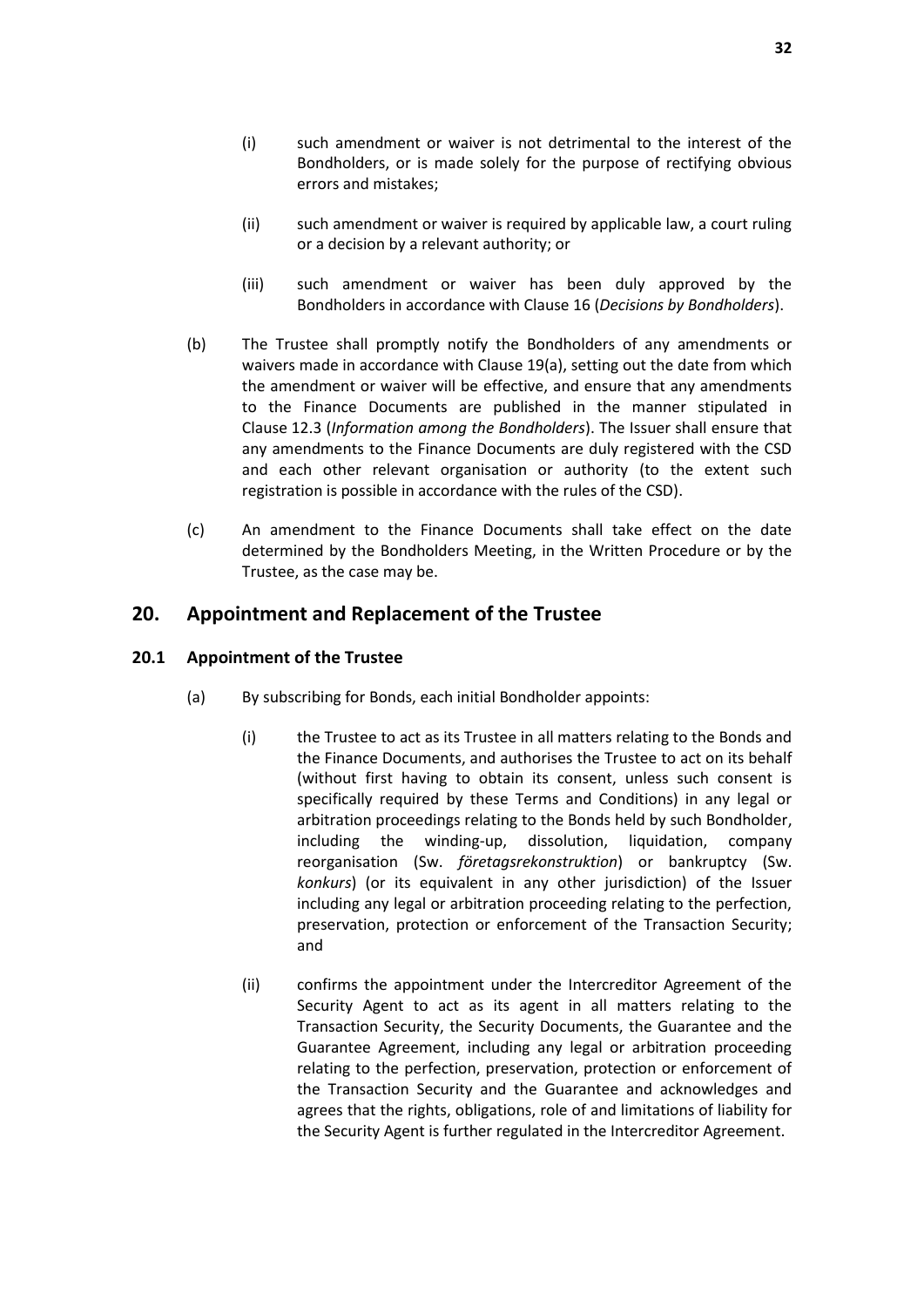- (b) By acquiring Bonds, each subsequent Bondholder confirms the appointment and authorisation for the Trustee to act on its behalf, as set out in Clause [20.1\(a\).](#page-33-3)
- <span id="page-34-1"></span>(c) Each Bondholder shall immediately upon request provide the Trustee with any such documents, including a written power of attorney (in form and substance satisfactory to the Trustee), that the Trustee deems necessary for the purpose of exercising its rights and/or carrying out its duties under the Finance Documents. The Trustee is under no obligation to represent a Bondholder which does not comply with such request.
- (d) The Issuer shall promptly upon request provide the Trustee with any documents and other assistance (in form and substance satisfactory to the Trustee), that the Trustee deems necessary for the purpose of exercising its rights and/or carrying out its duties under the Finance Documents.
- (e) The Trustee is entitled to fees for its work and to be indemnified for costs, losses and liabilities on the terms set out in the Finance Documents and the Trustee Agreement and the Trustee's obligations as Trustee under the Finance Documents are conditioned upon the due payment of such fees and indemnifications.
- (f) The Trustee may act as Trustee or trustee for several issues of securities issued by or relating to the Issuer and other Group Companies notwithstanding potential conflicts of interest.

### **20.2 Duties of the Trustee**

- (a) The Trustee shall represent the Bondholders in accordance with the Finance Documents, and, where relevant, in relation to instructions to the Trustee to enforce the Transaction Security on behalf of the Bondholders. Except as specified in Clauses [4](#page-13-0) (*[Conditions Precedent](#page-13-0) for Disbursement*), the Trustee is not responsible for the execution or enforceability of the Finance Documents.
- (b) When acting in accordance with the Finance Documents, the Trustee is always acting with binding effect on behalf of the Bondholders. The Trustee shall carry out its duties under the Finance Documents in a reasonable, proficient and professional manner, with reasonable care and skill.
- (c) The Trustee is entitled to delegate its duties to other professional parties, but the Trustee shall remain liable for the actions of such parties under the Finance Documents.
- (d) The Trustee shall treat all Bondholders equally and, when acting pursuant to the Finance Documents, act with regard only to the interests of the Bondholders and shall not be required to have regard to the interests or to act upon or comply with any direction or request of any other person, other than as explicitly stated in the Finance Documents.
- <span id="page-34-0"></span>(e) The Trustee is entitled to engage external experts when carrying out its duties under the Finance Documents. The Issuer shall on demand by the Trustee pay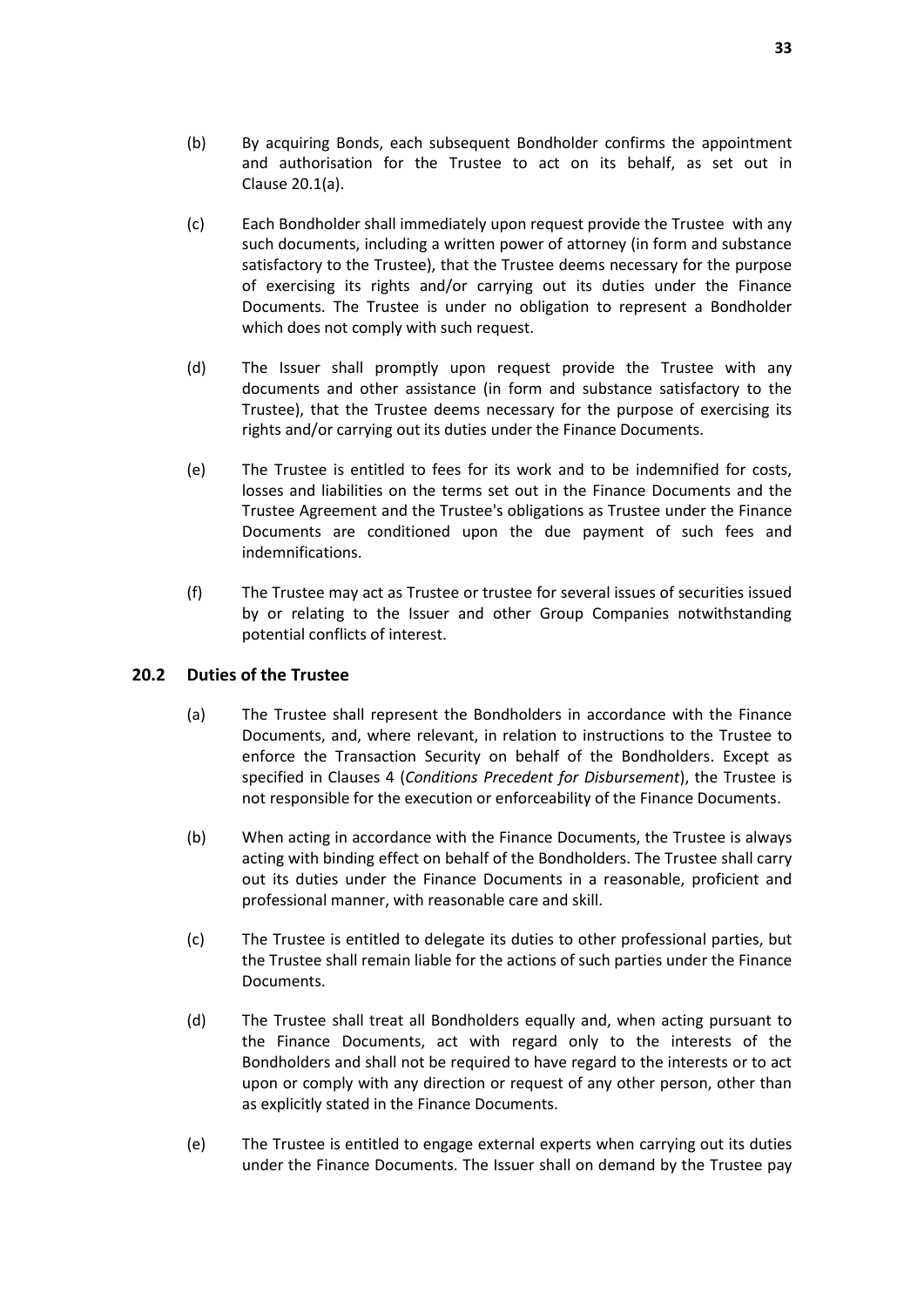all reasonable costs for external experts engaged after the occurrence of an Event of Default, or for the purpose of investigating or considering (i) an event which the Trustee reasonably believes is or may lead to an Event of Default or (ii) a matter relating to the Issuer which the Trustee reasonably believes may be detrimental to the interests of the Bondholders under the Finance Documents. Any compensation for damages or other recoveries received by the Trustee from external experts engaged by it for the purpose of carrying out its duties under the Finance Documents shall be distributed in accordance with Clause [15](#page-27-0) (*[Distribution of Proceeds](#page-27-0)*).

- (f) The Trustee shall, as applicable, enter into agreements with the CSD, and comply with such agreement and the CSD Regulations applicable to the Trustee, as may be necessary in order for the Trustee to carry out its duties under the Finance Documents.
- (g) Notwithstanding any other provision of the Finance Documents to the contrary, the Trustee is not obliged to do or omit to do anything if it would or might in its reasonable opinion constitute a breach of any law or regulation.
- <span id="page-35-0"></span>(h) If in the Trustee's reasonable opinion the cost, loss or liability which it may incur (including reasonable fees to the Trustee) in complying with instructions of the Bondholders, or taking any action at its own initiative, will not be covered by the Issuer, the Trustee may refrain from acting in accordance with such instructions, or taking such action, until it has received such indemnities (or adequate Security has been provided therefore) as it may reasonably require.
- <span id="page-35-1"></span>(i) The Trustee shall give a notice to the Bondholders (i) before it ceases to perform its obligations under the Finance Documents by reason of the nonpayment by the Issuer of any fee or indemnity due to the Trustee under the Finance Documents or (ii) if it refrains from acting for any reason described in Clause [20.2\(h\).](#page-35-0)

#### **20.3 Limited liability for the Trustee**

- (a) The Trustee will not be liable to the Bondholders for damage or loss caused by any action taken or omitted by it under or in connection with any Finance Document, unless directly caused by its negligence or wilful misconduct. The Trustee shall never be responsible for indirect loss.
- (b) The Trustee shall not be considered to have acted negligently if it has acted in accordance with advice from or opinions of reputable external experts engaged by the Trustee or if the Trustee has acted with reasonable care in a situation when the Trustee considers that it is detrimental to the interests of the Bondholders to delay the action in order to first obtain instructions from the Bondholders.
- (c) The Trustee shall not be liable for any delay (or any related consequences) in crediting an account with an amount required pursuant to the Finance Documents to be paid by the Trustee to the Bondholders, provided that the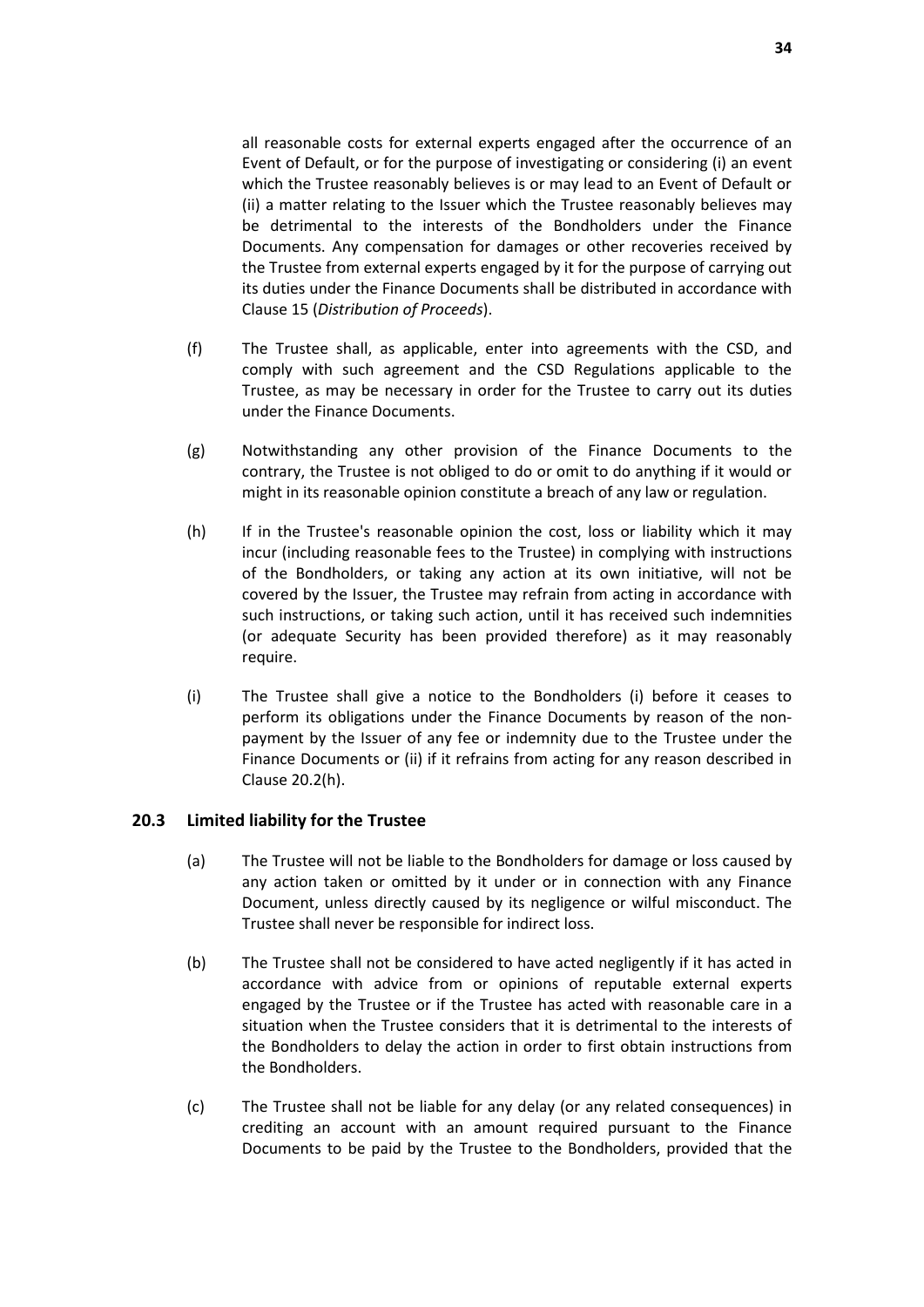Trustee has taken all necessary steps as soon as reasonably practicable to comply with the regulations or operating procedures of any recognised clearing or settlement system used by the Trustee for that purpose.

- (d) The Trustee shall have no liability to the Bondholders for damage caused by the Trustee acting in accordance with instructions of the Bondholders given in accordance with Clause [16](#page-28-0) (*[Decisions by Bondholders](#page-28-0)*) or a demand by Bondholders given pursuant to Clause [14.10.](#page-26-1)
- (e) Any liability towards the Issuer which is incurred by the Trustee in acting under, or in relation to, the Finance Documents shall not be subject to set-off against the obligations of the Issuer to the Bondholders under the Finance Documents.

#### <span id="page-36-1"></span>**20.4 Replacement of the Trustee**

- (a) Subject to Clause [20.4\(f\),](#page-37-2) the Trustee may resign by giving notice to the Issuer and the Bondholders, in which case the Bondholders shall appoint a successor Trustee at a Bondholders' Meeting convened by the retiring Trustee or by way of Written Procedure initiated by the retiring Trustee.
- (b) Subject to Clause [20.4\(f\),](#page-37-2) if the Trustee is Insolvent, the Trustee shall be deemed to resign as Trustee with immediate effect and the Issuer shall within ten (10) Business Days appoint a successor Trustee which shall be an independent financial institution or other reputable company which regularly acts as Trustee under debt issuances.
- <span id="page-36-0"></span>(c) A Bondholder (or Bondholders) representing at least ten (10) per cent. of the Adjusted Nominal Amount may, by notice to the Issuer (such notice may only be validly given by a person who is a Bondholder on the Business Day immediately following the day on which the notice is received by the Issuer and shall, if given by several Bondholders, be given by them jointly), require that a Bondholders' Meeting is held for the purpose of dismissing the Trustee and appointing a new Trustee. The Issuer may, at a Bondholders' Meeting convened by it or by way of Written Procedure initiated by it, propose to the Bondholders that the Trustee be dismissed and a new Trustee appointed.
- (d) If the Bondholders have not appointed a successor Trustee within ninety (90) days after (i) the earlier of the notice of resignation was given or the resignation otherwise took place or (ii) the Trustee was dismissed through a decision by the Bondholders, the Issuer shall appoint a successor Trustee which shall be an independent financial institution or other reputable company which regularly acts as Trustee under debt issuances.
- (e) The retiring Trustee shall, at its own cost, make available to the successor Trustee such documents and records and provide such assistance as the successor Trustee may reasonably request for the purposes of performing its functions as Trustee under the Finance Documents.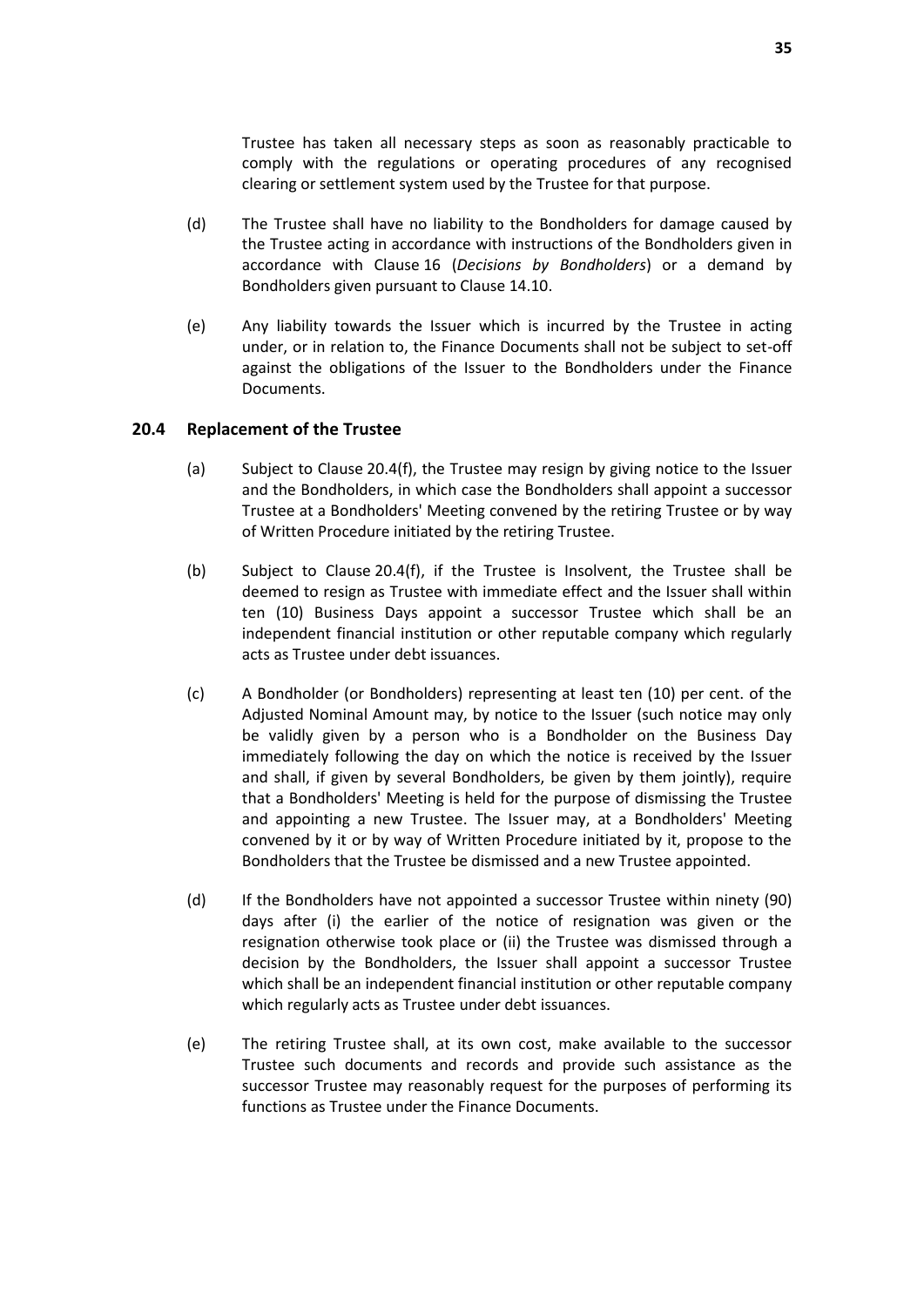- <span id="page-37-2"></span>(f) The Trustee's resignation or dismissal shall only take effect upon the appointment of a successor Trustee and acceptance by such successor Trustee of such appointment and the execution of all necessary documentation to effectively substitute the retiring Trustee.
- (g) Upon the appointment of a successor, the retiring Trustee shall be discharged from any further obligation in respect of the Finance Documents but shall remain entitled to the benefit of the Finance Documents and remain liable under the Finance Documents in respect of any action which it took or failed to take whilst acting as Trustee. Its successor, the Issuer and each of the Bondholders shall have the same rights and obligations amongst themselves under the Finance Documents as they would have had if such successor had been the original Trustee.
- (h) In the event that there is a change of the Trustee in accordance with this Clause [20.4,](#page-36-1) the Issuer shall execute such documents and take such actions as the new Trustee may reasonably require for the purpose of vesting in such new Trustee the rights, powers and obligation of the Trustee and releasing the retiring Trustee from its further obligations under the Finance Documents. Unless the Issuer and the new Trustee agree otherwise, the new Trustee shall be entitled to the same fees and the same indemnities as the retiring Trustee.

# <span id="page-37-0"></span>**21. Appointment and Replacement of the Paying Agent**

- (a) The Issuer appoints the Paying Agent to manage certain specified tasks under these Terms and Conditions and in accordance with the legislation, rules and regulations applicable to and/or issued by the CSD and relating to the Bonds.
- (b) The Paying Agent may retire from its assignment or be dismissed by the Issuer, provided that the Issuer has approved that a commercial bank or securities institution approved by the CSD accedes as new Paying Agent at the same time as the old Paying Agent retires or is dismissed. If the Paying Agent is Insolvent, the Issuer shall immediately appoint a new Paying Agent, which shall replace the old Paying Agent as paying agent in accordance with these Terms and Conditions.

# <span id="page-37-1"></span>**22. Appointment and Replacement of the CSD**

- (a) The Issuer has appointed the CSD to manage certain tasks under these Terms and Conditions and in accordance with the CSD Regulations and the other regulations applicable to the Bonds.
- (b) The CSD may retire from its assignment or be dismissed by the Issuer, provided that the Issuer has effectively appointed a replacement CSD that accedes as CSD at the same time as the old CSD retires or is dismissed and provided also that the replacement does not have a negative effect on any Bondholder. The replacing CSD must be authorised to professionally conduct clearing operations and be authorised as a central securities depository in accordance with applicable law.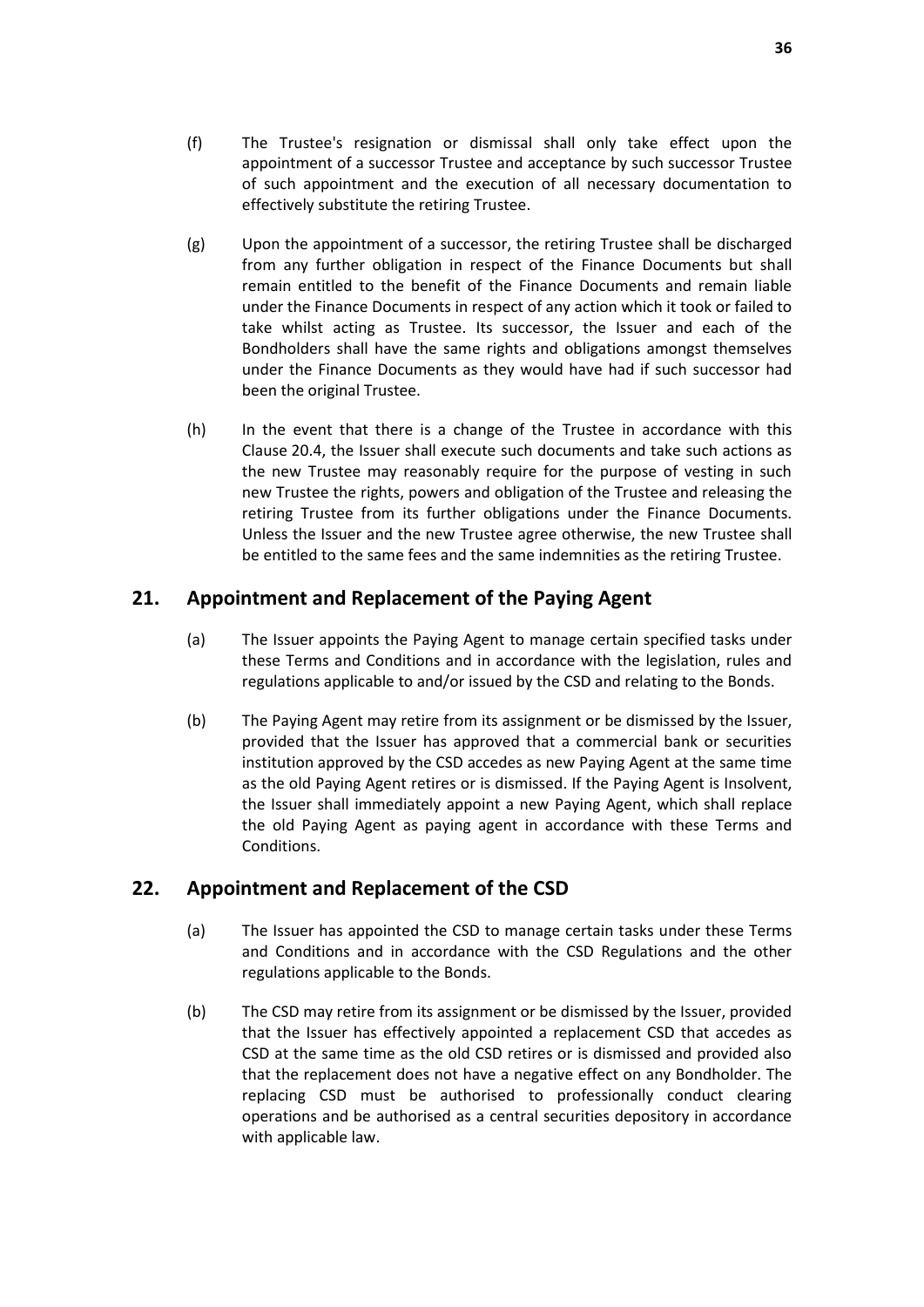# <span id="page-38-0"></span>**23. No Direct Actions by Bondholders**

- (a) A Bondholder may not take any steps whatsoever against the Issuer or with respect to the Transaction Security to enforce or recover any amount due or owing to it pursuant to the Finance Documents, or to initiate, support or procure the winding-up, dissolution, liquidation, company reorganisation (Sw. *företagsrekonstruktion*) or bankruptcy (Sw. *konkurs*) (or its equivalent in any other jurisdiction) of the Issuer in relation to any of the obligations and liabilities of the Issuer under the Finance Documents. Such steps may only be taken by the Trustee.
- (b) Paragraph (a) above shall not apply if:
	- (i) the Trustee has been instructed by the Bondholders in accordance with the Finance Documents to take certain actions but fails for any reason to take, or is unable to take (for any reason other than a failure by a Bondholder to provide documents in accordance with Clause [20.1\(c\)\)](#page-34-1), such actions within a reasonable period of time and such failure or inability is continuing. However, if the failure to take certain actions is caused by the non-payment by the Issuer of any fee or indemnity due to the Trustee under the Finance Documents or by any reason described in Clause [20.2\(h\),](#page-35-0) such failure must continue for at least forty (40) Business Days after notice pursuant to Clause [20.2\(i\)](#page-35-1) before a Bondholder may take any action referred to in paragraph (a) above; or
	- (ii) the Security Agent has been instructed by the Instructing Party (as defined in the Intercreditor Agreement) in accordance with the Intercreditor Agreement to enforce the Transaction Security and/or Guarantee but is legally unable to take such enforcement actions.

# <span id="page-38-1"></span>**24. Prescription**

- (a) The right to receive repayment of the principal of the Bonds shall be prescribed and become void ten (10) years from the Redemption Date. The right to receive payment of interest (excluding any capitalised interest) shall be prescribed and become void three (3) years from the relevant due date for payment. The Issuer is entitled to any funds set aside for payments in respect of which the Bondholders' right to receive payment has been prescribed and has become void.
- (b) If a limitation period is duly interrupted in accordance with the Swedish Act on Limitations (Sw. *preskriptionslag (1981:130)*), a new limitation period of ten (10) years with respect to the right to receive repayment of the principal of the Bonds, and of three (3) years with respect to receive payment of interest (excluding capitalised interest) will commence, in both cases calculated from the date of interruption of the limitation period, as such date is determined pursuant to the provisions of the Swedish Act on Limitations.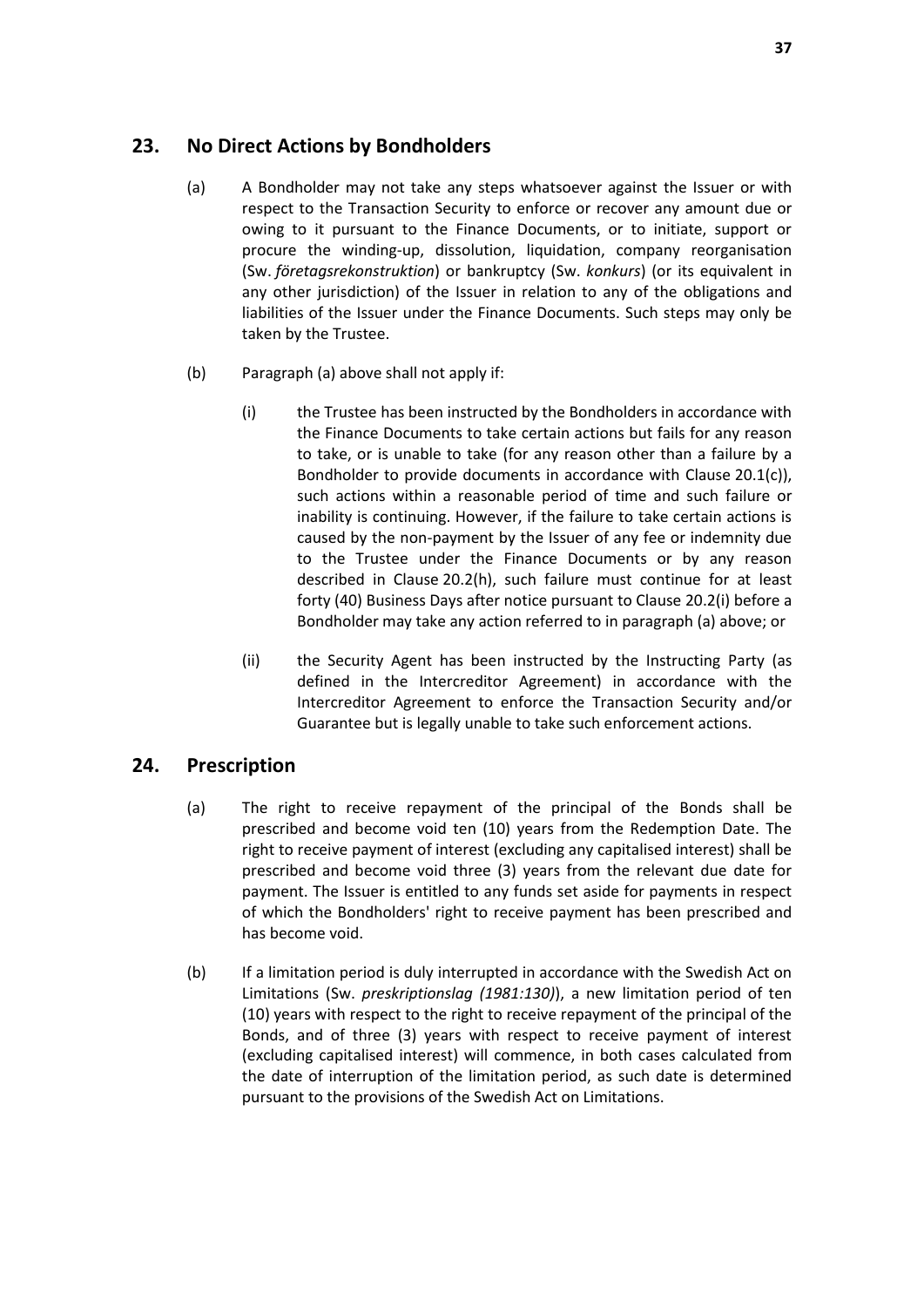### <span id="page-39-0"></span>**25. Notices**

#### <span id="page-39-1"></span>**25.1 Notices**

- (a) Subject to Clause [25.1\(c\),](#page-39-1) any notice or other communication to be made under or in connection with the Finance Documents:
	- (i) if to the Trustee, shall be given at the address registered with the Swedish Companies Registration Office (Sw. *Bolagsverket*) on the Business Day prior to dispatch or, if sent by email by the Issuer, to the email address notified by the Trustee to the Issuer from time to time;
	- (ii) if to the Issuer, to the following address:

Koggbron Projekt AB Att: Thomas Melin Drottninggatan 150 254 33 Helsingborg e-mail[: thomas.melin@koggbron.se](mailto:thomas.melin@koggbron.se)

or, if sent by email by the Trustee, to the email address notified by the Issuer to the Trustee from time to time; and

- (iii) if to the Bondholders, shall (a) if made by the Trustee, be sent via the CSD with a copy to the Issuer, and (b) if made by the Issuer, be sent via the Trustee, alternatively through the CSD and/or to their addresses as registered with the CSD with a copy to the Trustee. A notice to the Bondholders shall also be published on the websites of the Issuer and the Trustee.
- (b) Any notice or other communication made by one person to another under or in connection with the Finance Documents shall be sent by way of courier, personal delivery (or, in terms of notice or other communication to the Bondholders, delivered through the CSD as set out in (a)(iii) above) or letter and will only be effective, in case of courier or personal delivery, when it has been left at the address specified in Clause 23.1(a) or, in case of letter, three (3) Business Days after being deposited postage prepaid in an envelope addressed to the address specified in Clause 23.1(a) or in case of notice or other communication posted through the CSD, on the date of the message being issued by the CSD.
- (c) Any notice pursuant to the Finance Documents shall be in English.
- (d) If an Event of Default is continuing, any notice or other communication made by the Trustee to the Issuer under or in connection with the Finance Documents may, provided that the Trustee deems it necessary in order to preserve the Bondholders' rights under the Finance Documents, be sent by email and will be effective on the day of dispatch (unless a delivery failure message was received by the Trustee), save that any notice or other communication sent by email that is sent after 5.00 pm in the place of receipt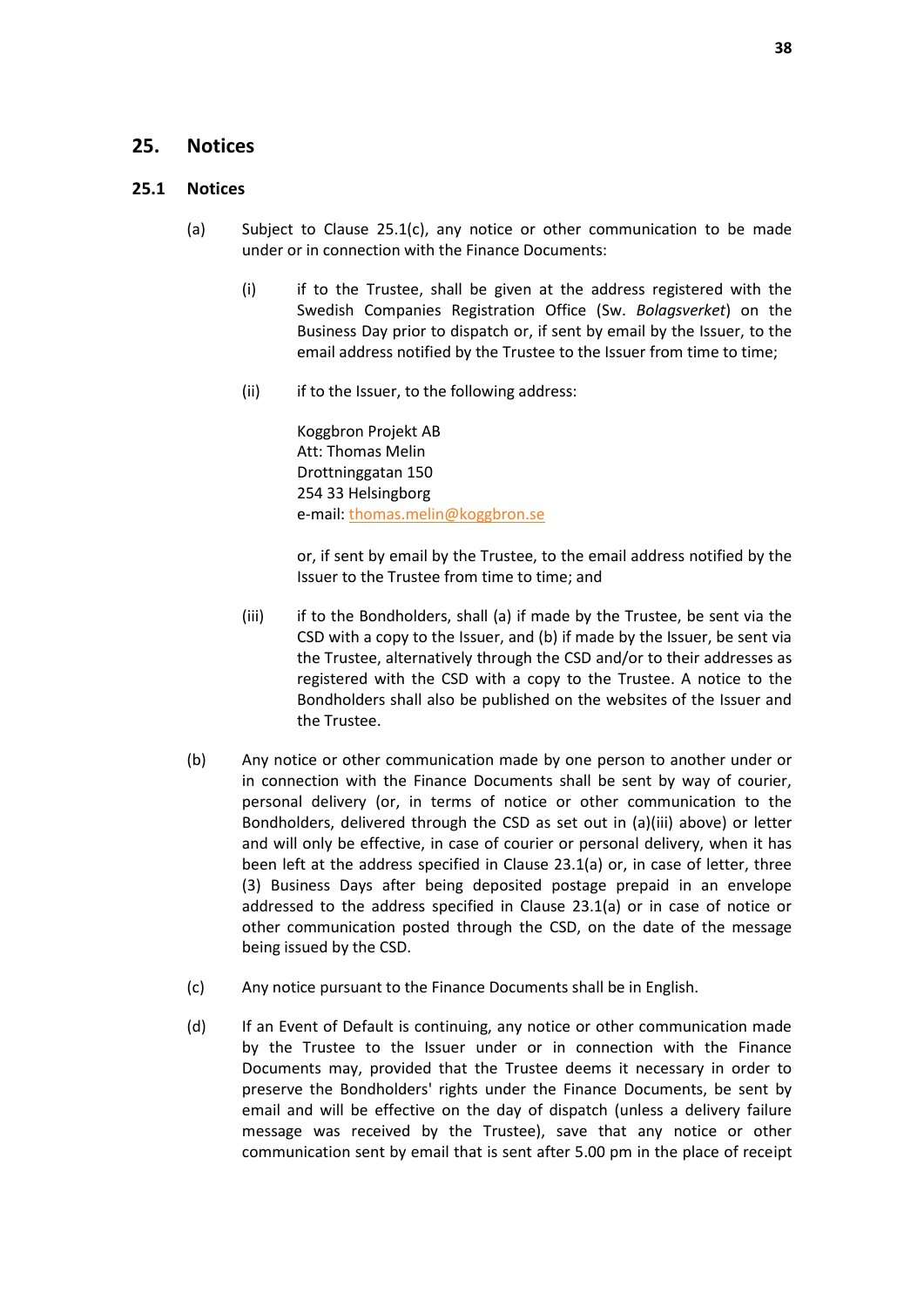shall be deemed only to become effective on the following day. Any notice or other communication to be sent by email by the Trustee to the Issuer in accordance with this paragraph (c) shall be sent to the CFO or the CEO of the Issuer, to the email addresses most recently notified by the Issuer to the Trustee.

#### <span id="page-40-2"></span>**25.2 Press releases**

- (a) Any notice that the Issuer or the Trustee shall send to the Bondholders pursuant to Clauses [11.3](#page-20-2) (*Voluntary total redemption (call option)*), [11.4](#page-20-1) (*Mandatory repurchase due to a Change of Control Event (put option)*), [12.1\(a\),](#page-22-1) [12.1\(b\),](#page-22-4)  $14.10(c)$ ,  $16(q)$ ,  $17(q)$ ,  $18(q)$  and  $19(b)$  shall also be published by way of press release by the Issuer or the Trustee, as applicable.
- (b) In addition to Paragraph (a) above, if any information relating to the Bonds or the Group contained in a notice the Trustee may send to the Bondholders under these Terms and Conditions has not already been made public by way of a press release, the Trustee shall before it sends such information to the Bondholders give the Issuer the opportunity to issue a press release containing such information. If the Issuer does not promptly issue a press release and the Trustee considers it necessary to issue a press release containing such information before it can lawfully send a notice containing such information to the Bondholders, the Trustee shall be entitled to issue such press release.

# <span id="page-40-1"></span><span id="page-40-0"></span>**26. Force Majeure and Limitation of Liability**

- (a) Neither the Trustee nor the Paying Agent shall be held responsible for any damage arising out of any legal enactment, or any measure taken by a public authority, or war, strike, lockout, boycott, blockade, natural disaster, insurrection, civil commotion, terrorism or any other similar circumstance (a "**Force Majeure Event**"). The reservation in respect of strikes, lockouts, boycotts and blockades applies even if the Trustee or the Paying Agent itself takes such measures, or is subject to such measures.
- (b) The Paying Agent shall have no liability to the Bondholders if it has observed reasonable care. The Paying Agent shall never be responsible for indirect damage with exception of gross negligence and wilful misconduct.
- (c) Should a Force Majeure Event arise which prevents the Trustee or the Paying Agent from taking any action required to comply with these Terms and Conditions, such action may be postponed until the obstacle has been removed.
- (d) The provisions in this Clause [25.2](#page-40-2) apply unless they are inconsistent with the provisions of the Financial Instruments Accounts Act which provisions shall take precedence.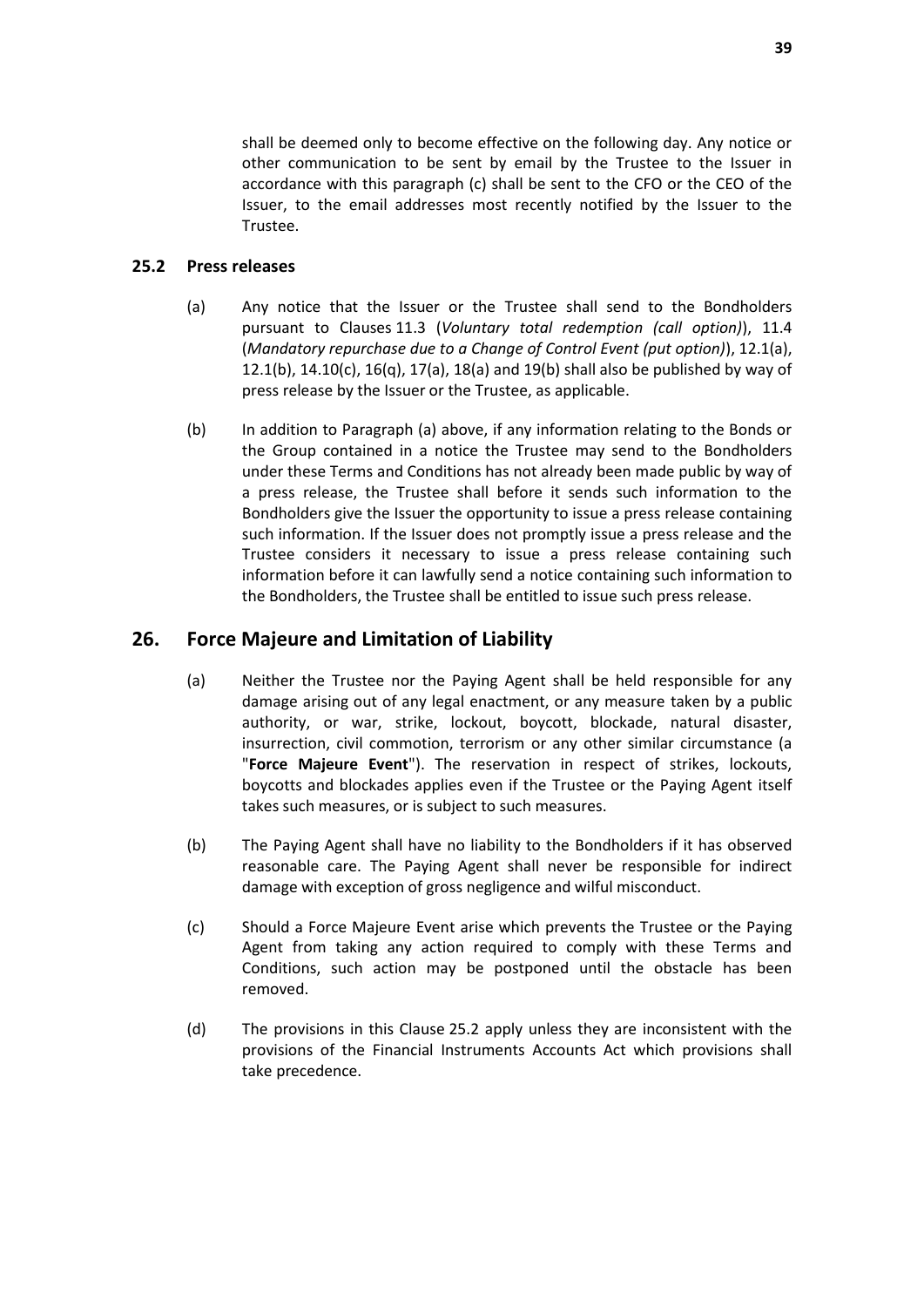# <span id="page-41-0"></span>**27. Governing Law and Jurisdiction**

- (a) These Terms and Conditions, and any non-contractual obligations arising out of or in connection therewith, shall be governed by and construed in accordance with the laws of Sweden.
- (b) The Issuer submits to the non-exclusive jurisdiction of the City Court of Stockholm (Sw. *Stockholms tingsrätt*).
- (c) Paragraphs (a) and (b) above shall not limit the right of the Trustee (or the Bondholders, as applicable) to take proceedings against the Issuer in any court which may otherwise exercise jurisdiction over the Issuer or any of its assets.
- (d) Notwithstanding the above, the NOK Bonds and the USD Bonds shall be registered pursuant to the Norwegian Securities Register Act.